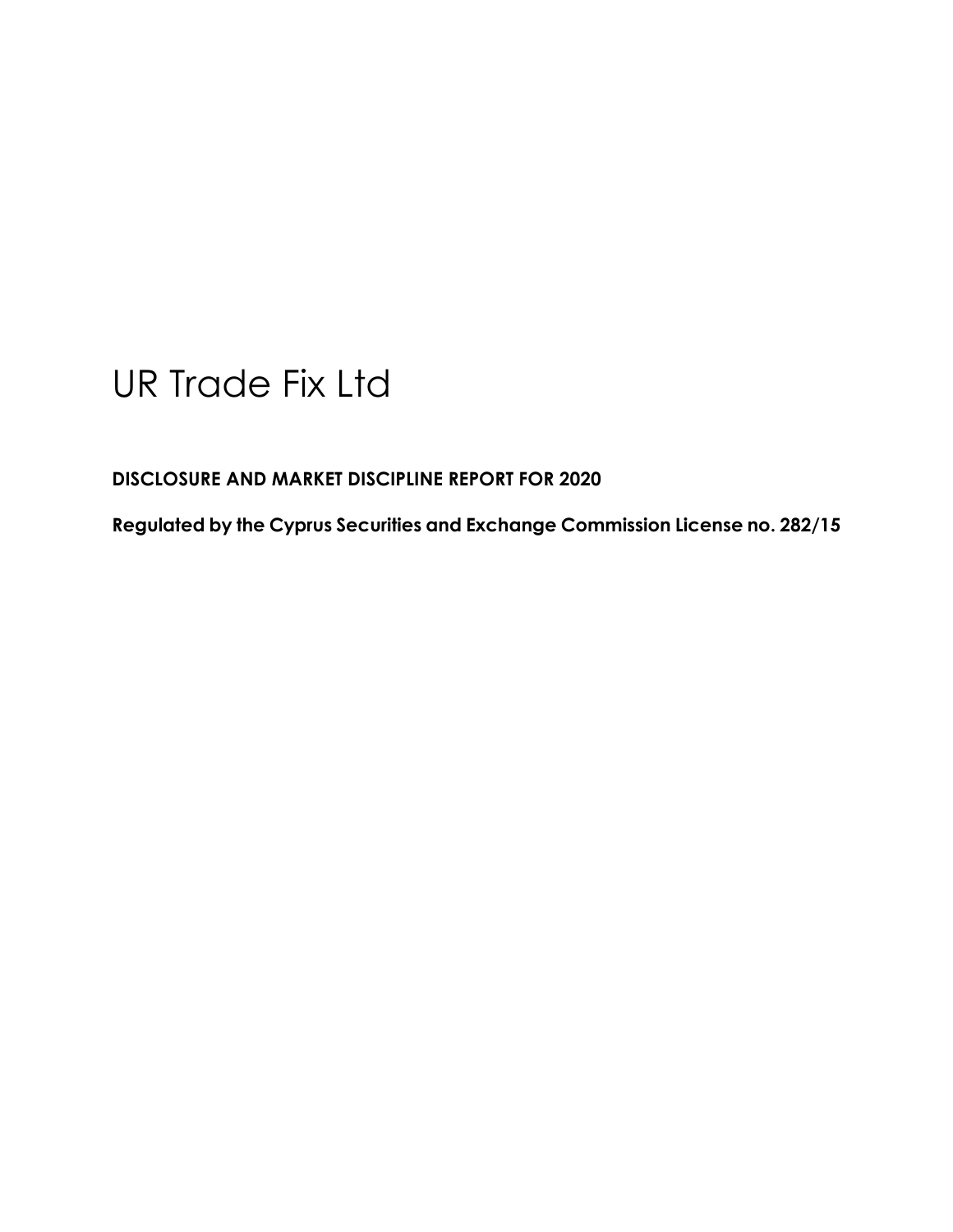# DISCLOSURE

*The Disclosure and Market Discipline Report for the year 2020 has been prepared by UR Trade Fix Ltd as per the requirements of Regulation (EU) No. 575/2013 issued by the European Commission and the Directive DI144-2014-14 issued by the Cyprus Securities and Exchange Commission.*

*UR Trade Fix Ltd states that any information that was not included in this report was either not applicable on the Company's business and activities -OR- such information is considered as proprietary to the Company and sharing this information with the public and/or competitors would undermine our competitive position.* 

*UR Trade Fix Ltd is regulated by the Cyprus Securities and Exchange Commission under License number 282/15.*

| <b>Contact Us</b> |                                                                      |  |  |  |  |  |
|-------------------|----------------------------------------------------------------------|--|--|--|--|--|
| Address           | Office 11A, Swepco Court, Griva<br>Digeni 80, 3101, Limassol, Cyprus |  |  |  |  |  |
| Telephone         | +357 25 262 938                                                      |  |  |  |  |  |
| Fax               | +357 25 030 965                                                      |  |  |  |  |  |
| Web site          | www.tradeo.com<br>www.plusmarkets.eu                                 |  |  |  |  |  |
| Email             | info@tradeo.com                                                      |  |  |  |  |  |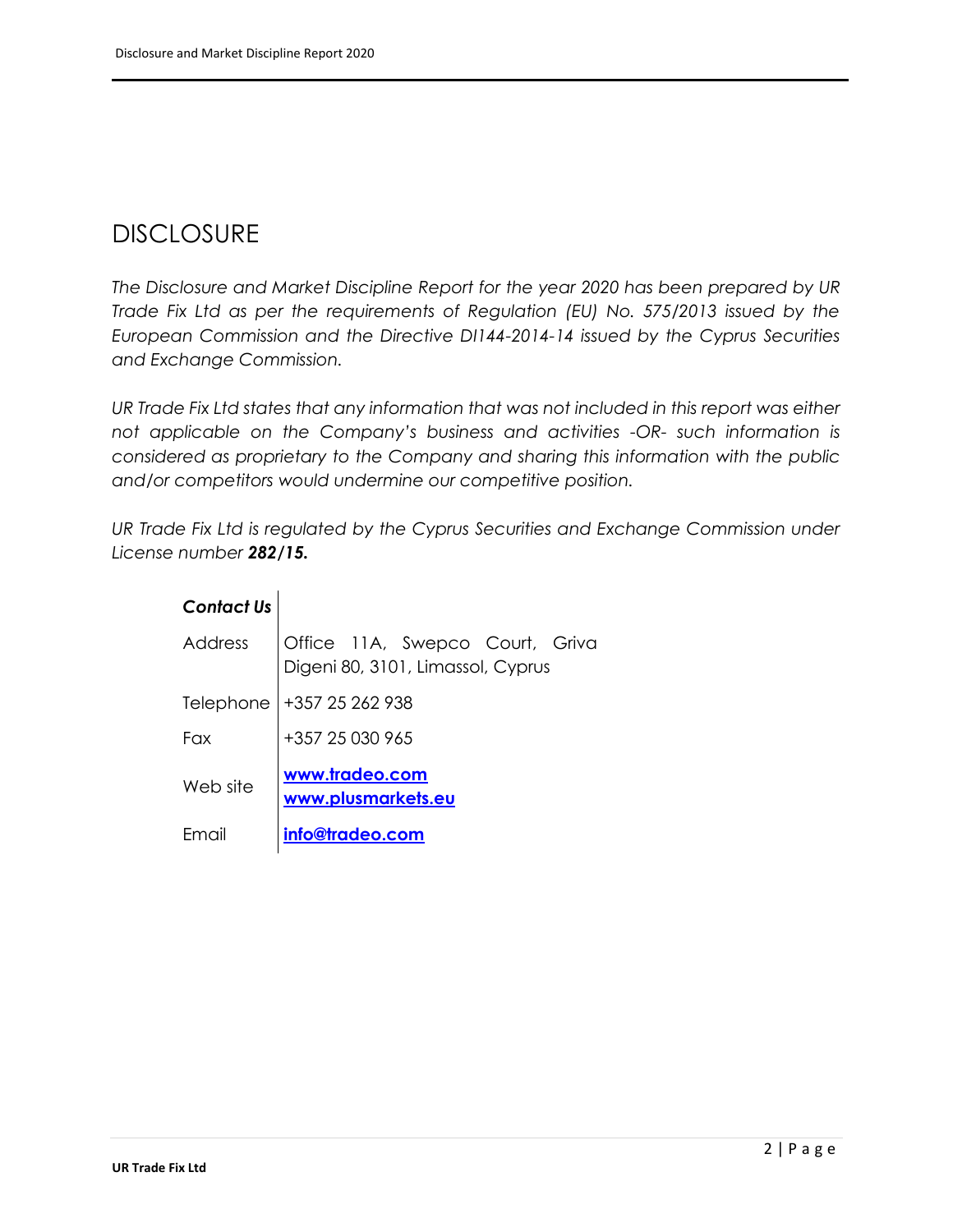*The Board of Directors is ultimately responsible for the risk management framework of the Company. The Risk Management framework is the sum of systems, policies, processes and people within the Company that identify, assess, mitigate and monitor all sources of risk that could have a material impact on the Company's operations.*

*The Board of Directors approves in full the adequacy of Risk Management arrangements of the institution providing assurance that the risk management systems in place are adequate with regards to the institution's profile and strategy.*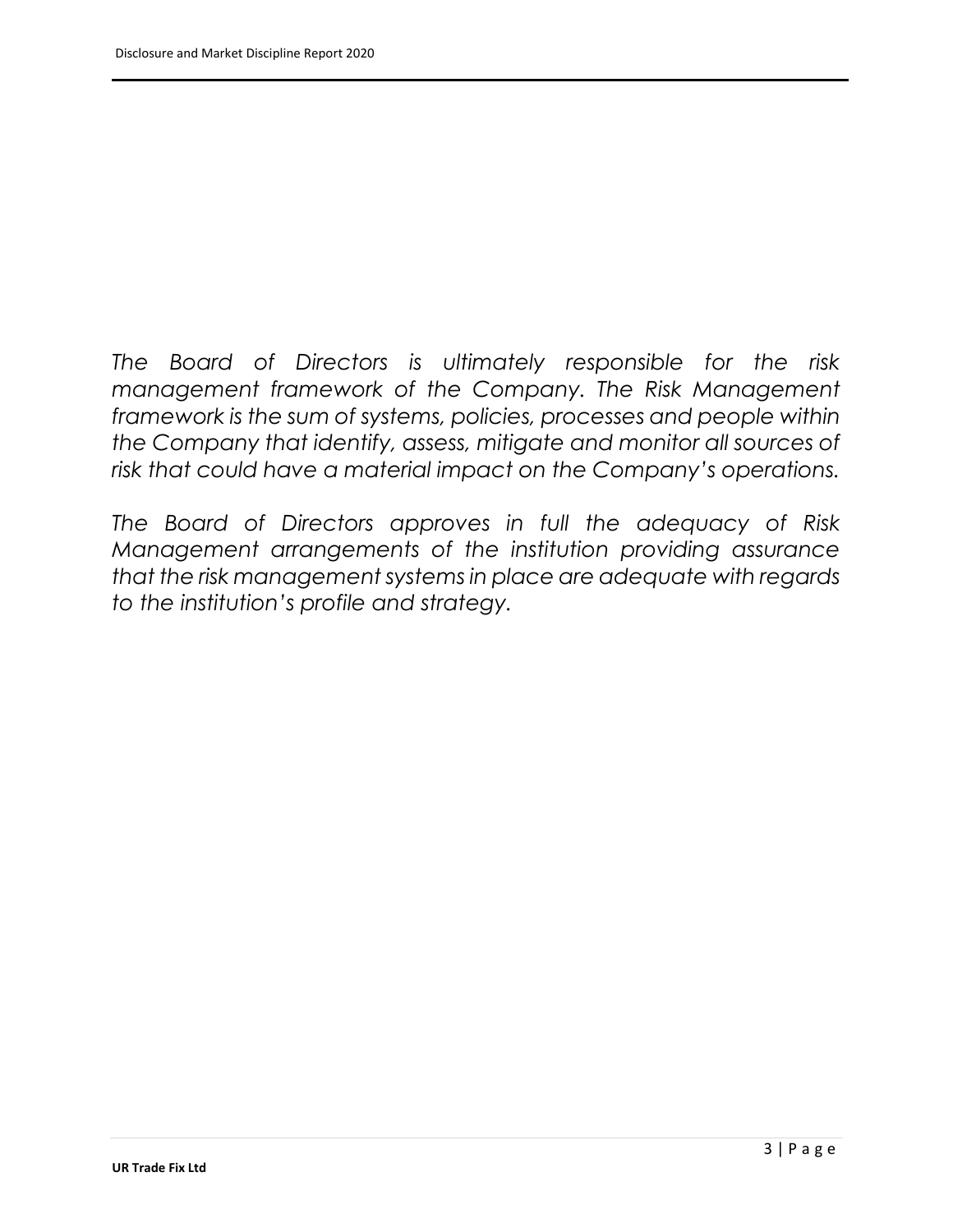# **Contents**

| 1.<br><b>INTRODUCTION</b>                                            | $\overline{\mathbf{z}}$ |
|----------------------------------------------------------------------|-------------------------|
| 1.1. INVESTMENT FIRM                                                 | $\overline{\mathbf{z}}$ |
| 1.2.<br><b>PURPOSE</b>                                               | $\overline{\mathbf{z}}$ |
| 1.3. THE COMPANY                                                     | 9                       |
| 1.4. REGULATORY SUPERVISION                                          | 9                       |
| 2. GOVERNANCE AND RISK MANAGEMENT                                    | 10                      |
| 2.1. TYPES OF RISKS                                                  | 10                      |
| 2.2. RISK APPETITE                                                   | 12                      |
| 2.3. INTERNAL CAPITAL ADEQUACY ASSESSMENT PROCESS                    | 12                      |
| 2.4. STRESS TESTS                                                    | 13                      |
| <b>2.5. RISK MANAGEMENT COMMITTEE</b>                                | 14                      |
| 2.6. DIVERSITY POLICY                                                | 14                      |
| 2.7. BOARD RECRUITMENT                                               | 15                      |
| 2.8. REMUNERATION                                                    | 15                      |
| 2.9. PERFORMANCE RELATED PAY                                         | 17                      |
| 2.10.<br><b>DIRECTORSHIPS HELD BY MEMBERS OF THE MANAGEMENT BODY</b> | 17                      |
| 2.11. REPORTING AND CONTROL                                          | 18                      |
| <b>CAPITAL MANAGEMENT AND ADEQUACY</b><br>3.                         | 19                      |
| 3.1. THE REGULATORY FRAMEWORK                                        | 19                      |
| 3.2. REGULATORY CAPITAL                                              | 20                      |
| 3.3. SOLVENCY RATIO (CAPITAL RATIO OR CAPITAL ADEQUACY RATIO)        | 21                      |
| 3.4.<br><b>CAPITAL MANAGEMENT</b>                                    | 22                      |
| <b>CREDIT RISK</b><br>4.                                             | 25                      |
| <b>4.1. EXTERNAL RATINGS</b>                                         | 25                      |
| <b>4.2. QUANTITATIVE INFORMATION</b>                                 | 26                      |
| <b>5. MARKET RISK</b>                                                | 30                      |
| <b>5.1. QUANTITATIVE INFORMATION</b>                                 | 30                      |
| <b>OPERATIONAL RISK</b><br>6.                                        | 31                      |
| <b>6.1. FIXED OVERHEADS RISK</b>                                     | 32                      |
| 6.2.<br><b>PANDEMIC RISK</b>                                         | 32                      |
| 7. LIQUIDITY RISK                                                    | 33                      |
| 8. COMPLIANCE, REPUTATIONAL AND LEGAL RISKS                          | 34                      |
| 8.1. COMPLIANCE TRANSFORMATION PROGRAMME                             | 35                      |
| 8.2. PREVENTION OF MONEY LAUNDERING AND TERRORISM FINANCING          | 35                      |
| 9. APPENDIX - SPECIFIC REFERENCES TO CRR                             | 37                      |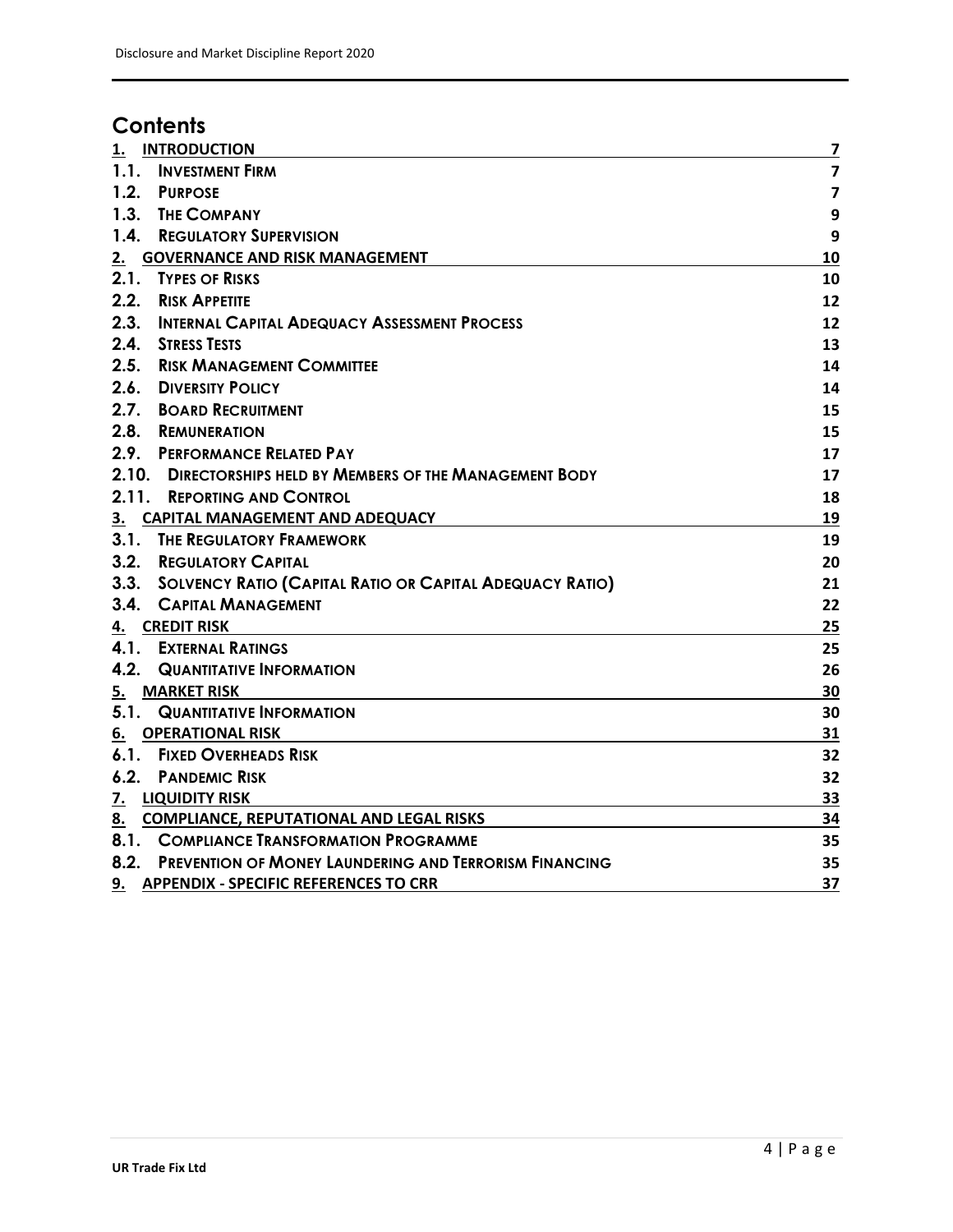| TABLE 2: AGGREGATE QUANTITATIVE INFORMATION ON REMUNERATION BROKEN DOWN BY BUSINESS AREA16            |  |
|-------------------------------------------------------------------------------------------------------|--|
|                                                                                                       |  |
|                                                                                                       |  |
|                                                                                                       |  |
|                                                                                                       |  |
| TABLE 7: ASSET CLASS BREAKDOWN OF NET CREDIT RISK EXPOSURE AND MINIMUM CAPITAL REQUIREMENT AS AT 31   |  |
|                                                                                                       |  |
| TABLE 8: EXPOSURES POST VALUE ADJUSTMENTS (BEFORE APPLYING CREDIT RISK MITIGATION AND AFTER APPLYING  |  |
| TABLE 9: EXPOSURES POST VALUE ADJUSTMENTS (BEFORE APPLYING CREDIT RISK MITIGATION AND AFTER APPLYING  |  |
| CREDIT CONVERSION FACTORS) BY SIGNIFICANT GEOGRAPHIC AREA AND MATERIAL EXPOSURE CLASS, € 28           |  |
| TABLE 10: EXPOSURES POST VALUE ADJUSTMENTS (BEFORE APPLYING CREDIT RISK MITIGATION AND AFTER APPLYING |  |
|                                                                                                       |  |
| TABLE 11: EXPOSURES POST VALUE ADJUSTMENTS (BEFORE APPLYING CREDIT RISK MITIGATION AND AFTER APPLYING |  |
| CREDIT CONVERSION FACTORS) BY RESIDUAL MATURITY AND BY MATERIAL EXPOSURE CLASS, €29                   |  |
|                                                                                                       |  |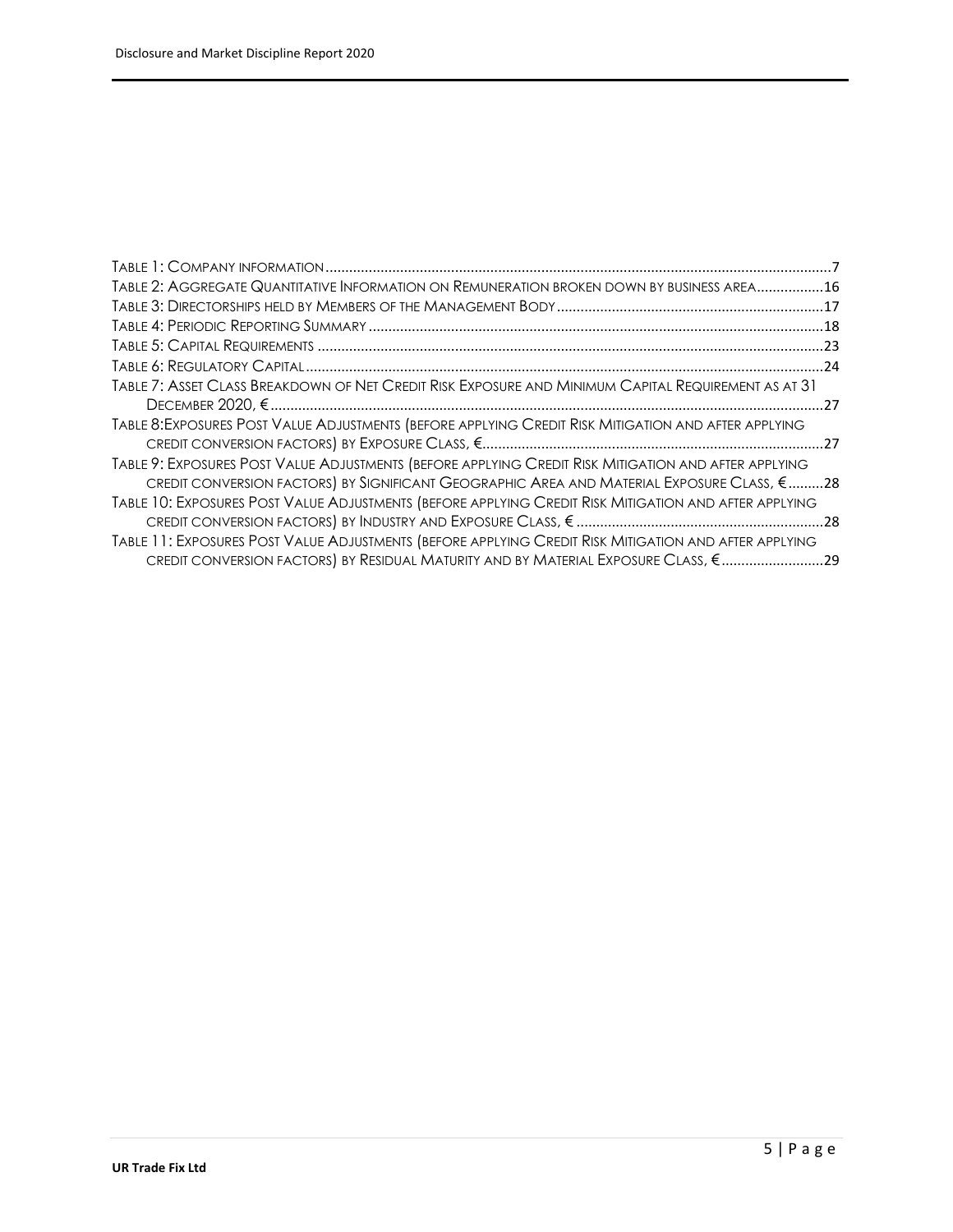| <b>Abbreviation</b> | <b>Full description</b>                                    |  |  |  |  |
|---------------------|------------------------------------------------------------|--|--|--|--|
| <b>BoD</b>          | <b>Board of Directors</b>                                  |  |  |  |  |
| CAR                 | Capital Adequacy Ratio                                     |  |  |  |  |
| <b>CCR</b>          | <b>Counterparty Credit Risk</b>                            |  |  |  |  |
| CET1                | Common Equity Tier 1                                       |  |  |  |  |
| <b>CIF</b>          | Cyprus Investment Firm                                     |  |  |  |  |
| CRD IV              | Capital Requirements Directive                             |  |  |  |  |
| <b>CRR</b>          | Capital Requirements Regulation                            |  |  |  |  |
| EBA                 | European Banking Authority                                 |  |  |  |  |
| <b>ECB</b>          | European Central Bank                                      |  |  |  |  |
| <b>EMIR</b>         | European Market Infrastructure Regulation                  |  |  |  |  |
| <b>ESMA</b>         | European Securities and Markets Authority                  |  |  |  |  |
| <b>ESRB</b>         | European Systemic Risk Board                               |  |  |  |  |
| <b>FATF</b>         | <b>Financial Action Task Force</b>                         |  |  |  |  |
| <b>FOH</b>          | <b>Fixed Overheads</b>                                     |  |  |  |  |
| <b>GDPR</b>         | General Data Protection Regulation                         |  |  |  |  |
| IAS                 | <b>International Accounting Standards</b>                  |  |  |  |  |
| <b>ICAAP</b>        | <b>Internal Capital Adequacy Assessment Process</b>        |  |  |  |  |
| <b>ICF</b>          | <b>Investors Compensation Fund</b>                         |  |  |  |  |
| <b>IFRS</b>         | International Financial Reporting Standards                |  |  |  |  |
| <b>IOM</b>          | <b>Internal Operations Manual</b>                          |  |  |  |  |
| MIFID II            | <b>Markets in Financial Instruments Directive 2014</b>     |  |  |  |  |
| <b>OECD</b>         | Organisation for Economic Co-Operation and<br>Development  |  |  |  |  |
| <b>OTC</b>          | Over the Counter                                           |  |  |  |  |
| <b>PRIIP</b>        | Packaged Retail and Insurance-based Investment<br>Products |  |  |  |  |
| <b>PSP</b>          | <b>Payment Service Provider</b>                            |  |  |  |  |
| RAG                 | Red-Amper-Green                                            |  |  |  |  |
| RAS                 | <b>Risk Appetite Statement</b>                             |  |  |  |  |
| RBS-F               | <b>Risk Based Supervision Framework</b>                    |  |  |  |  |
| <b>RMF</b>          | Risk Management Framework                                  |  |  |  |  |
| <b>RWA</b>          | <b>Risk Weighted Assets</b>                                |  |  |  |  |
| <b>SME</b>          | Small and Medium-sized Enterprise                          |  |  |  |  |
| CySEC               | Cyprus Securities and Exchange Commission                  |  |  |  |  |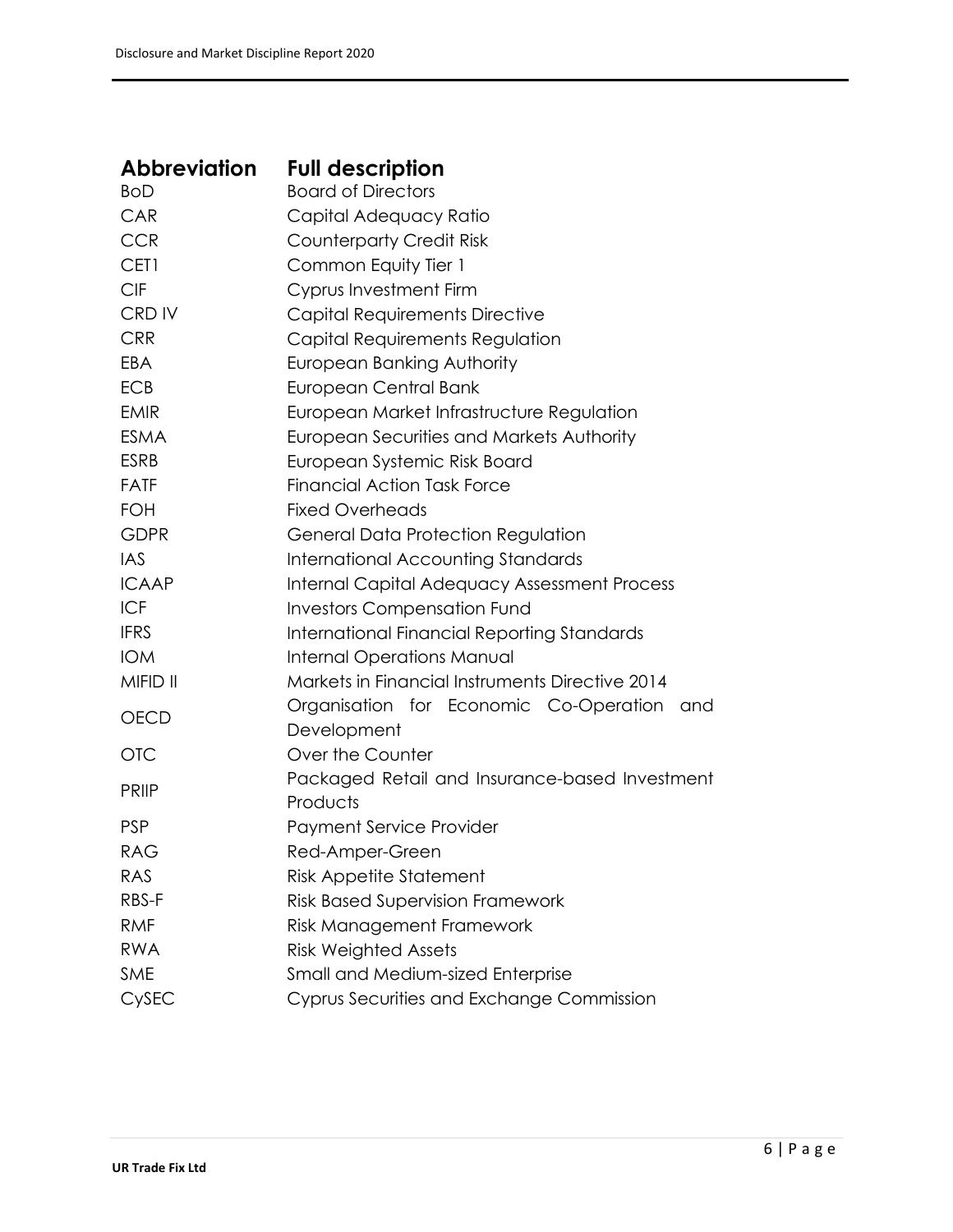# <span id="page-6-0"></span>**1. Introduction**

#### <span id="page-6-1"></span>**1.1.Investment Firm**

<span id="page-6-3"></span>

|  | Table 1: Company information |  |
|--|------------------------------|--|
|  |                              |  |

| <b>Company's Information</b>       |                  |  |  |  |
|------------------------------------|------------------|--|--|--|
| <b>Name of the Company</b>         | UR Trade Fix Ltd |  |  |  |
| <b>CIF Authorization date</b>      | 28/09/2015       |  |  |  |
| <b>CIF License number</b>          | 282/15           |  |  |  |
| <b>Company Registration Date</b>   | 10/10/2014       |  |  |  |
| <b>Company Registration Number</b> | HE 336677        |  |  |  |
| <b>Services</b>                    |                  |  |  |  |

#### **Investment Services:**

- ➢ Reception and transmission of orders in relation to one or more financial instruments
- ➢ Execution of orders on behalf of clients
- ➢ Portfolio management

#### **Ancillary Services:**

- ➢ Safekeeping and administration of financial instruments, including custodianship and related services
- $\triangleright$  Granting credits or loans to one or more financial instruments, where the firm granting the credit or loan is involved in the transaction
- ➢ Foreign exchange services where these are connected to the provision of investment services
- ➢ Investment research and financial analysis or other forms

### <span id="page-6-2"></span>**1.2.Purpose**

The present report is prepared by UT Trade Fix Ltd (hereinafter the "Company"), a Cyprus Investment Firm ("CIF") authorized and regulated by the Cyprus Securities and Exchange Commission (the "CySEC", the "Commission") under the license number 282/15 and operates in harmonisation with the Markets in Financial Instruments Directive ("MiFID II").

In accordance with Regulation (EU) No. 575/2013 (the Capital Requirements Regulation, "CRR"), which was introduced in late 2014, the Company is required to disclose information relating to its risk exposure and management, capital structure, capital adequacy as well as the most important characteristics of the Company's corporate governance including its remuneration system. The scope of this report is to promote market discipline and to improve transparency of market participants.

This document is updated and published annually; it will, however, be published more frequently if there are significant changes to the business (such as changes to the scale of operations, range of activities, etc.). CySEC is responsible for implementing and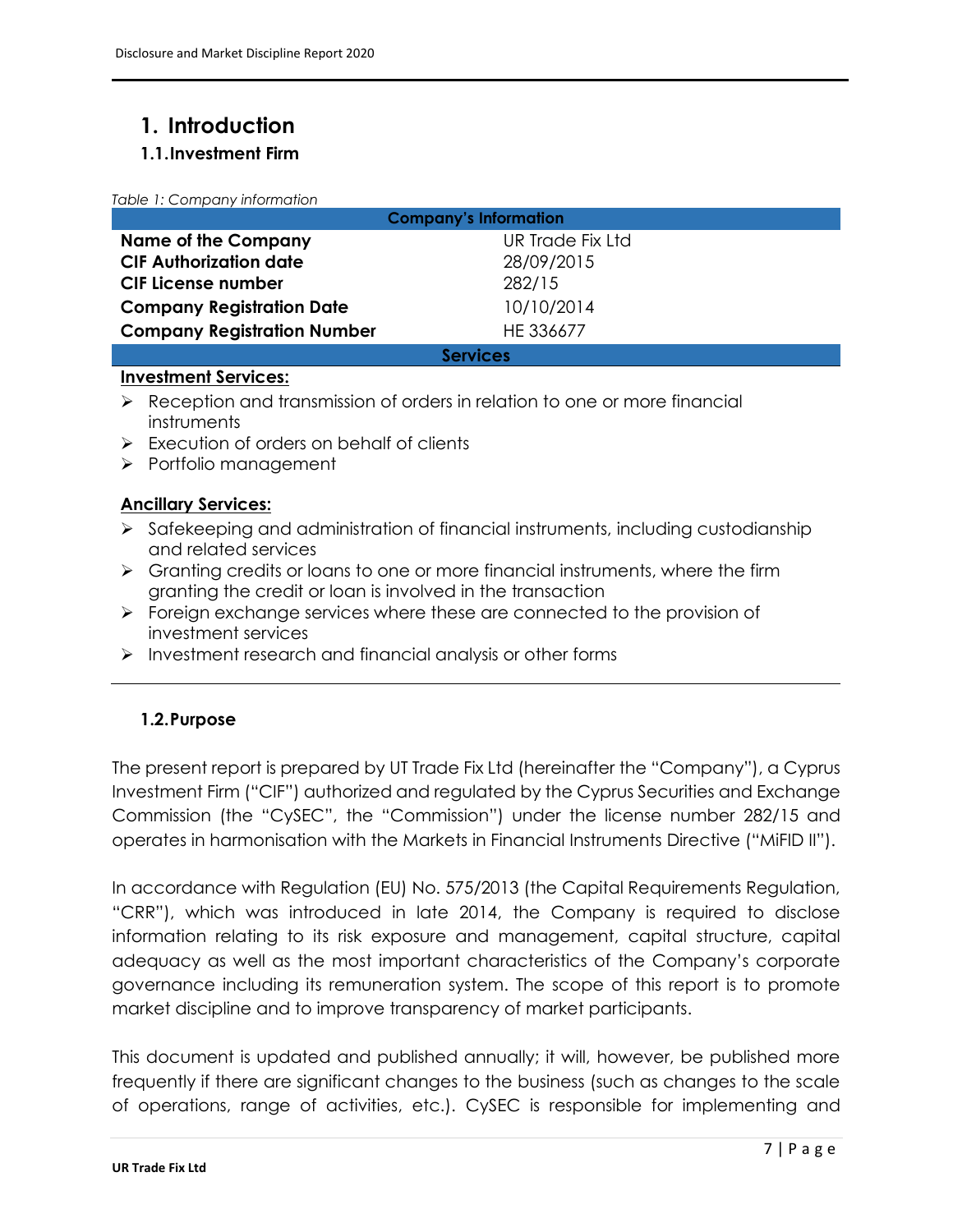enforcing the European Capital Requirements Directive ('CRD'), a capital adequacy framework consisting of three 'pillars':

- **Pillar I** sets minimum capital requirements comprising of base capital resources requirements; credit, market and Fixed Overheads risk capital requirements
- **Pillar II** requires firms to undertake an overall internal assessment of their capital adequacy, taking into account all the which the firm is exposed to and whether additional capital should be held to cover risks not adequately covered by Pillar I requirements. This is achieved through the Internal Capital Adequacy Assessment Process ("ICAAP")
- **Pillar III** complements Pillars I and II and improves market discipline by requiring firms to disclose information on their capital resources and Pillar I capital requirements, risk exposures and their risk management framework

The 2020 Pillar III Disclosures Report sets out both quantitative and qualitative information required in accordance with Part 8 of the CRR and in particular articles 431 to 455, which set the requirements of the disclosures.

The information contained in the Pillar III Market Discipline and Disclosure Report is audited by the Firm's external auditors and published on the Company's websites at **[www.plusmarkets.eu](http://www.plusmarkets.eu/)** and **[www.tradeo.com](http://www.tradeo.com/)** on an annual basis.

Furthermore, the Board of Directors and the Senior Management have the overall responsibility for the internal control systems in the process of capital adequacy assessment and they have established effective processes to ensure that the full spectrum of risks faced by the Company is properly identified, measured, monitored, and controlled to minimise adverse outcomes.

The Company's business effectiveness is based on the guidelines of the risk management policies and procedures put in place. The Board of Directors, Internal Audit, Risk Manager, Compliance and Anti-Money Laundering Officer control and supervise the overall risk system so that all units charged with risk management perform their roles effectively on a continuous basis.

As with all Investment Firms, the Company is exposed to a variety of risks and in particular to credit risk, Fixed Overheads risk and slightly exposed to market risk. More information can be found in the sections below.

The Company is making the disclosures on a solo basis. This report has been prepared using the Audited Financial Statements.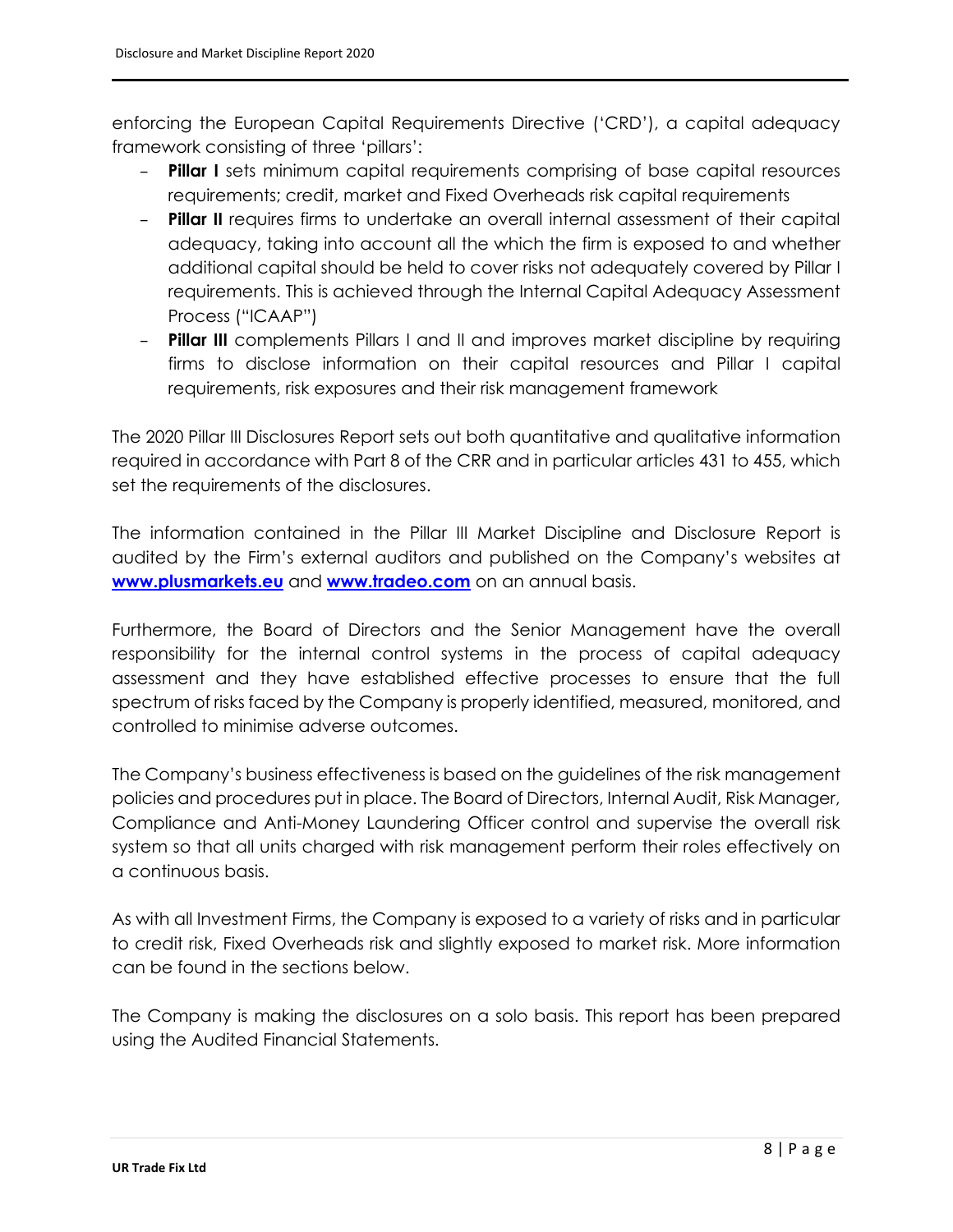#### <span id="page-8-0"></span>**1.3. The Company**

UR Trade Fix Ltd, is a registered Cypriot Investment Firm authorised and regulated by the Cyprus Securities and Exchange Commission (hereinafter the "CySEC") with license no. 282/15, offering investment and ancillary services in relation to Forex/CFDs.

The Company, as a CIF, operates in Cyprus, offering Contracts for Difference ("CFD") products and has 39 employees located in Cyprus.

The Company has a stable business model and this is reflected in a well-balanced capital allocation between the Company's operations.

The Company's growth strategy focuses on its existing areas of expertise and the quality of its customer base. The Company strives for sustainable profitability consistent with its cost of capital and a balanced business model. To this end, the Company:

- Seeks to contain the volatility of its results
- Calibrates its capital ratio to ensure a significant safety margin relative to the minimum regulatory requirements
- Monitors the stability and diversification of its funding sources
- Ensures sufficient resilience in scenarios of liquidity shortages
- Tightly controls its foreign-exchange risks

The Company aims to maintain a diversified customer base.

The Company ensures that compliance rules are rigorously respected, especially in the area of anti-money laundering and counterterrorism financing. The Company monitors the loyalty of the behaviour of its employees with regard to customers and all its stakeholders, as well as the integrity of its investment and financial practices.

The Company considers its reputation to be an asset of great value that must be protected to ensure its sustainable development. The prevention and detection of the risk of harm to its reputation are integrated within all the Company's operating practices. The Company's reputation is protected by making its employees aware of the values of responsibility, ethical behaviour, and commitment.

#### <span id="page-8-1"></span>**1.4. Regulatory Supervision**

The minimum capital requirements as at 31 December 2020 for the CRD IV were calculated in accordance with the 'Pillar I' rules as set out by the Laws and Regulations, published by the CySEC. All CIFs under CySEC's authority must meet the requirements with respect to capital adequacy and market discipline, which are comprised by the following: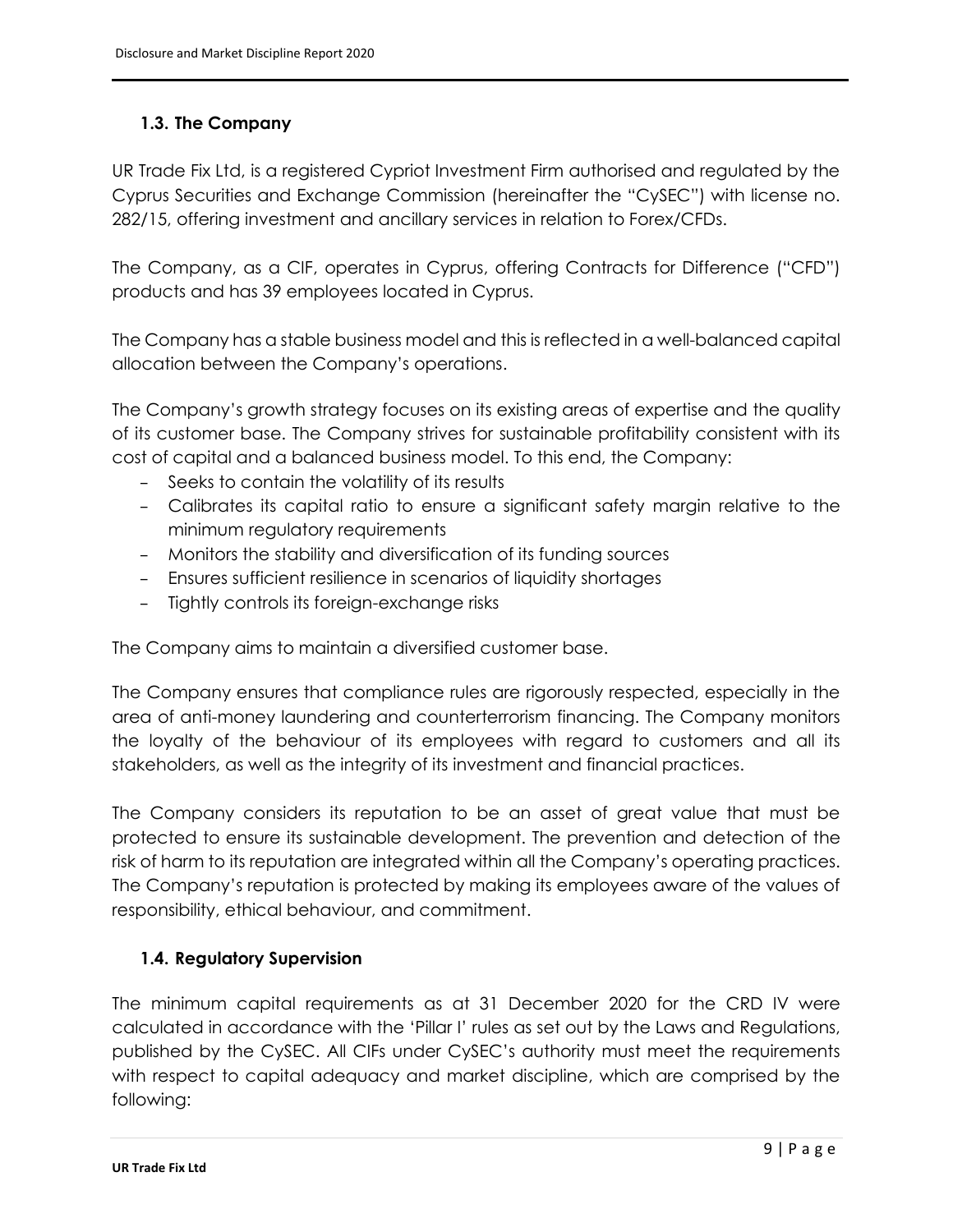- Law 87(I)/2017: Provision of investment services, the exercise of investment activities, the operation of regulated markets and other related matters (hereafter "the Law")
- Regulation (EU) No. 2019/876 Capital Requirements Regulation II (Transitional)
- Regulation (EU) No. 575/2013 Capital Requirements Regulation
- Regulation (EU) No. 648/2012 European Markets Infrastructure Regulation
- Directive (EU) 2019/878 amending the Capital Requirements Directive IV as regards exempted entities, financial holding companies, mixed financial holding companies, remuneration, supervisory measures and powers and capital conservation measures (CRD V - Transitional)
- Directive 2013/36/EU on access to the activity of credit institutions and the prudential supervision of credit institutions and investment firms, amending Directive 2002/87/EC and repealing Directives 2006/48/EC and 2006/49/EC – Capital Requirements Directive IV
- Directive DI144-2014-14: For the prudential supervision of Investment Firms
- Directive DI144-2014-15: On the discretions of CySEC arising from Regulation (EU) No. 575/2013

### <span id="page-9-0"></span>**2. Governance and Risk Management**

Implementing a high-performance and efficient risk management structure is a critical undertaking for the Company, in all businesses, markets and regions in which it operates, as are maintaining a strong risk culture and promoting good corporate governance. The Company's risk management supervised at the highest level is compliant with the regulations enforced by CySEC and the European regulatory framework.

#### <span id="page-9-1"></span>**2.1.Types of Risks**

Given the diversity and evolution of the Company's activities, risk management involves the following main categories:

– **Credit and Counterparty risk** (including Country risk): risk of losses arising from the inability of the Company's customers, issuers or other counterparties to meet their financial commitments. Credit risk includes Counterparty risk linked to market transactions (Replacement risk) and securitisation activities. In addition, Credit risk may be further amplified by Concentration risk, which arises from a large exposure to a given risk, to one or more counterparties, or to one or more homogeneous groups of counterparties; Country risk arises when an exposure (loan, security, guarantee or derivative) becomes liable to negative impact from changing political, economic, social and financial conditions in the country of exposure.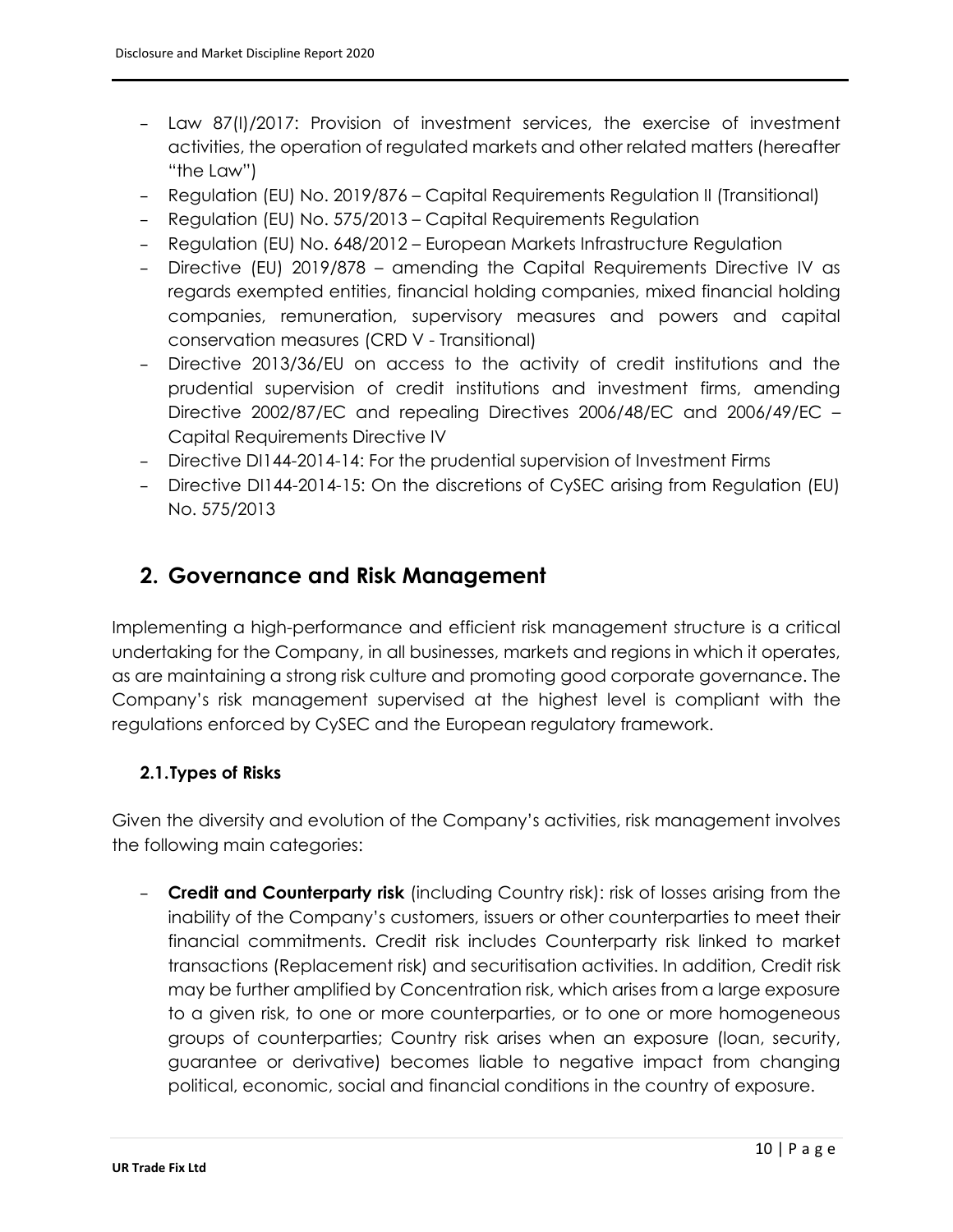- **Market risk**: risk of a loss of value on financial instruments arising from changes in market parameters, the volatility of these parameters and correlations between them. These parameters include but are not limited to exchange rates, interest rates, and the price of securities (equity, bonds), commodities, derivatives and other assets, including real estate assets.
- **Operational risks** (including Accounting and Environmental risks): risk of losses arising from inadequacies or failures in internal procedures, systems or staff, or from external events, including low-probability events that entail a high risk of loss.
- **Liquidity risk**: risk of the Company not being able to meet its cash or collateral requirements as they arise and at a reasonable cost.
- **Compliance risk** (including Legal and Tax risks): risk of legal, administrative or disciplinary sanction, or of material financial losses, arising from failure to comply with the provisions governing the Company's activities.
- **Reputational risk**: risk arising from a negative perception on the part of customers, counterparties, shareholders, investors or regulators that could negatively impact the Company's ability to maintain or engage in business relationships and to sustain access to sources of financing.
- **Strategic risk**: risks inherent in the choice of a given business strategy or resulting from the Company's inability to execute its strategy.
- **Business risk**: risk of lower than anticipated profits or experiencing losses rather than a profit.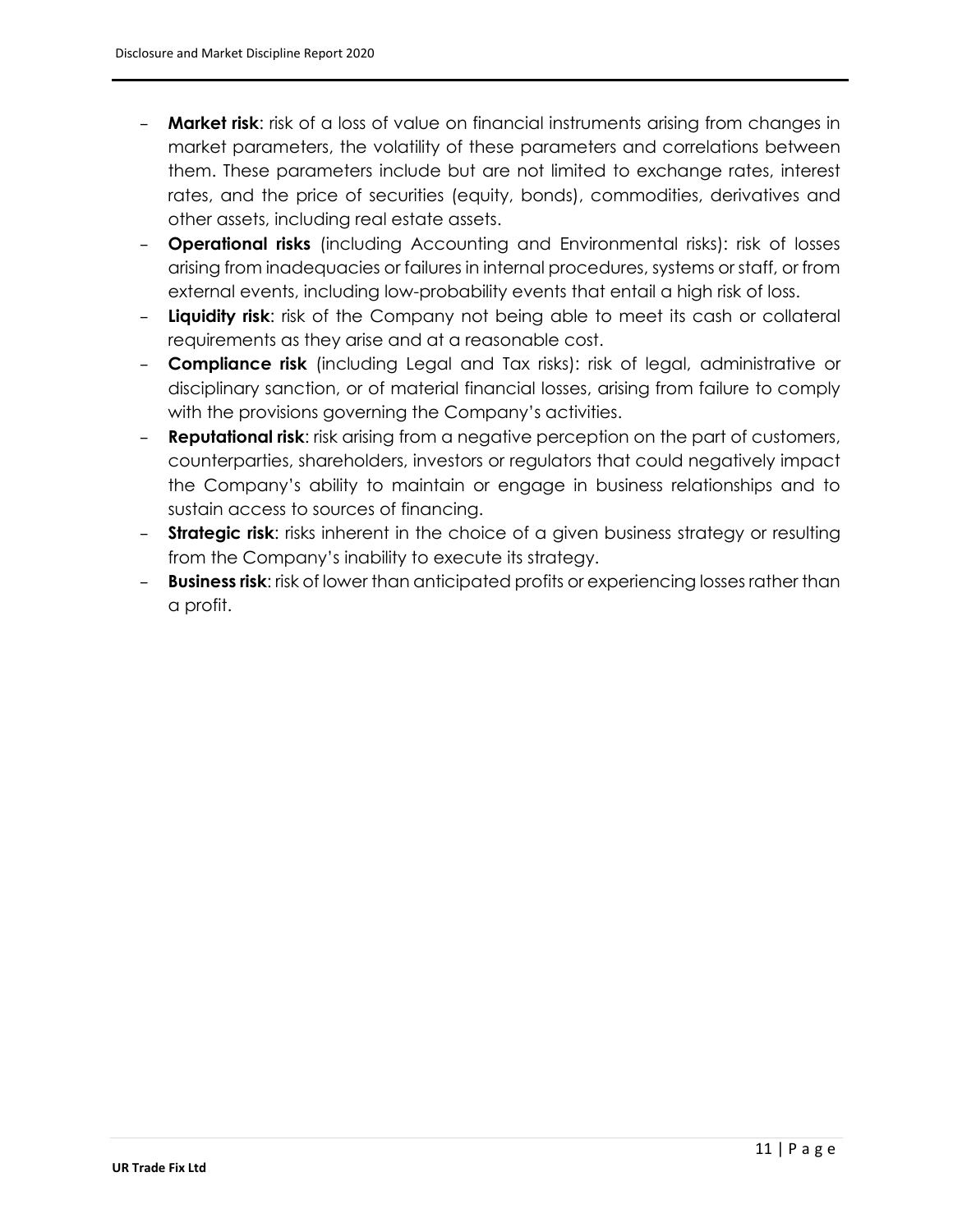#### <span id="page-11-0"></span>**2.2.Risk Appetite**

The Company defines Risk Appetite as the level of risk, by type and by business that the Company is prepared to incur given its strategic targets. Risk Appetite is defined using both quantitative and qualitative criteria.

The Risk Appetite Framework takes into account earnings sensitivities to business cycles and credit, market and operational events. The Risk Appetite is one of the strategic oversight tools available to the Management bodies. It underpins the budgeting process and draws on the ICAAP, which is also used to ensure capital adequacy under stressed economic scenarios.

Furthermore, the positioning of the business in terms of risk/return ratio as well as the Company's risk profile by type of risk will be analysed and approved by the BoD. The Company's risk appetite strategy will be implemented by the Senior Management in collaboration with the BoD and applied by all divisions through an appropriate operational steering system for risks, covering:

- Governance (decision-making, management and supervisory bodies)
- Management (identification of risk areas, authorisation and risk-taking processes, risk management policies through the use of limits and guidelines, resource management)
- Supervision (budgetary monitoring, reporting, leading risk indicators, permanent controls and internal audits)

Essential indicators for determining the Risk Appetite and their adaptations will be regularly supervised over the year in order to detect any events that may result in unfavourable developments on the Company's risk profile. Such events may give rise to remedial action, up to the deployment of the recovery plan in the most severe cases.

#### <span id="page-11-1"></span>**2.3.Internal Capital Adequacy Assessment Process**

The Internal Capital Adequacy Assessment Process ("ICAAP") requires institutions to identify and assess risks not adequately covered in Pillar I, maintain sufficient capital to face these risks and apply appropriate risk-management techniques to maintain adequate capitalization on an ongoing and forward looking basis, i.e., internal capital supply to exceed internal capital demand.

The Company maintains compliance with the ICAAP as required under Pillar II of Basel III and its local implementation in Cyprus, through risk management and governance framework, methodologies, processes and infrastructure. The company is in the process of updating its ICAAP for the year 2020, in which each risk will be taken into account and be stress tested.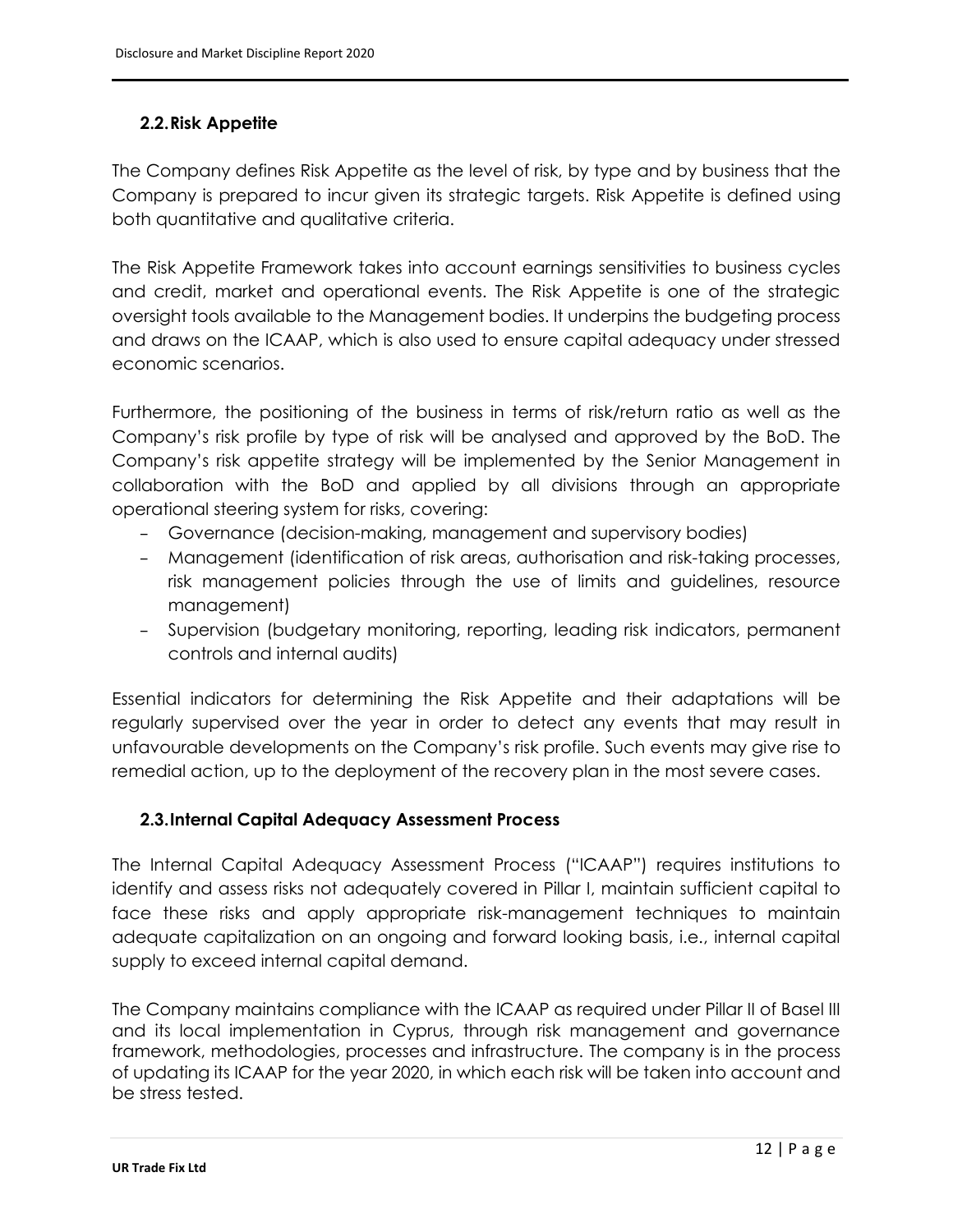#### <span id="page-12-0"></span>**2.4.Stress Tests**

Stress testing is a key risk management tool used by the Company to rehearse the business response to a range of scenarios, based on variations of market, economic and other operating environment conditions. Stress tests are performed for both internal and regulatory purposes and serve an important role in:

- Understanding the risk profile of the Company
- The evaluation of the Company's capital adequacy in absorbing potential losses under stressed conditions: This takes place in the context of the Company's ICAAP on an annual basis
- The evaluation of the Company's strategy: Senior management considers the stress test results against the approved business plans and determines whether any corrective actions need to be taken. Overall, stress testing allows senior management to determine whether the Company's exposures correspond to its risk appetite
- The establishment or revision of limits: Stress test results, where applicable, are part of the risk management processes for the establishment or revision of limits across products, different market risk variables and portfolios

The ultimate responsibility and ownership of the Company's stress testing policy rests with the Board of Directors. If the stress testing scenarios reveal vulnerability to a given set of risks, the management should make recommendations to the Board of Directors for mitigation measures or actions. These may vary depending on the circumstances and include one or more of the following:

- Review the overall business strategy, risk appetite, capital and liquidity planning
- Review limits
- Reduce underlying risk positions through risk mitigation strategies
- Consider an increase in capital
- Enhance contingency planning

The Company performs financial modelling and stress analysis on a frequent basis especially when year-end financial results are available or when it revises its business plan.

The Company has performed a qualitative analysis of the material Pillar II risks, as well as weighted them

against the Company's future development. By doing so, it has been deduced that in the future, whilst the probability of occurrence of any material risk is likely to remain the same, the associated/respective financial cost is likely to increase in light of the future enlargement of the organisation. The Company has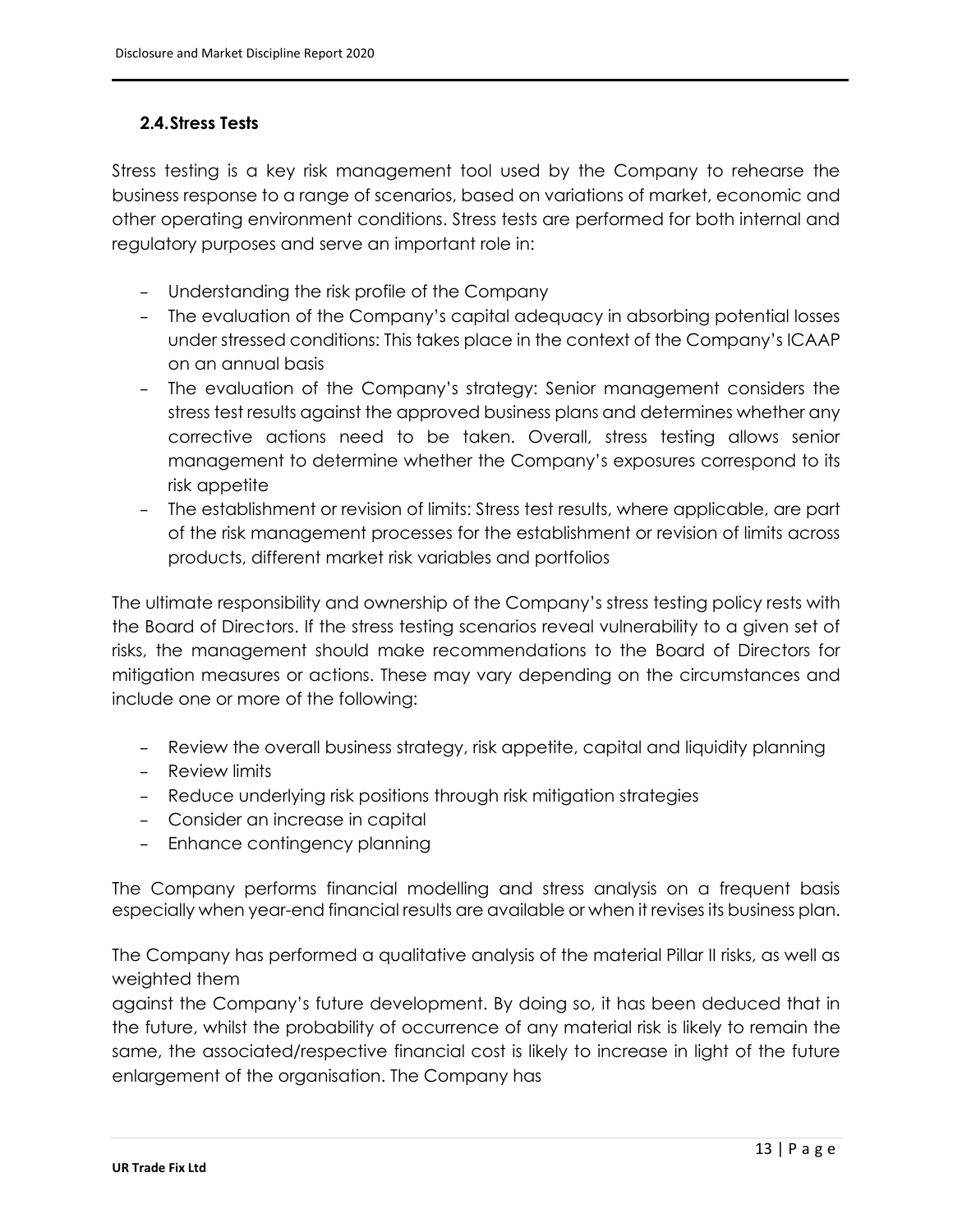thus, reached the decision that in planning its projected Capital for Pillar II purposes for the 3 years projected period, it shall maintain the same assumptions as it did in the first year's Risk Register calculations in terms of the probability of risk occurrence and probability/impact Matrix, while it will only amend the financial impact element of each risk.

#### <span id="page-13-0"></span>**2.5. Risk Management Committee**

The Risk Management Committee ("RMC") advises the Board of Directors on the overall strategy and the appetite to all kinds of risks, both current and future, and helps the Board when it verifies that this strategy is implemented. In particular, it is responsible for:

– Reviewing the risk control procedures and is consulted about setting overall risk limits

– Reviewing on a regular basis the strategies, policies, procedures and systems used to detect, manage and monitor the liquidity risk and submitting its conclusions to the Board of Directors

– Reviewing the policies in place and the reports prepared to comply with the regulations on internal control

– Reviewing the policy concerning risk management and the monitoring of off-balance sheet commitments, especially in light of the memoranda drafted to this end by the without prejudice to the Compensation Committee's missions, reviewing whether the incentives provided by the compensation policy and practices are compatible with the Company's situation with regard to the risks it is exposed to, its share capital, its liquidity and the probability and timing of expected benefits

The Company has established and adopted certain processes and mechanisms in place to manage the risks, with special consideration to risks arising from operations of the Brokerage Department in the process of receipt and transmission of client orders.

The Risk Management Committee reports directly to the Board of Directors.

The Company established a Risk Management Committee and held meetings during 2020.

#### <span id="page-13-1"></span>**2.6.Diversity Policy**

Diversity is increasingly seen as an asset to organizations and linked to better economic performance. It is an integral part of how the Company does business and imperative to commercial success.

The Company recognizes the value of a diverse and skilled workforce and management body, which includes and makes use of differences in the age, skills, experience,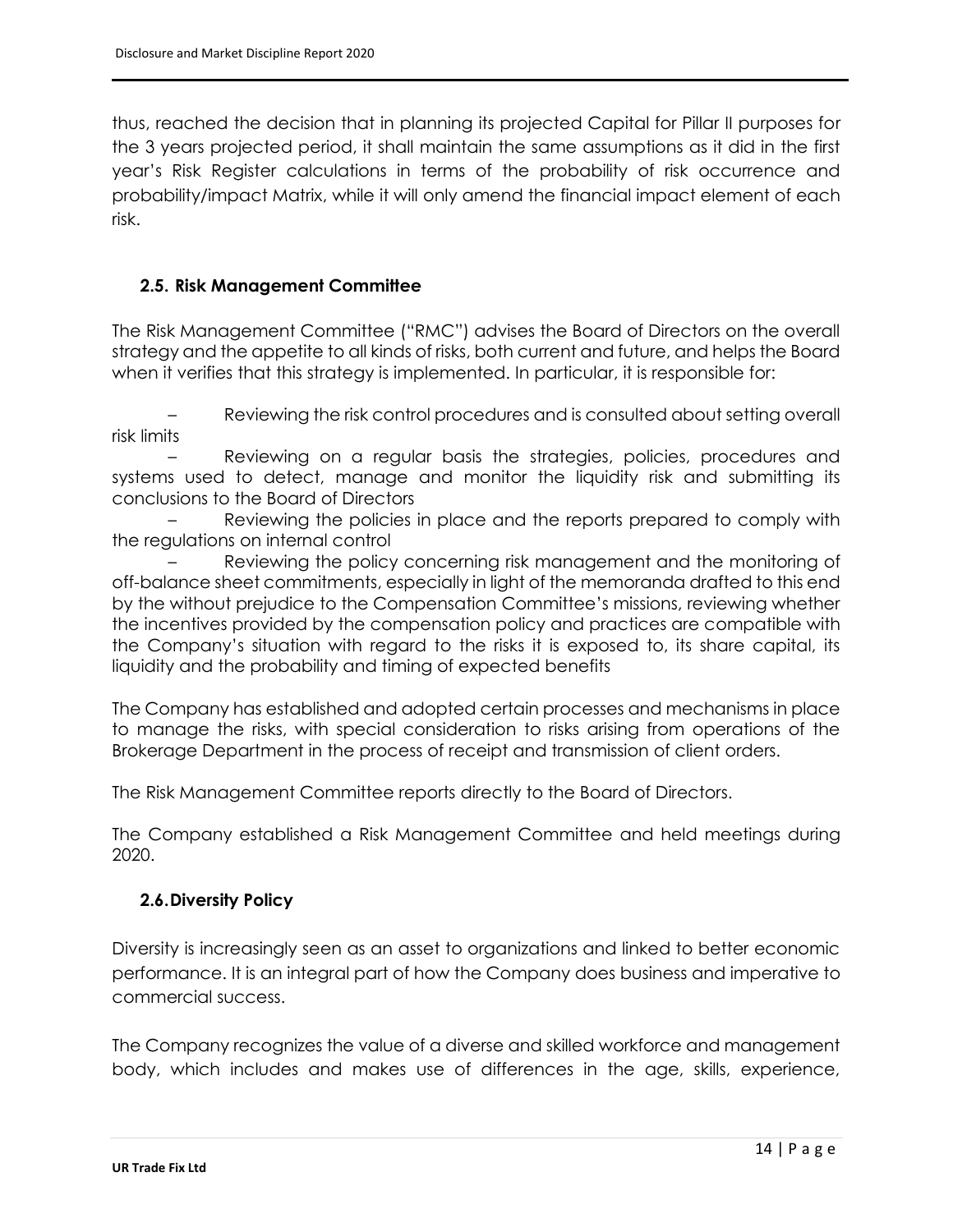background, race and gender between them. A balance of these differences will be considered when determining the optimum composition.

The Company is committed to creating and maintaining an inclusive and collaborative workplace culture that will provide sustainability for the organization into the future. This is also documented as best practises in the Corporate Governance Code of many EU countries.

#### <span id="page-14-0"></span>**2.7.Board Recruitment**

One of the BoD's main responsibilities is to identify, evaluate and select candidates for the Board and ensure appropriate succession planning. The Senior Management is assigned the responsibility to review the qualifications of potential director candidates and make recommendations to the BoD.

The persons proposed for the appointment should have specialised skills and/or knowledge to enhance the collective knowledge of the BoD and must be able to commit the necessary time and effort to fulfil their responsibilities.

Factors considered in the review of potential candidates include:

- Specialised skills and/or knowledge in accounting, finance, banking, law, business administration or related subject
- Knowledge of and experience with financial institutions ("fit-and-proper")
- Integrity, honesty and the ability to generate public confidence
- Knowledge of financial matters including understanding financial statements and financial ratios
- Demonstrated sound business judgment
- Risk management experience

The Company has established a dedicated recruitment policy in relation to the BoD.

#### <span id="page-14-1"></span>**2.8.Remuneration**

Remuneration refers to payments or compensations received for services or employment. The remuneration system includes the base salary and any bonuses or other economic benefits that an employee or executive receives during employment and shall be appropriate to the CIF's size, internal organization and the nature, the scope and the complexity of its activities to the provisions of the Directive DI144-2014-14.

During 2020, the Company's remuneration system is concerned with practices of the Company for those categories of staff whose professional activities have a material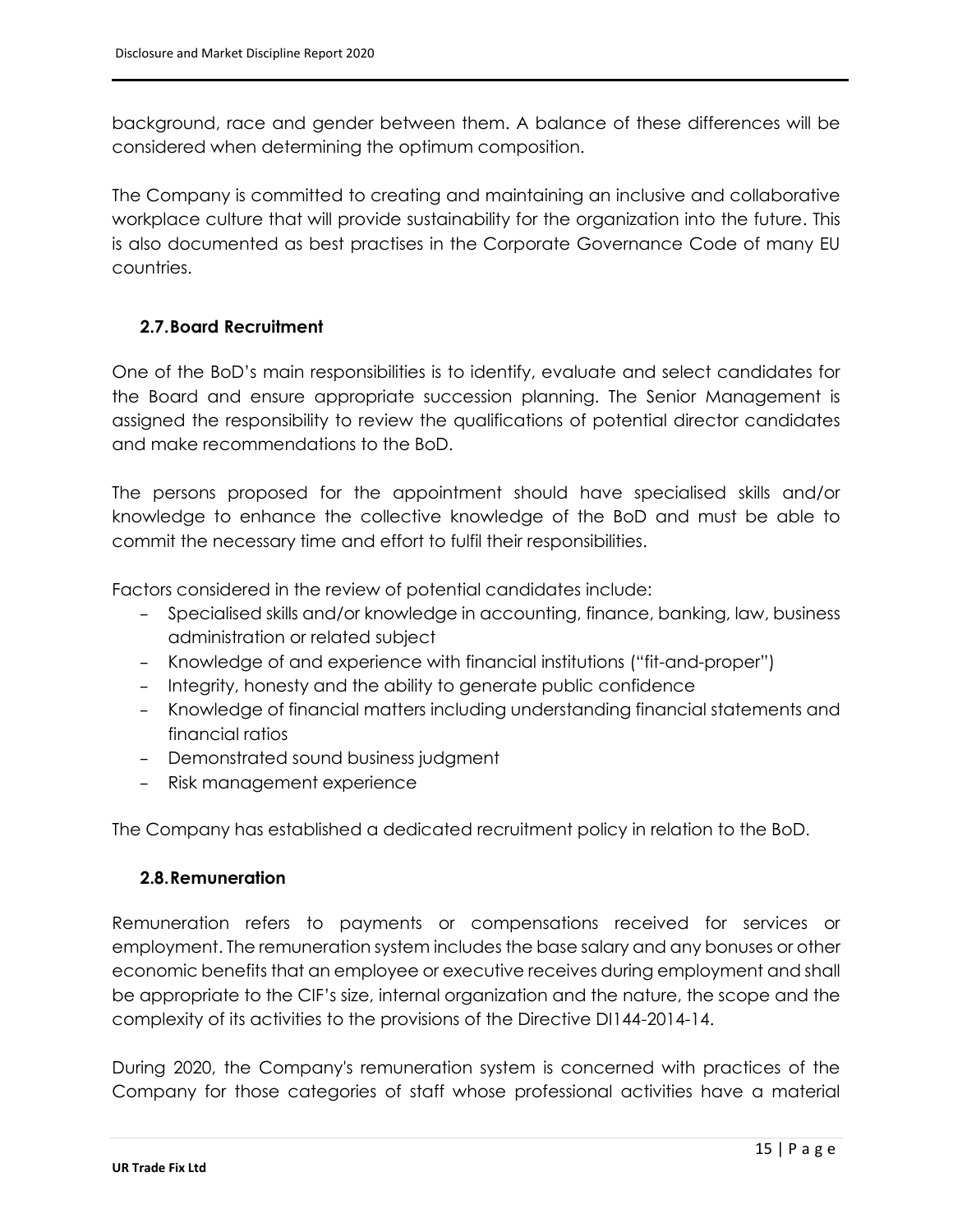impact on its risk profile, i.e. the Senior Management, members of the Board of Directors and the Heads of the Departments; the said practices are established to ensure that the rewards for the 'Executive Management' provide the right incentives to achieve the key business aims.

The total remuneration of staff consists of fixed and variable components. Fixed and variable components are appropriately balanced and the fixed component represents a sufficiently high proportion of the total remuneration to allow the operation of a fully flexible policy on variable remuneration components, including the possibility to pay no variable remuneration component.

<span id="page-15-0"></span>

| Table 2: Aggregate Quantitative Information on Remuneration broken down by business area |
|------------------------------------------------------------------------------------------|
|------------------------------------------------------------------------------------------|

| <b>Figures in EUR</b>                                                                                           | No. of staff<br>throughout<br>the year | No of Staff<br>as at<br>31.12.2020 | <b>Fixed</b> | Variable | Non-cash                 | <b>Total</b> |
|-----------------------------------------------------------------------------------------------------------------|----------------------------------------|------------------------------------|--------------|----------|--------------------------|--------------|
| <b>Back Office</b>                                                                                              | 12                                     | 9                                  | 71,916       | 11,007   |                          | 82,923       |
| <b>Finance, Accounting &amp; IT</b>                                                                             | 1                                      | $\mathbf{1}$                       | 5,271        | 2,371    |                          | 7,642        |
| <b>Trading &amp; Sales</b>                                                                                      | 29                                     | 24                                 | 112,347      | 36,011   |                          | 148,358      |
| Senior management and<br>staff whose actions have a<br>material impact on the<br>risk profile of the<br>company | 6                                      | 5                                  | 158,760      | 24,226   |                          | 182,986      |
| <b>Grand Total</b>                                                                                              | 48                                     | 39                                 | 348,294      | 73,615   | $\overline{\phantom{a}}$ | 421,909      |

| <b>Figures in EUR</b>                                                                                           | No. of staff<br>throughout<br>the year | No of Staff<br>as at<br>31.12.2020 | <b>Fixed</b> | Variable                 | Non-cash                 | <b>Total</b> |
|-----------------------------------------------------------------------------------------------------------------|----------------------------------------|------------------------------------|--------------|--------------------------|--------------------------|--------------|
| <b>Senior Management</b>                                                                                        | $\overline{2}$                         | 2                                  | 98,280       | 13,050                   |                          | 111,330      |
| <b>Members of staff</b><br>whose actions have a<br>material impact on the<br>risk profile of the<br>institution | $\overline{4}$                         | 3                                  | 60,480       | 11,176                   |                          | 71,656       |
| <b>Non Executive</b><br><b>Directors</b>                                                                        | $\mathfrak{D}$                         | $\mathfrak{D}$                     | 12,000       | $\overline{\phantom{a}}$ | $\overline{\phantom{a}}$ | 12,000       |
|                                                                                                                 |                                        |                                    |              |                          |                          |              |
| <b>Grand Total</b>                                                                                              | 8                                      |                                    | 170,760      | 24,226                   |                          | 194,986      |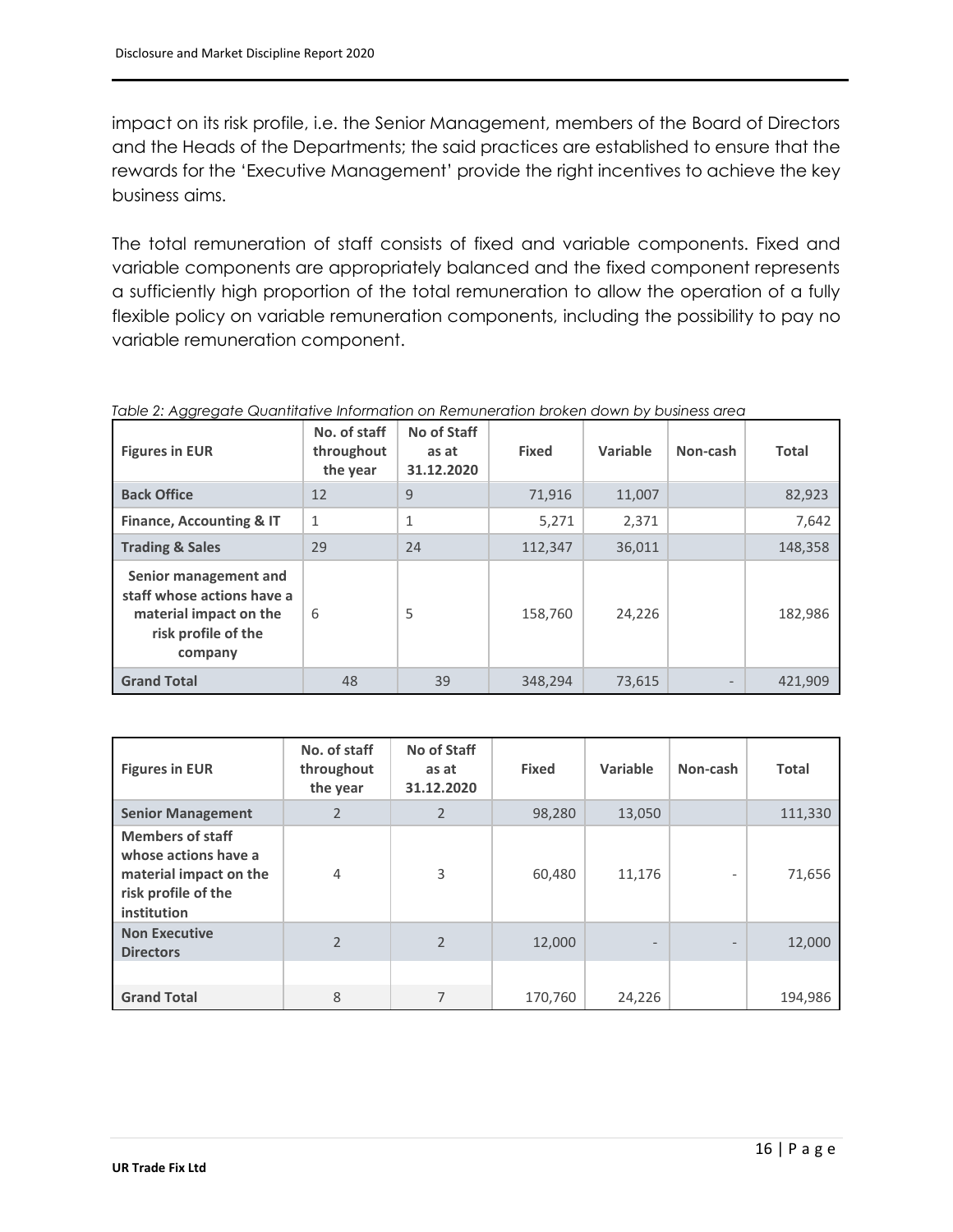#### <span id="page-16-0"></span>**2.9.Performance Related Pay**

The Company shall ensure that where remuneration is linked with performance, the total amount of remuneration is based on a combination of the assessment of the performance of:

- The individual
- The business unit concerned
- The overall results of the Company

Examples of qualitative criteria include compliance with regulatory requirements (especially conduct of business rules) and internal procedures, fair treatment of clients and client satisfaction.

The Company implements a performance appraisal program, mainly to foster talent and promote healthy

competition amongst personnel, which is based on a set of Key Performance Indicators and Targets, developed for each department.

The remuneration Committee ensures that any forms of performance related pay schemes do not give rise to any potential conflict of interest between the firm and the employees or the firm and the clients.

#### <span id="page-16-1"></span>**2.10. Directorships held by Members of the Management Body**

In 2020, the members of the Management body of the Company, given their industry experience, have been taking seats in other Company boards. In line with this, the following table indicates the number of positions that each member holds:

|                         |                                    | <b>Directorships</b> | <b>Directorships</b> |
|-------------------------|------------------------------------|----------------------|----------------------|
| <b>Name</b>             | <b>Position in the CIF</b>         | (Executive)          | (Non-Executive)      |
| George Spitaliotis      | Executive Director                 |                      |                      |
| Pantelis Christou       | Executive Director                 |                      |                      |
| <b>Michael Damianos</b> | Independent Non Executive-Director | 0                    |                      |
| Dongming Dou            | Independent Non Executive-Director |                      |                      |
| Nir Menashe             | Non Executive-Director             |                      | っ                    |

<span id="page-16-2"></span>

|  | Table 3: Directorships held by Members of the Management Body |
|--|---------------------------------------------------------------|
|  |                                                               |
|  |                                                               |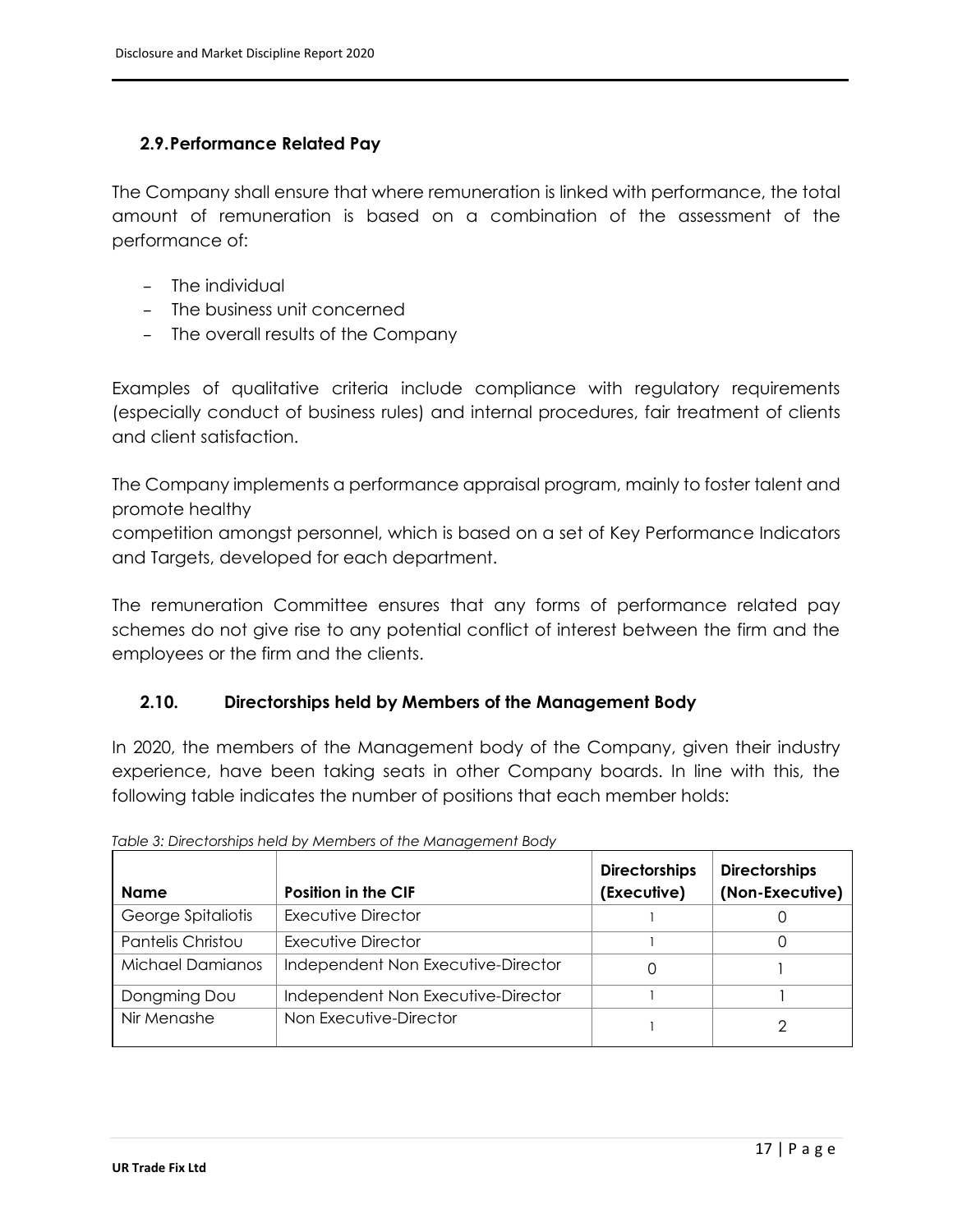#### <span id="page-17-0"></span>**2.11. Reporting and Control**

In line with the requirements set out in the Cyprus Investment Firms Law and subsequent Directives, the Company has been able to maintain a good information flow to the Management body, as it can be seen below:

| <b>Report Name</b>                                                                      | <b>Report Description</b>                                                                                                                               | Owner                                  | Recipient                      | Frequency | Due Date/<br><b>Extension*</b>                                                   |
|-----------------------------------------------------------------------------------------|---------------------------------------------------------------------------------------------------------------------------------------------------------|----------------------------------------|--------------------------------|-----------|----------------------------------------------------------------------------------|
| Annual<br>Compliance<br>Report                                                          | To inform the Senior<br>Management & the<br><b>BoD of the Company</b><br>regarding the<br>Performance of<br>Compliance function<br>during the year      | Compliance<br>Officer                  | <b>BoD, CySEC</b>              | Annual    | 30/04/2021<br>30/06/2021                                                         |
| Annual<br><b>Internal Audit</b><br>Report                                               | To inform the Senior<br>Management & the<br><b>BoD of the Company</b><br>regarding the Internal<br>Auditor during the<br>year                           | Internal<br>Auditor                    | <b>BoD, CySEC</b>              | Annual    | 30/04/2021<br>30/06/2021                                                         |
| <b>Annual Risk</b><br>Management<br>Report                                              | Represents the work<br>& activities<br>undertaken by the<br>Risk Manager during<br>the year                                                             | <b>Risk</b><br>Manager                 | <b>BoD, CySEC</b>              | Annual    | 30/04/2021<br>30/06/2021                                                         |
| Pillar III<br><b>Disclosures</b><br>(Market<br><b>Discipline</b><br>and<br>Disclosures) | The Company is<br>required to disclose<br>information regarding<br>its risk management,<br>capital structure,<br>capital adequacy<br>and risk exposures | Risk<br>Manager                        | BoD, CySEC,<br>Public          | Annual    | 30/04/2021<br>30/06/2021                                                         |
| Independent<br><b>Auditors</b><br>Verification<br>on the Pillar<br><b>III Report</b>    | The verification of the<br><b>Pillar III Disclosures</b><br>(Market Discipline<br>and Disclosures)<br>Report by the<br>Independent Auditor              | External<br>Auditor                    | <b>BoD, CySEC</b>              | Annual    | 31/05/2021<br>30/06/2021                                                         |
| <b>Financial</b><br>Reporting                                                           | It is a formal record of<br>the financial activities<br>of the CIF                                                                                      | External<br>Auditor                    | <b>BoD, CySEC</b>              | Annual    | 30/04/2021<br>30/07/2021                                                         |
| Capital<br>Adequacy<br>Reporting                                                        | A measure of the<br>CIF's capital. It is<br>expressed as a<br>percentage and is<br>used to protect<br>depositors and<br>promote the stability           | <b>Risk</b><br>Manager /<br>Accounting | Senior<br>Management,<br>CySEC | Quarterly | 12/05/2020<br>11/08/2020<br>11/11/2020<br>11/02/2021<br>31/05/2021<br>30/06/2021 |

<span id="page-17-1"></span>*Table 4: Periodic Reporting Summary*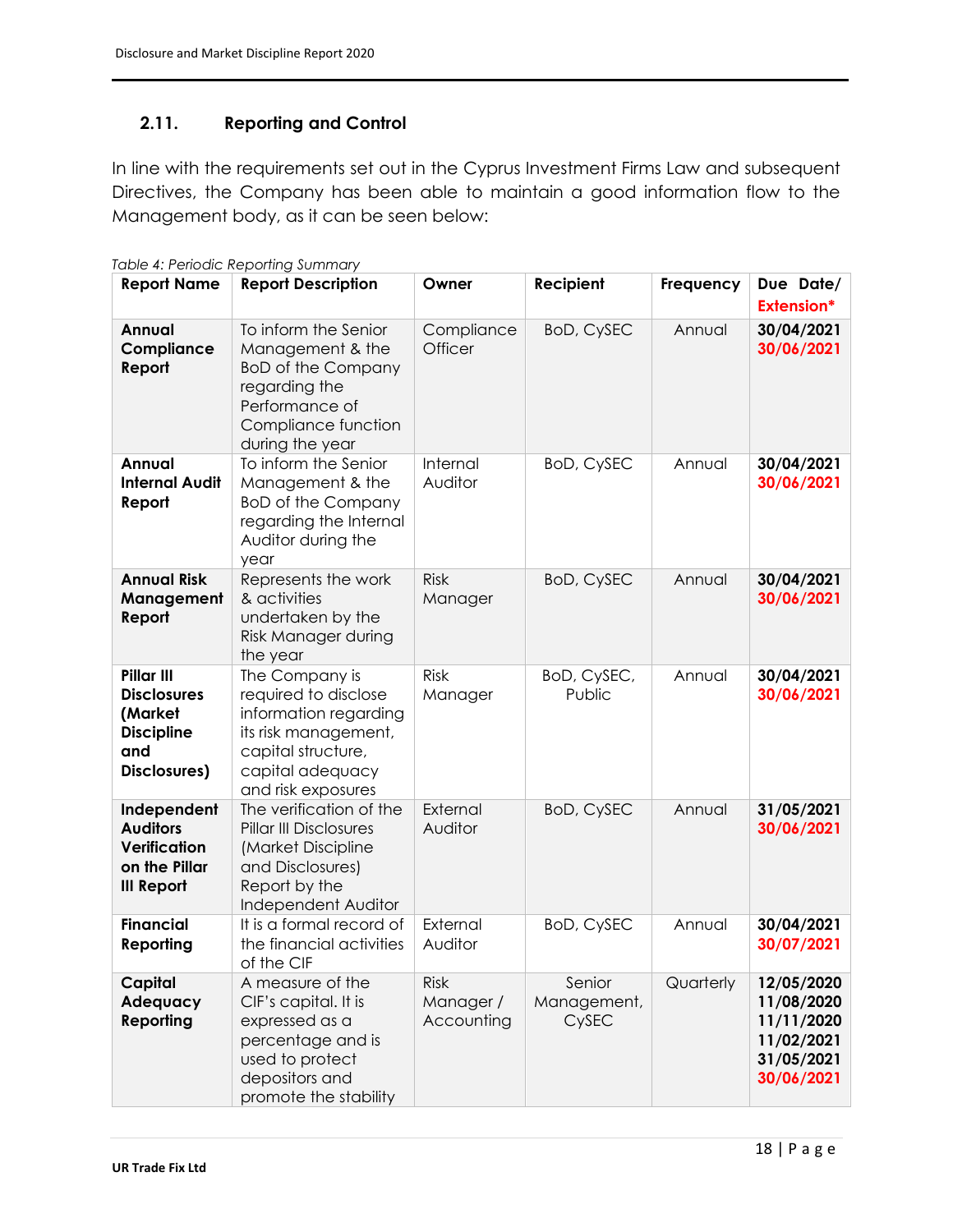|                                    | and efficiency of<br>financial systems all<br>over the world                                                                                                         |                        |            |        |     |
|------------------------------------|----------------------------------------------------------------------------------------------------------------------------------------------------------------------|------------------------|------------|--------|-----|
| <b>ICAAP (Pillar</b><br>II) Report | The Internal Capital<br>Adequacy<br>Assessment Process,<br>relating to the<br>monitoring and<br>assessment of the risks<br>that are not fully<br>covered by Pillar I | <b>Risk</b><br>Manager | BoD, CySEC | Annual | N/A |

**\*It Is noted that CySEC has granted an extension to all annual reports mentioned above for 2020 submissions.**

### <span id="page-18-0"></span>**3. Capital Management and Adequacy**

#### <span id="page-18-1"></span>**3.1.The Regulatory Framework**

In response to the financial crisis of recent years, the Basel Committee, mandated by the G20, has defined the new rules governing capital and liquidity aimed at making the financial sector more resilient. The new Basel III rules were published in December 2010. They were translated into European law by a directive (CRDIV) and a regulation (CRR) which entered into force on 1st January 2014.

The general framework defined by Basel III is structured around three pillars, as in Basel II:

- Pillar I sets the minimum solvency requirements and defines the rules that institutions, that are required to comply with the regulation, must use to measure risks and calculate associated capital requirements, according to standard or more advanced methods
- Pillar II relates to the discretionary supervision implemented by the competent authority, which allows them – based on a constant dialogue with supervised credit institutions – to assess the adequacy of capital requirements as calculated under Pillar I, and to calibrate additional capital requirements with regard to risks
- Pillar III encourages market discipline by developing a set of qualitative or quantitative disclosure requirements which will allow market participants to make a better assessment of a given institution's capital, risk exposure, risk assessment processes and, accordingly, capital adequacy

In terms of capital, the main new measures introduced to strengthen institutions' solvency were as follows:

– The complete revision and harmonisation of the definition of capital, particularly with the amendment of the deduction rules, the definition of a standardised Common Equity Tier 1 (or CET1) ratio, and new Tier 1 capital eligibility criteria for hybrid securities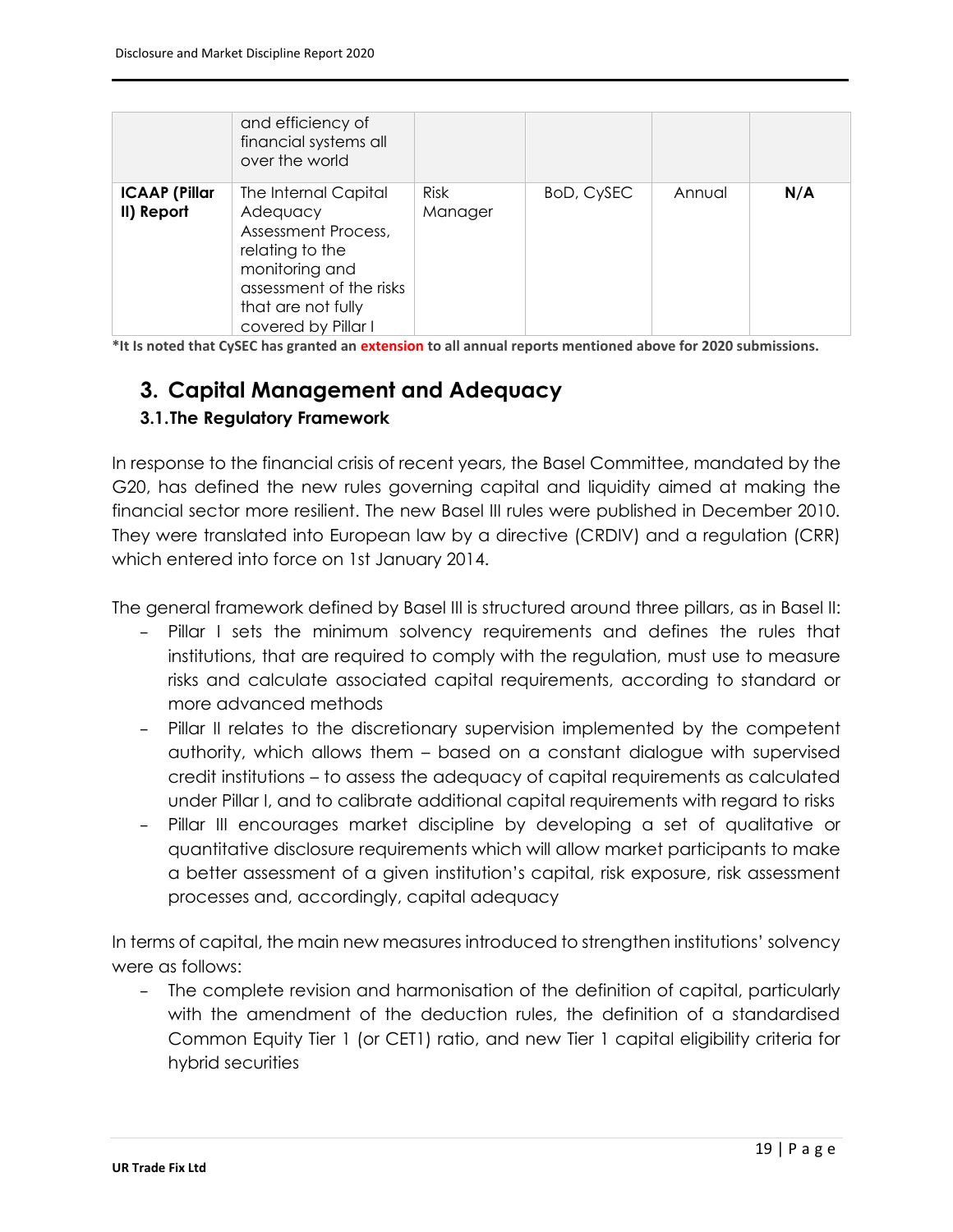- New capital requirements for the counterparty risk of market transactions, to factor in the risk of a change in CVA (Credit Value Adjustment) and hedge exposures on the central counterparties (CCP)
- The set-up of capital buffers that can be mobilised to absorb losses in case of difficulties. The new rules require regulated liquidity providers to create and maintain a capital conservation buffer and allows supervisory authorities to enforce an additional countercyclical buffer, aimed to preserve the institution's solvency in the event of adverse conditions
- Capital conservation buffers came into force in January 2016 and have been annually phasing towards their full application in January 2019
- The set-up of restrictions on distributions, relating to dividends, Additional Tier 1 instruments and variable remuneration, via the maximum distributable amount (MDA) mechanism. At end-2015, the European Banking Authority (EBA) issued a clarifying statement, which indicated that the MDA should be applied when an institution no longer complies with its CET1 ratio requirements, including those of Pillar II and capital buffers
- In addition to these measures, there will be measures to contain the size and consequently the use of excessive leverage. To this end, the Basel Committee defined a leverage ratio, for which the definitive regulations were published in January 2014. The Basel leverage ratio compares the institution's Tier 1 capital to the balance sheet and off-balance sheet items, with restatements for derivatives and pensions. Full scope institutions have been obliged to publish this ratio since 2015.

### <span id="page-19-0"></span>**3.2.Regulatory Capital**

According to the International Financial Reporting Standards (IFRS), the Company's regulatory capital consists of Common Equity Tier 1 and Tier 2 Capital.

#### **Common Equity Tier 1 Capital (CET1 Capital)**

According to CRR/CRDIV regulations, Common Equity Tier 1 capital is made up primarily of the following:

- Ordinary shares (net of repurchased shares and treasury shares) and related share premium accounts
- Retained earnings
- Other reserves
- Minority interest limited by CRR/CRDIV

Deductions from Common Equity Tier 1 capital essentially involve the following:

- Estimated dividend payment
- Goodwill and intangible assets, net of associated deferred tax liabilities
- Unrealised capital gains and losses on cash flow hedging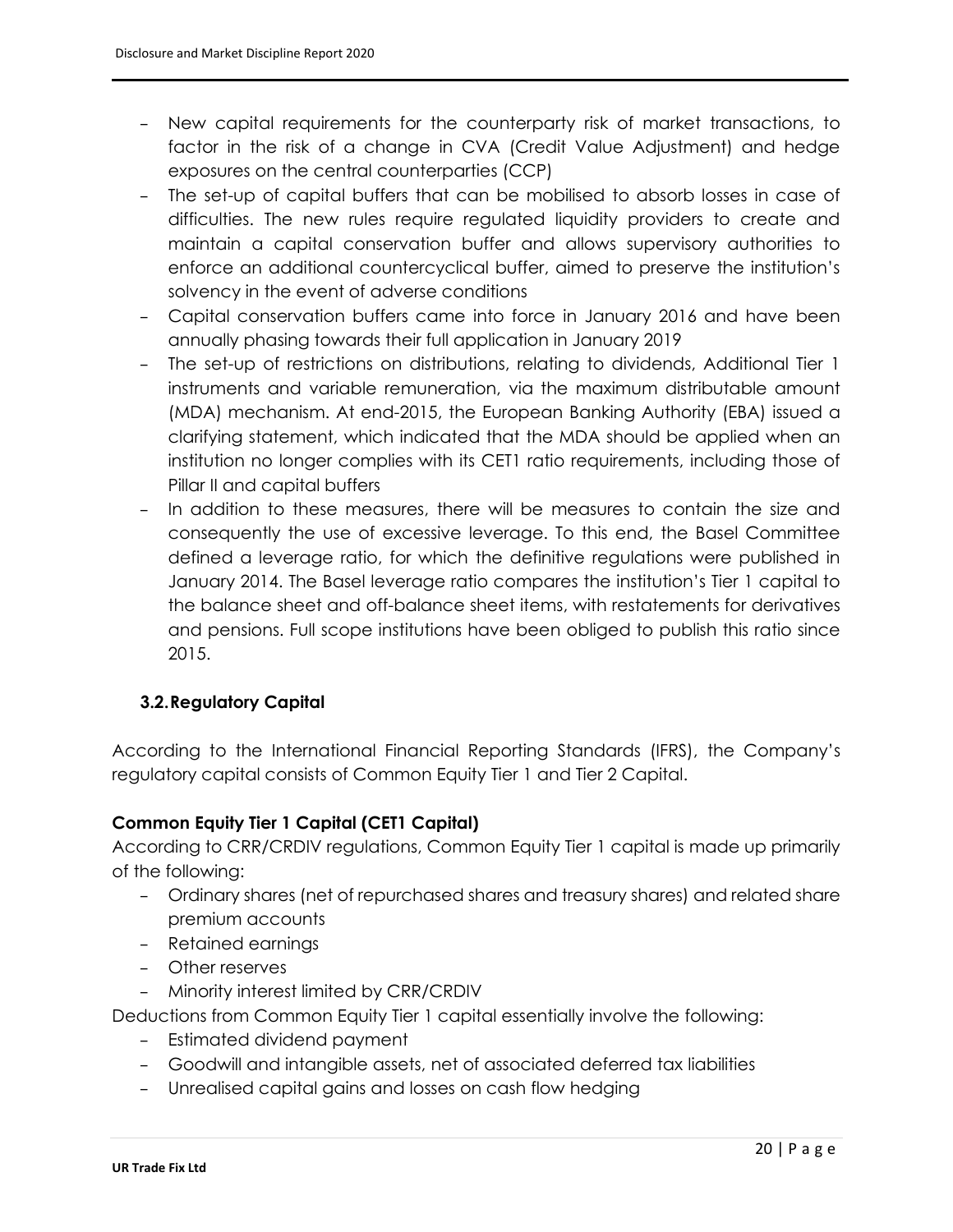- Deferred tax assets on tax loss carry forwards
- Deferred tax assets resulting from temporary differences beyond a threshold
- Any positive difference between expected losses on customer loans and receivables, risk-weighted using the standardised approach, and the sum of related value adjustments and collective impairment losses
- Expected loss on equity portfolio exposures
- Value adjustments resulting from the requirements of prudent valuation
- Investors' Compensation Fund ('ICF') & the additional cash buffer of ICF

#### **Tier 2 Capital**

Tier 2 capital includes:

- Dated subordinated notes
- Any positive difference between (i) the sum of value adjustments and collective impairment losses on customer loans and receivables exposures, risk-weighted using the standardised approach and (ii) expected losses, up to 0.6% of the total credit risk-weighted assets using the Internal Ratings Based approach
- Value adjustments for general credit risk related to collective impairment losses on customer loans and receivables exposures, risk-weighted using the standardised approach, up to 1.25% of the total credit risk-weighted assets

Deductions of Tier 2 capital essentially apply to the following:

- Tier 2 hybrid treasury shares
- Holding of Tier 2 hybrid shares issued by financial sector entities
- Share of non-controlling interest in excess of the minimum capital requirement in the entities concerned

#### <span id="page-20-0"></span>**3.3.Solvency Ratio (Capital Ratio or Capital Adequacy Ratio)**

The solvency ratio is calculated by comparing the institutions' equity with the sum of riskweighted assets for credit risk and the capital requirement multiplied by 12.5 for market risk and operational risk.

Since 1st January 2014, the new regulatory framework sets minimum requirements to be met for the CET1 ratio and the Tier 1 ratio. For 2015, the minimum requirement for CET1 was 4% and that of Tier 1 5.5%, excluding the Pillar II requirement. The total equity requirement, including CET1, AT1 and Tier 2 equity, was set at 8%. In 2016, the minimum requirement for CET1 was 4.5%, and that of Tier 1 6% with an overall ratio of 8% (including Tier 2).

In addition to the minimum requirements, CET1 and total Capital Requirements, full-scope investment firms are also expected to comply with a Capital Conservation Buffer (CCB). This buffer was introduced in 2016 and required full-scope companies to maintain additional capital of 0.625% of Total Risk Weighted Assets above the minimum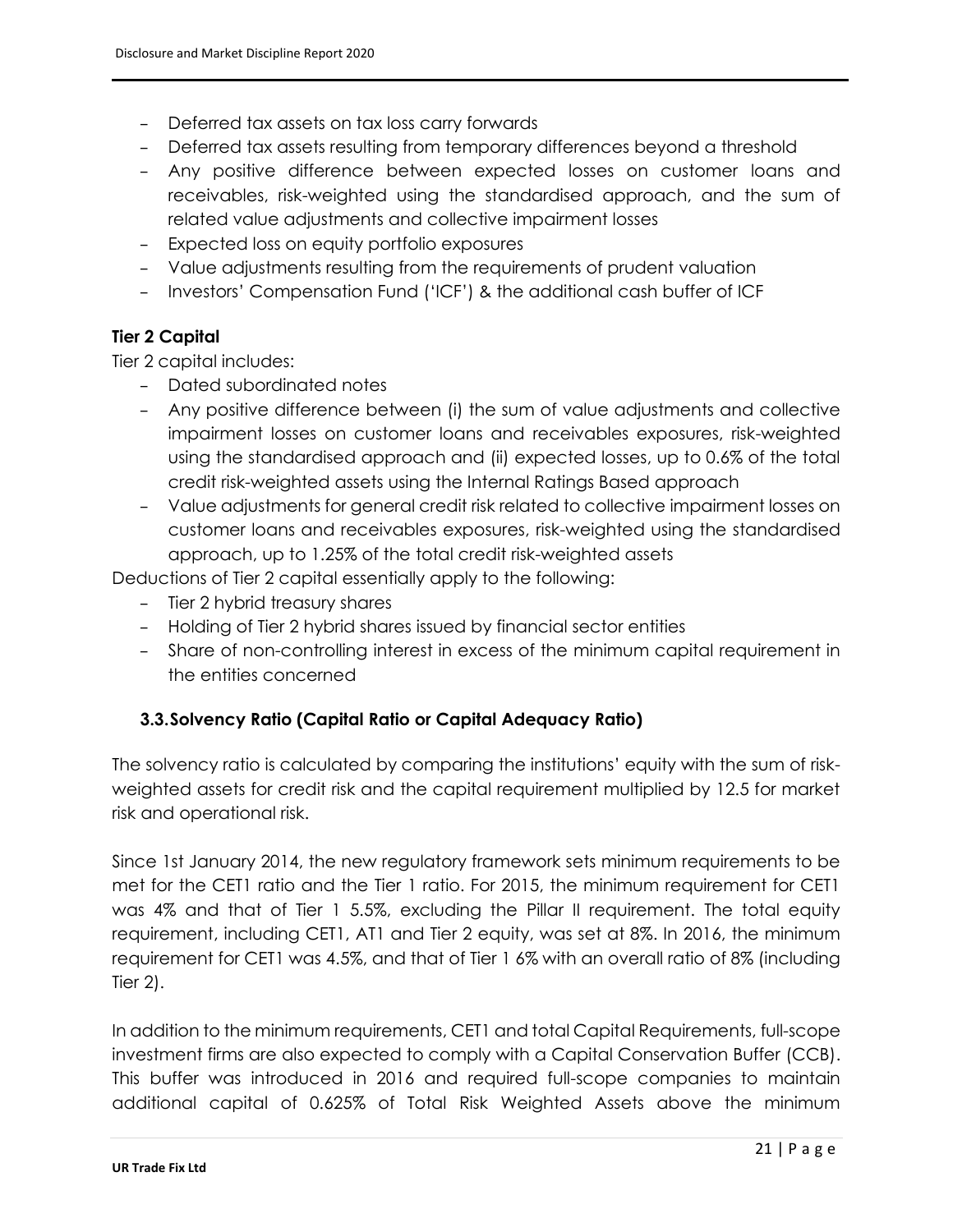requirements. The capital conservation buffer increased to 1.25% in 2017, then to 1.875% in 2018, and increased to 2.5% in 2019 onwards.

#### <span id="page-21-0"></span>**3.4.Capital Management**

Capital management is implemented by the Senior Management. As part of managing its capital, the Company ensures that its solvency level is always compatible with the following objectives:

- Maintaining its financial solidity and respecting the Risk Appetite targets
- Preserving its financial flexibility to finance organic growth
- Adequate allocation of capital among the various business lines according to the Company's strategic objectives
- Maintaining the Company's resilience in the event of stress scenarios
- Meeting the expectations of its various stakeholders: supervisors, debt and equity investors, rating agencies, and shareholders

The Company determines its internal solvency targets in accordance with these.

In line with the above, the Company is obligated to calculate and report on a quarterly basis (see section on *Reporting and Contro*l), under CRD, its credit risk, market risk and fixed overheads risk, the result of which, i.e. solvency/capital ratio, needs to be above 8% (Calculated based on the section above) at all times.

As at 31 December 2020, the Total Capital ratio of the Company was 36.34% with total risk-weighted assets of EUR 2,464,784.375.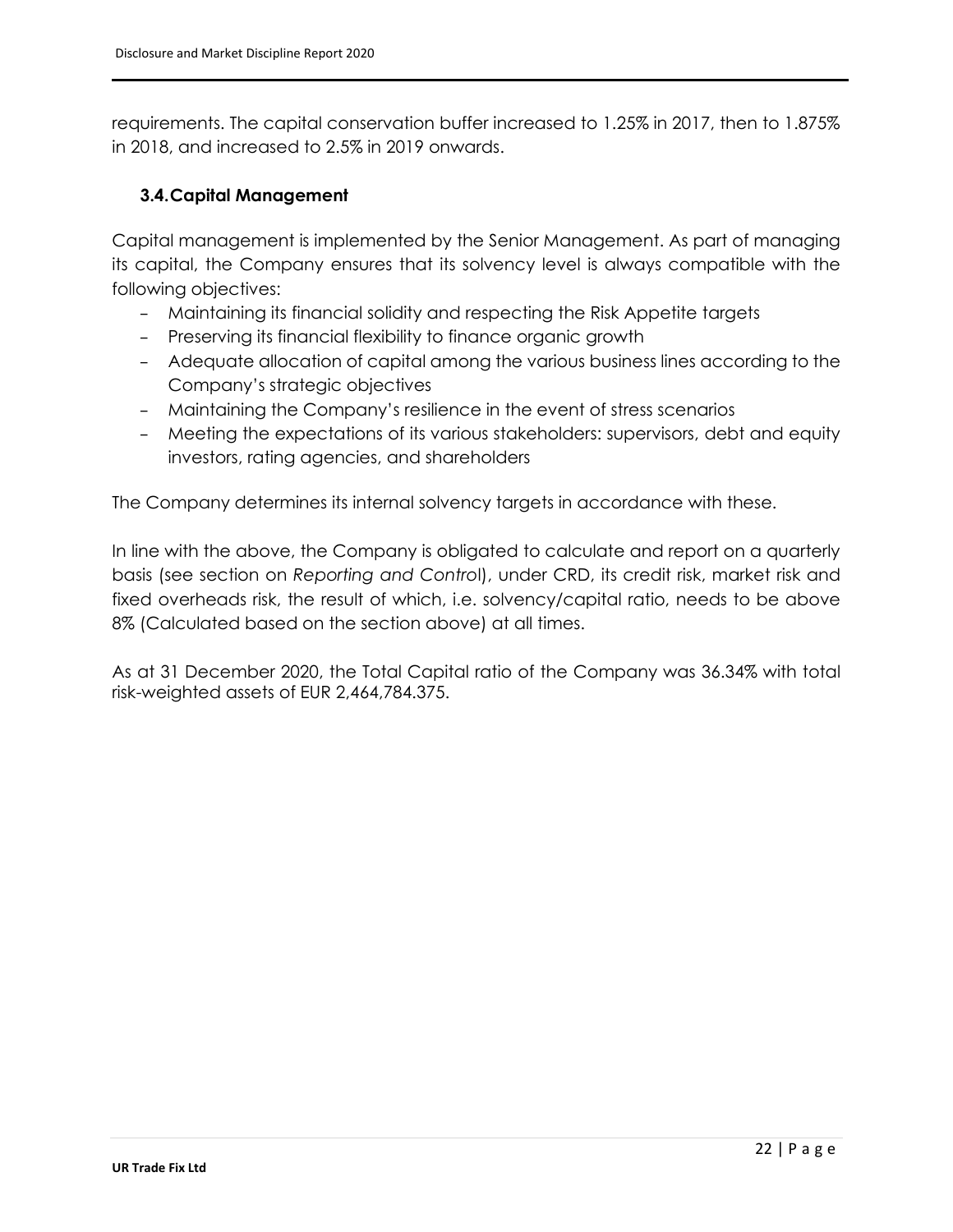#### <span id="page-22-0"></span>*Table 5: Capital Requirements*

|                                                    |                           |                           | 2020 increase (decrease) | from 2019 |
|----------------------------------------------------|---------------------------|---------------------------|--------------------------|-----------|
|                                                    | Dec 31, 2020<br>(Audited) | Dec 31, 2019<br>(Audited) | In $\epsilon$            | In $%$    |
| <b>CAR Ratio</b>                                   | 36.34%                    | 10.67%                    |                          |           |
| <b>CAR Ratio surplus</b>                           | 28.34%                    | 2.67%                     |                          |           |
| Capital Adequacy (CET1) ratio                      | 36.34%                    | 10.67%                    |                          |           |
| <b>CET1 Capital</b>                                | 895,800.43                | 126,263.14                | 769,537.29               | 609.47%   |
| Tier 1 Capital                                     | 895,800.43                | 126,263.14                | 769,537.29               | 609.47%   |
| Tier 2 Capital                                     | 0.000                     | 0.000                     |                          |           |
| <b>Total Own Funds</b>                             | 895,800.43                | 126,263.14                | 769,537.29               | 609.47%   |
| <b>Total Credit Risk Exposure</b>                  | 1,691,797.55              | 74,914.09                 | 1,616,883.46             | 2158.32%  |
| <b>Total Market Risk Exposure</b>                  | 51,434.24                 | 46,056.56                 | 5,377.68                 | 11.68%    |
| <b>Additional Fixed Overheads Risk</b><br>Exposure | 721,552.59                | 1,062,405.67              | $-340,853.08$            | $-32.08%$ |
| <b>Total Risk Weighted Assets</b>                  | 2,464,784.38              | 1,183,376.31              | 1,281,408.06             | 108.28%   |
| Minimum Capital Requirements                       | 197,182.75                | 94,670.11                 | 102,512.65               | 108.28%   |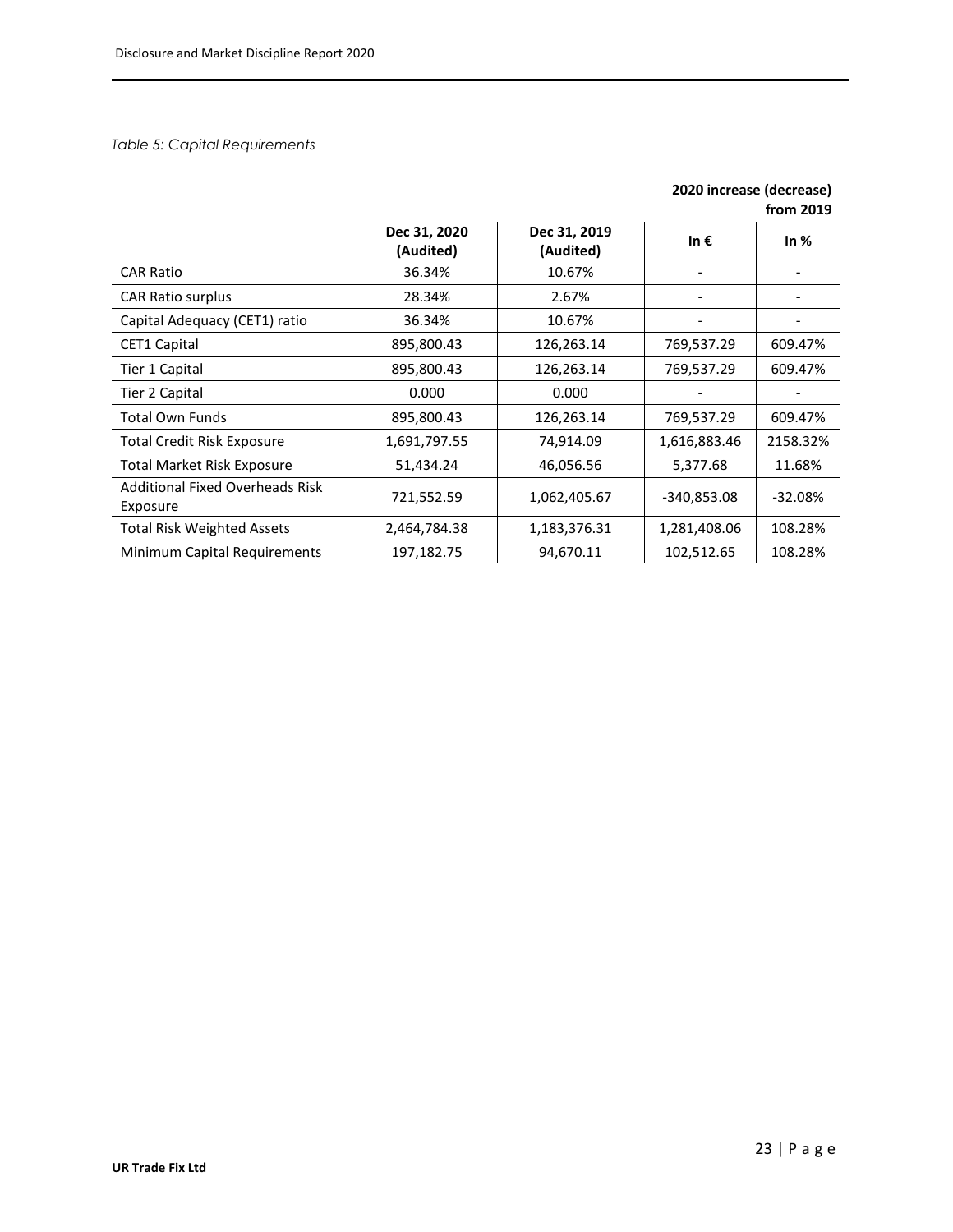#### <span id="page-23-0"></span>*Table 6: Regulatory Capital*

|                                                                                                                                                                                                                                                                                              | Dec 31, 2020<br>(Audited) | Dec 31, 2019<br>(Audited) | In $\epsilon$    | In $%$    |
|----------------------------------------------------------------------------------------------------------------------------------------------------------------------------------------------------------------------------------------------------------------------------------------------|---------------------------|---------------------------|------------------|-----------|
| <b>Common Equity Tier 1 (CET 1) capital:</b><br>instruments and reserves                                                                                                                                                                                                                     |                           |                           |                  |           |
| Capital instruments and the related share<br>premium accounts                                                                                                                                                                                                                                | 172,000                   | 172,000                   | $\boldsymbol{0}$ | 0.00%     |
| Retained earnings                                                                                                                                                                                                                                                                            | $-229,335$                | $-757,802$                | 528,467          | $-69.74%$ |
| Accumulated other comprehensive income<br>(loss), net of tax                                                                                                                                                                                                                                 | 0                         | 0                         |                  |           |
| Other                                                                                                                                                                                                                                                                                        | 1,030,689                 | 778,806                   | 251,883          | 32.34%    |
| Common Equity Tier 1 (CET 1) capital before<br>regulatory adjustments                                                                                                                                                                                                                        | 973,354                   | 193,004                   | 780,350          | 404.32%   |
| <b>Common Equity Tier 1 (CET 1) capital:</b><br>regulatory adjustments                                                                                                                                                                                                                       |                           |                           |                  |           |
| Goodwill and other intangible assets (net of<br>related tax liabilities) (negative amount)                                                                                                                                                                                                   | $\mathbf 0$               | 0                         |                  |           |
| Deferred tax assets that rely on future<br>profitability excluding those arising from<br>temporary differences (net of related tax<br>liabilities where the conditions in Art. 38 (3)<br>CRR are met) (negative amount)                                                                      | 0                         | 0                         |                  |           |
| Direct, indirect and synthetic holdings by the<br>institution of the CET 1 instruments of<br>financial sector entities where the institution<br>has a significant investment in those entities<br>(amount above the 15 % threshold and net of<br>eligible short positions) (negative amount) |                           |                           |                  |           |
| Other regulatory adjustments                                                                                                                                                                                                                                                                 | $-77,554$                 | $-66,741$                 | $-10,813$        | 16.20%    |
| <b>Total regulatory adjustments to Common</b><br>Equity Tier 1 (CET 1) capital                                                                                                                                                                                                               | $-77,554$                 | $-66,741$                 | $-10,813$        | 16.20%    |
| Common Equity Tier 1 (CET 1) capital                                                                                                                                                                                                                                                         | 895,800                   | 126,263                   | 769,537          | 609.47%   |
| <b>Additional Tier 1 Capital</b>                                                                                                                                                                                                                                                             | 0                         | 0                         |                  |           |
| <b>Tier 1 Capital</b>                                                                                                                                                                                                                                                                        | 895,800                   | 126,263                   | 769,537          | 609.47%   |
| <b>Tier 2 Capital</b>                                                                                                                                                                                                                                                                        | $\mathbf 0$               | $\mathbf 0$               |                  |           |
| <b>Total Capital</b>                                                                                                                                                                                                                                                                         | 895,800                   | 126,263                   | 769,537          | 609.47%   |
| <b>Total risk-weighted assets</b>                                                                                                                                                                                                                                                            | 2,464,784                 | 1,183,376                 | 1,281,408        | 108.28%   |
| <b>Capital Ratios</b>                                                                                                                                                                                                                                                                        |                           |                           |                  |           |
| Common Equity Tier 1 (CET 1) capital ratio                                                                                                                                                                                                                                                   | 36.34%                    | 10.67%                    |                  |           |
| <b>Tier 1 Capital ratio</b>                                                                                                                                                                                                                                                                  | 36.34%                    | 10.67%                    |                  |           |
| <b>Total Capital ratio</b>                                                                                                                                                                                                                                                                   | 36.34%                    | 10.67%                    |                  |           |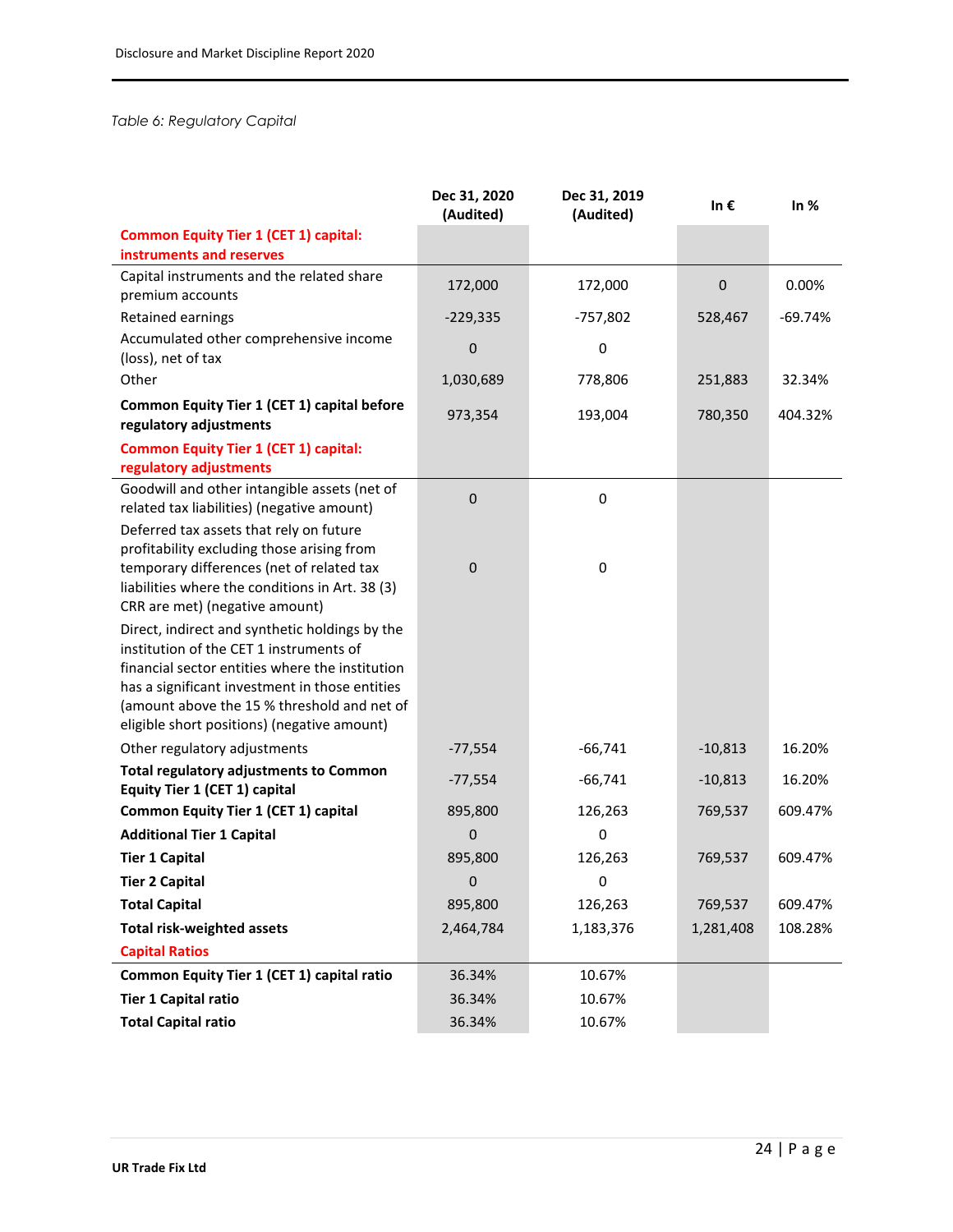## <span id="page-24-0"></span>**4. Credit Risk**

Credit risk corresponds to the risk of losses arising from the inability of the Company's customers, issuers or other counterparties to meet their financial commitments.

The Company's credit risk mainly arises:

- By the Company's deposits in credit and financial institutions
- By assets mainly held from debtors or prepayments made

The Company follows the Standardized Approach under Pillar I for calculating its Credit Risk Capital Requirements, as specified in CRR. It categorizes the assets in respect to their exposure class and uses the Credit Step methodology to determine its respective Risk Weights (RW).

The Company follows both regulatory and compliance-oriented credit risk mitigation ("CRM") strategies in order to minimize the possibility of occurrence of this risk, such as:

- All Client funds are held in segregated accounts, separated from Company's funds
- The Company maintains regular credit review of counterparties, identifying the key risks faced and reports them to the Board of Directors, which then determines the firm's risk appetite and ensures that an appropriate amount of capital is maintained
- In order to maintain its Credit risk to the minimum, the Company uses EU credit institutions for safekeeping of funds and always ensures that the banks it cooperates with have high ratings based on reputable credit rating agencies (Moody's, S&P or Fitch). The company also frequently monitors their compliance with the EU regulatory framework and diversifies the funds over several credit institutions thus mitigating the risk exposure efficiently

#### **Concentration Risk**

Concentrations are measured using a standardised model and individual concentration limits are defined for large exposures. Any concentration limit breach is managed over time by reducing exposures.

### <span id="page-24-1"></span>**4.1.External Ratings**

For the purpose of calculating the capital requirements of the Company, mainly under the credit risk requirement, the external credit ratings from **Moody's Analytics** have been applied for the exposure classes listed below:

- Exposures to central governments or central banks
- Exposures to institutions
- Exposures to corporates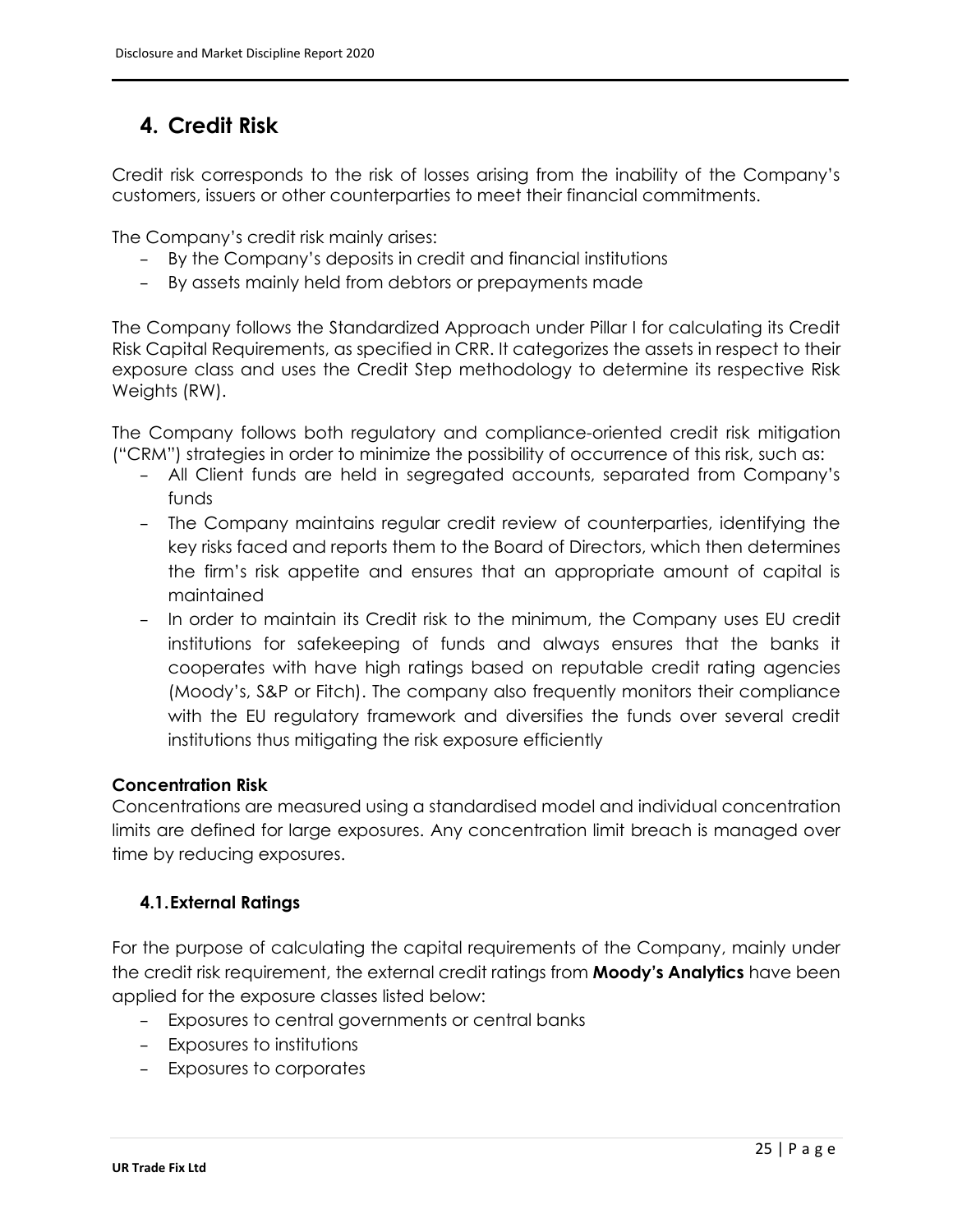The general association with each credit quality step complies with the standard association published by CySEC as follows:

| Credit<br><b>Quality</b><br><b>Step</b> | Moody's<br>Rating    | Institution<br><b>Risk Weight</b><br>(Below 3<br>months) | <b>Institution Risk</b><br><b>Weight (Above 3</b><br>months) | Sovereigns<br><b>Risk Weight</b> | Corporate<br><b>Risk Weight</b> |
|-----------------------------------------|----------------------|----------------------------------------------------------|--------------------------------------------------------------|----------------------------------|---------------------------------|
|                                         | Aaa to Aa3           | 20%                                                      | 20%                                                          | 0%                               | 20%                             |
| $\mathbf{2}$                            | $A1$ to $A3$         | 20%                                                      | 50%                                                          | 20%                              | 50%                             |
| 3                                       | Baa1 to Baa3         | 20%                                                      | 50%                                                          | 50%                              | 100%                            |
| 4                                       | Ba1 to Ba3           | 50%                                                      | 100%                                                         | 100%                             | 100%                            |
| 5                                       | B1 to B3             | 50%                                                      | 100%                                                         | 100%                             | 150%                            |
| 6                                       | Caa1<br>and<br>below | 150%                                                     | 150%                                                         | 150%                             | 150%                            |

For exposures to regional governments or local authorities, public sector entities and institutions, the external ratings are applied in the following priority (i) Issue/Exposure (ii) Issuer/Counterparty (iii) Sovereign.

For exposures to central governments or central banks and corporates the external ratings are applied in the following priority (i) Issue/Exposure (ii) Issuer/Counterparty.

*It should be noted that the external ratings are not taken into account where exceptions or discretions as per the CRR apply.*

### <span id="page-25-0"></span>**4.2.Quantitative Information**

The credit exposures in this section are measured using the standardized approach. Exposures are broken down by sectors and obligor ratings.

As at 31 December 2020, the Company's capital requirements for credit risk amounted to EUR 135,343.80 (EUR 1,691,797.55 total risk-weighted credit risk exposure). The tables below indicate the Company's credit risk exposure.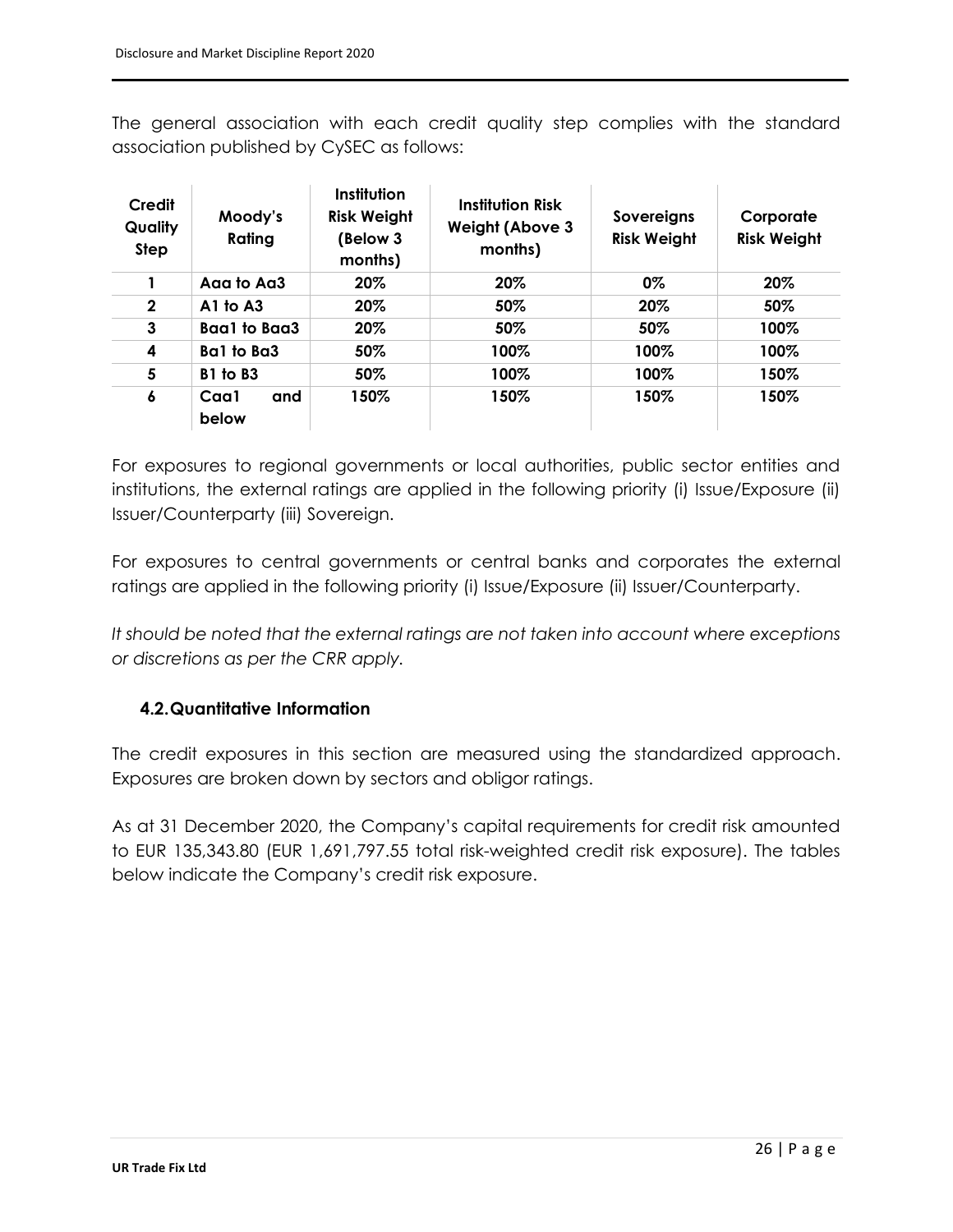*Table 7: Asset Class Breakdown of Net Credit Risk Exposure and Minimum Capital Requirement as at 31 December 2020, €* 

| <b>Asset Class</b>                         | Net value of exposures at the end of the period | Minimum capital requirement |
|--------------------------------------------|-------------------------------------------------|-----------------------------|
| Central governments or central banks       | $\overline{\phantom{0}}$                        | $\overline{\phantom{a}}$    |
| Public sector entities                     |                                                 | $\overline{\phantom{a}}$    |
| <b>Institutions</b>                        | 421,773.31                                      | 33,741.86                   |
| Corporates                                 | 1,201,823.91                                    | 96,145.91                   |
| Items associated with particular high risk |                                                 | $\overline{\phantom{a}}$    |
| Retail                                     | $\overline{\phantom{0}}$                        | $\overline{\phantom{a}}$    |
| Of which: SMEs                             | $\overline{\phantom{0}}$                        | $\overline{\phantom{a}}$    |
| Equity exposures                           |                                                 | $\overline{\phantom{0}}$    |
| Other exposures                            | 68,200.33                                       | 5,456.03                    |
| <b>Total risk weighted assets</b>          | 1,691,797.55                                    | 135,343.80                  |

<span id="page-26-0"></span>*Table 8:Exposures Post Value Adjustments (before applying Credit Risk Mitigation and after applying credit conversion factors) by Exposure Class, €* 

<span id="page-26-1"></span>

| <b>Asset class</b>                         | <b>Exposure before CRM</b> | <b>Exposure After CRM</b> |
|--------------------------------------------|----------------------------|---------------------------|
| Central governments or central banks       |                            |                           |
| Public sector entities                     |                            | ۰                         |
| Institutions                               | 2,108,866.55               | 421,773.31                |
| Corporates                                 | 1,201,823.91               | 1,201,823.91              |
| Items associated with particular high risk | $\qquad \qquad$            |                           |
| Retail                                     |                            |                           |
| Of which: SMEs                             | $\overline{\phantom{a}}$   |                           |
| Equity exposures                           |                            |                           |
| Other exposures                            | 68,366.13                  | 68,200.33                 |
| <b>Total Exposures</b>                     | 3,379,056.59               | 1,691,797.55              |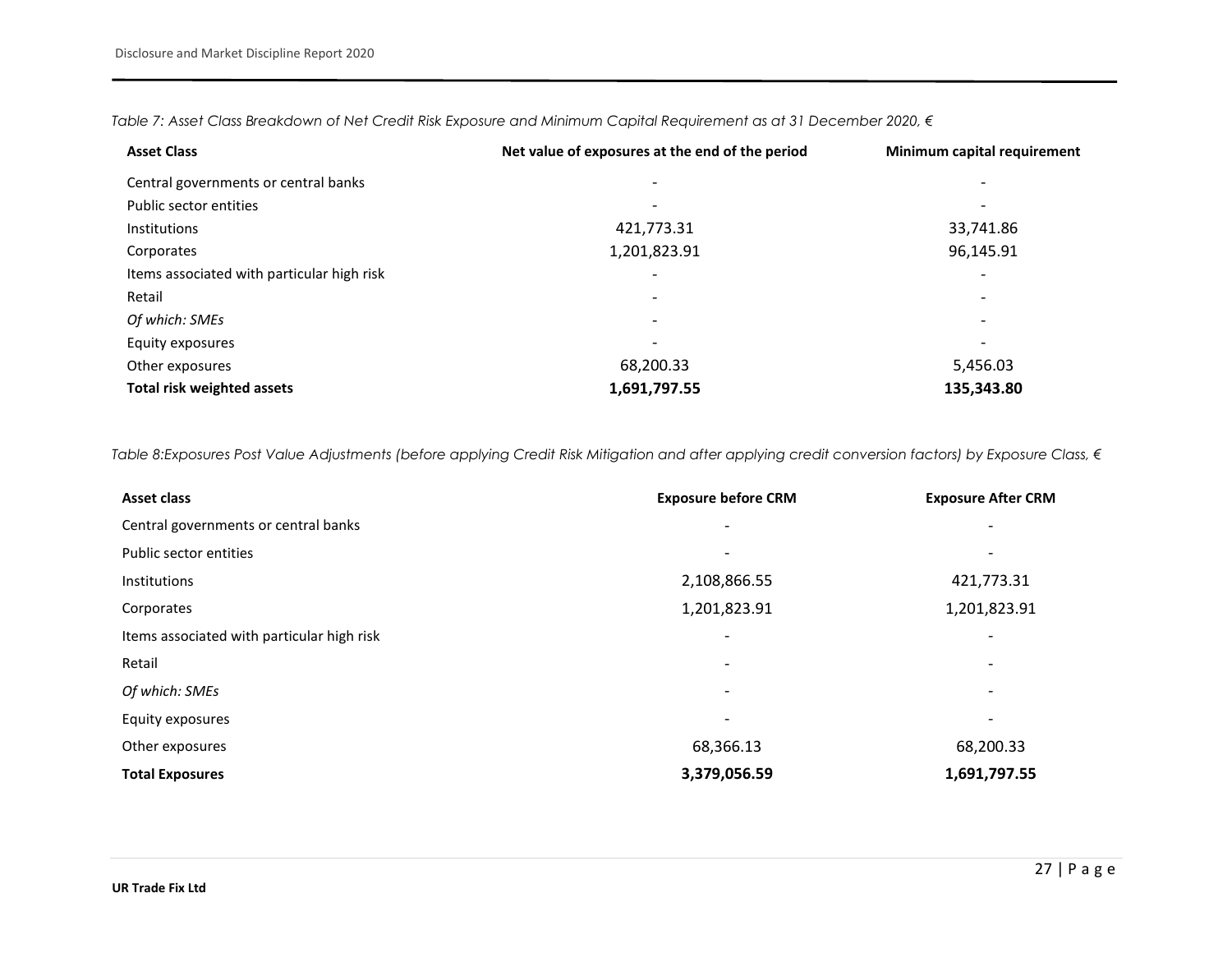*Table 9: Exposures Post Value Adjustments (before applying Credit Risk Mitigation and after applying credit conversion factors) by Significant Geographic Area and Material Exposure Class, €*

| Asset class                                   | <b>Cyprus</b> | <b>Other</b> | <b>Total</b> |
|-----------------------------------------------|---------------|--------------|--------------|
| Central governments or central banks          |               |              |              |
| Public sector entities                        |               |              |              |
| Institutions                                  | 277,074.22    | 144,699.09   | 421,773.31   |
| Corporates                                    | 1,201,823.91  |              | 1,201,823.91 |
| Items associated with particular high risk    |               |              |              |
| Retail                                        |               |              |              |
| Of which: SMEs                                |               |              |              |
| Equity exposures                              |               |              |              |
| Other exposures                               | 68,200.33     |              | 68,200.33    |
| Total risk weighted assets                    | 1,547,098.46  | 144,699.09   | 1,691,797.55 |
| <b>Total Credit Risk Capital Requirements</b> | 123,767.88    | 11,575.93    | 135,343.80   |

<span id="page-27-0"></span>*Table 10: Exposures Post Value Adjustments (before applying Credit Risk Mitigation and after applying credit conversion factors) by Industry and Exposure Class, €*

<span id="page-27-1"></span>

| <b>Asset class</b>                            | <b>Financial Services</b> | <b>Payment Processor</b> | <b>Not Applicable</b> | <b>Total</b> |
|-----------------------------------------------|---------------------------|--------------------------|-----------------------|--------------|
| Central governments or central banks          |                           |                          |                       |              |
| Public sector entities                        |                           |                          |                       |              |
| <b>Institutions</b>                           | 399,031.38                | 22,741.93                |                       | 421,773.31   |
| Corporates                                    |                           |                          | 1,201,823.91          | 1,201,823.91 |
| Items associated with particular high risk    |                           |                          |                       |              |
| Retail                                        |                           |                          |                       |              |
| Of which: SMEs                                |                           |                          |                       |              |
| Equity exposures                              |                           |                          |                       |              |
| Other exposures                               |                           |                          | 68,200.33             | 68,200.33    |
| <b>Total risk weighted assets</b>             | 399,031.38                | 22,741.93                | 1,270,024.24          | 1,691,797.55 |
| <b>Total Credit Risk Capital Requirements</b> | 31.922.51                 | 1,819.35                 | 101,601.94            | 135,343.80   |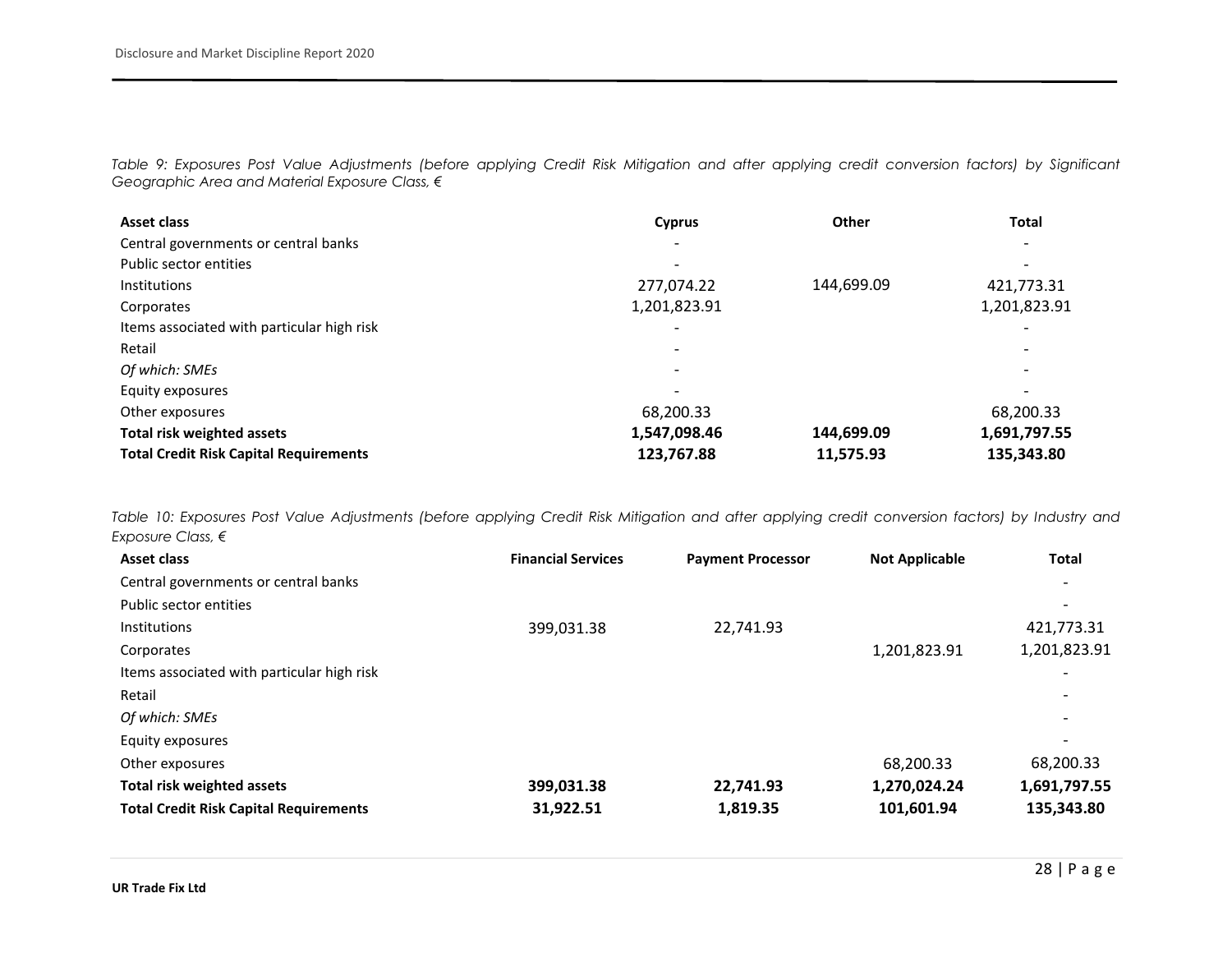*Table 11: Exposures Post Value Adjustments (before applying Credit Risk Mitigation and after applying credit conversion factors) by Residual Maturity and by Material Exposure Class, €*

<span id="page-28-0"></span>

| <b>Asset class</b>                            | Up to 3 months           | More than 3 months | <b>Total</b> |
|-----------------------------------------------|--------------------------|--------------------|--------------|
| Central governments or central banks          |                          |                    |              |
| Public sector entities                        |                          |                    |              |
| Institutions                                  | 421,773.31               |                    | 421,773.31   |
| Corporates                                    | 1,201,823.91             |                    | 1,201,823.91 |
| Items associated with particular high risk    | $\overline{\phantom{a}}$ |                    |              |
| Retail                                        |                          |                    |              |
| Of which: SMEs                                |                          |                    |              |
| Equity exposures                              |                          |                    |              |
| Other exposures                               | 68,200.33                |                    | 68,200.33    |
| Total risk weighted assets                    | 1,691,797.55             |                    | 1,691,797.55 |
| <b>Total Credit Risk Capital Requirements</b> | 135,343.80               |                    | 135,343.80   |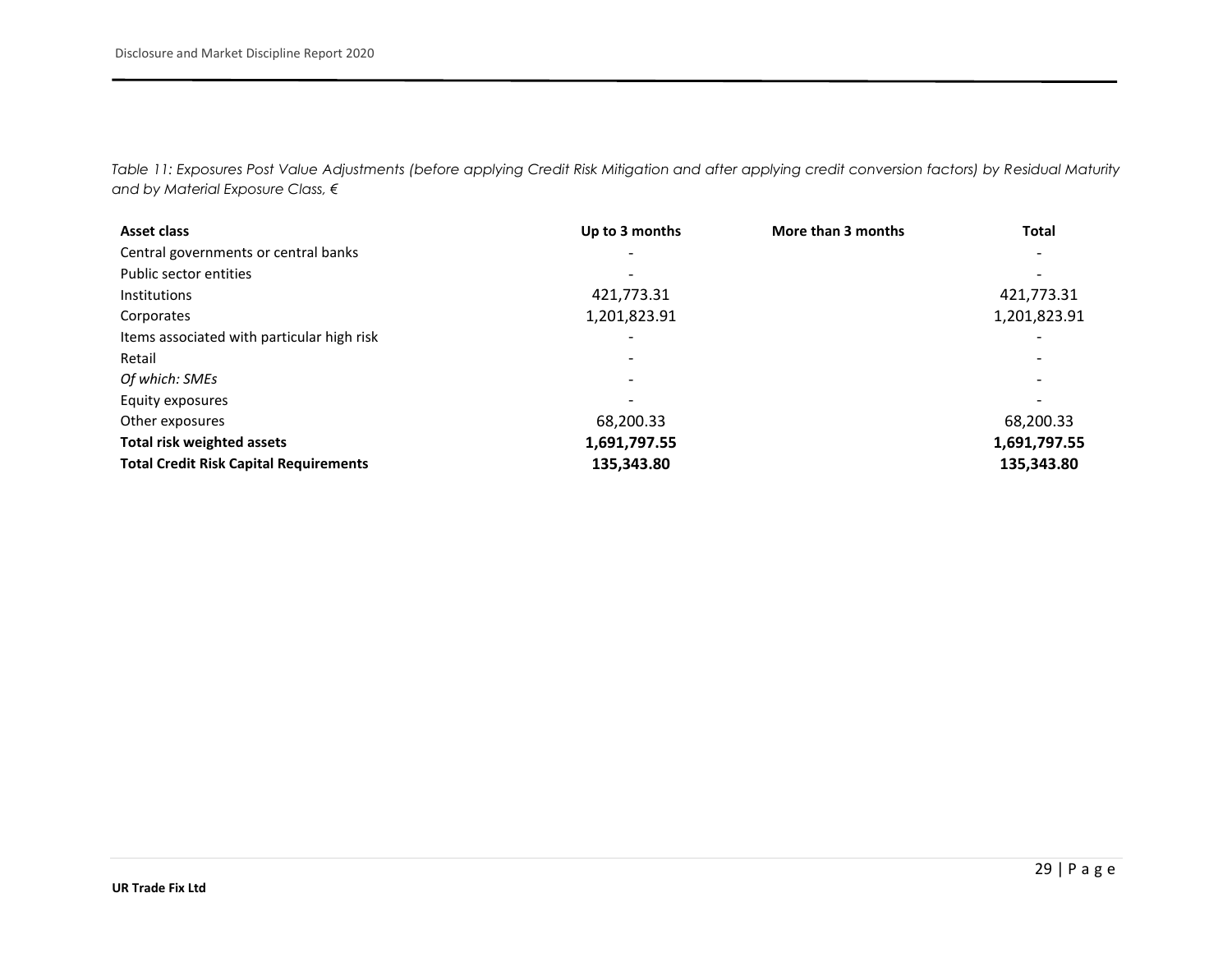### <span id="page-29-0"></span>**5. Market Risk**

Market risk corresponds to the risk of a loss of value on financial instruments arising from changes in market parameters, the volatility of these parameters and correlations between them. These parameters include but are not limited to exchange rates, interest rates, and the price of securities (equity, bonds), commodities, derivatives and other assets, including real estate assets.

As mentioned above, in the context of Pillar I, market risk mainly arises as:

**Position Risk:** It refers to the probability of loss associated with a particular trading/security (long or short) position due to price changes.

*Interest rate risk*: The risk that the fair value of future cash flows of a financial instrument will fluctuate because of changes in market interest rates.

*Commodities Risk*: It refers to the uncertainties of future market values and of the size of the future income, caused by the fluctuation in the prices of commodities. These commodities may be oil, metals, gas, electricity etc.

**Foreign Exchange Risk:** It is a financial risk that exists when a financial transaction is denominated in a currency other than the base currency of the company. The foreign exchange risk in the Company is effectively managed by the establishment and control of foreign exchange limits, such as through the establishment of maximum value of exposure to a particular currency pair as well as through the utilization of sensitivity analysis.

The Company monitors these exposures on a quarterly basis and has policies to minimize its market risk exposures which are in accordance with the CRR.

#### <span id="page-29-1"></span>**5.1.Quantitative Information**

The Company's capital requirements related to market risk are mainly determined using the standardized approach.

As at 31 December 2020, the Company's capital requirements for market risk was EUR 4,114.74 (EUR 51,434.24 total risk-weighted market risk exposure). This was mainly derived by exposure to Foreign Exchange.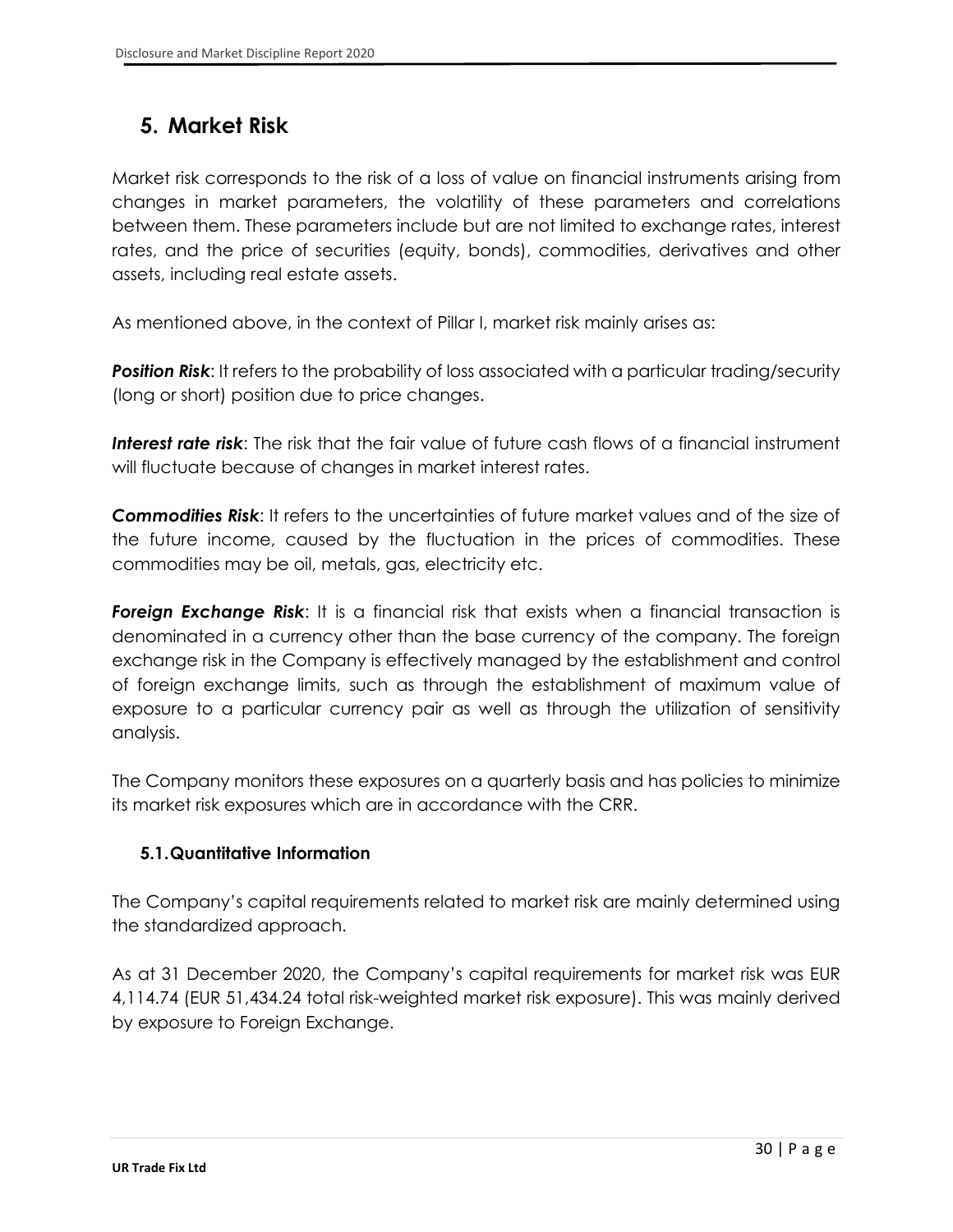# <span id="page-30-0"></span>**6. Operational Risk**

Operational risks (including accounting and environmental risks) correspond to the risk of losses arising from inadequacies or failures in internal procedures, systems or staff, or from external events, including low-probability events that entail a high risk of loss. This section describes the monitoring of the Company's operational risk, in addition to providing an analysis of the Company's operational risk profile and regulatory capital requirements.

The Company has developed processes, management tools and a control infrastructure to enhance the Company-wide control and management of the operational risks that are inherent in its various activities. These include, among others, general and specific procedures, permanent supervision, business continuity plans and functions dedicated to the oversight and management of specific types of operational risks, such as fraud, risks related to external service providers, legal risks, information system security risks and compliance risks.

In order to control the exposure to operational risks, the management has established two key objectives:

- To minimise the impact of losses suffered, both in the normal course of business (small losses) and from extreme events (large losses).
- To improve the effective management of the Company and strengthen its brand and external reputation.

The Company recognises that the control of operational risk is highly dependent on the effective and efficient management practices and high standards of corporate governance.

To that effect, the management of operational risk is geared towards:

- Maintaining a strong internal control governance framework.
- Managing operational risk exposures through a consistent set of processes that drive risk identification, assessment, control and monitoring.

The Company implements the below Operational Risk Mitigation Strategies in order to minimize its Operational Risk Exposure:

- The development of operational risk awareness and culture
- The provision of adequate information to the Company's management, in all levels, in order to facilitate decision making for risk control activities
- The implementation of a strong system of internal controls to ensure that operational losses do not cause material damage to the Company and have a minimal impact on profitability and objectives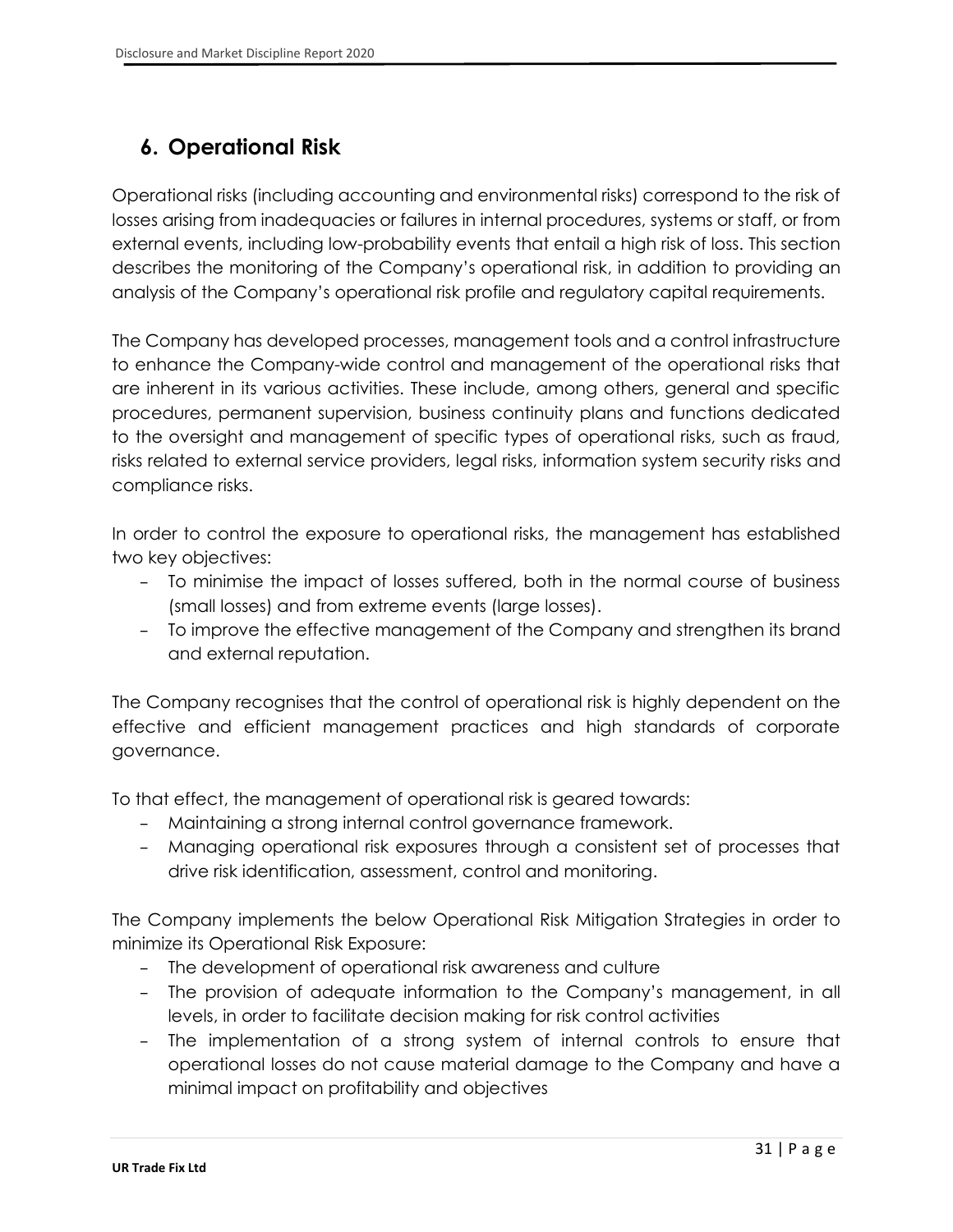- The improvement of productivity, efficiency and cost effectiveness, with an objective to improve customer service and protect shareholder value
- Established a "four-eye" structure and board oversight. This structure ensures the separation of power regarding vital functions of the Company namely through the existence of a Senior Management. The Board further reviews any decisions made by the Management while monitoring their activities
- Detection methods are in place in order to detect fraudulent activities
- Comprehensive business contingency and disaster recovery plan

The Senior Management employs specialized tools and methodologies to identify, assess, mitigate and monitor operational risk. These specialized tools and methodologies assist operational risk management to address any control gaps. To this effect, the following are implemented:

- Incident collection
- Key Risk Indicators
- Business Continuity Management
- Training and awareness

#### <span id="page-31-0"></span>**6.1.Fixed Overheads Risk**

Fixed Overhead Risk is the risk that the company holds sufficient eligible capital to accommodate fluctuations in a firm's levels of business. The requirement is to hold eligible capital of at least one-quarter of the fixed overheads of the previous year. For the operational risk in relation to the capital adequacy returns, the Company now uses the fixed overhead requirement, which is taken into account if and only if the summation of credit and market risk falls below a calculated limit of Fixed overheads.

The risks and uncertainties faced by the company are those inherent to the industry. The Board seeks to mitigate this risk by constant review and strict control of fixed overhead costs by optimising resources and reducing unnecessary expenses.

From January 2020 to December 2020 the Total Fixed Overheads were EUR 2,464,784.38.

#### <span id="page-31-1"></span>**6.2. Pandemic Risk**

Further to the recent developments of the COVID-19 outbreak, which is a current major worldwide issue, the Company follows all of the government and health authorities' guidelines and instructions, regarding the protection measures against the virus. Moreover, the company implements additional health and safety measures enabling the company to continue its operations in a smooth and moderate manner.

Furthermore, the company has adapted a dynamic business model, ready to withstand possible market volatilities and anomalies, that are caused due to the rapid developments of the virus.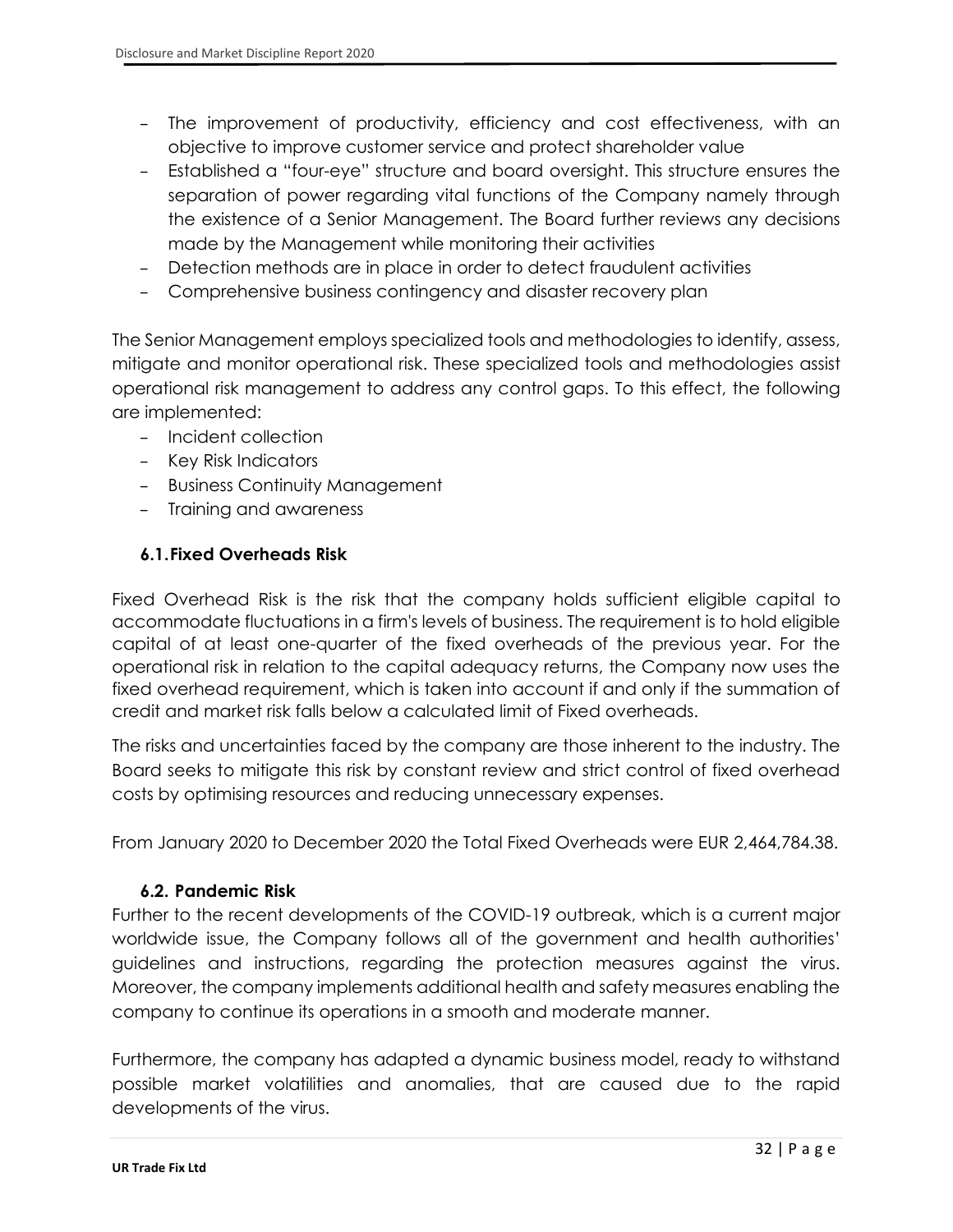## <span id="page-32-0"></span>**7. Liquidity risk**

Liquidity risk corresponds to the risk of the Company not being able to meet its cash or collateral requirements as they arise and at a reasonable cost.

The Company's primary objective is to ensure the funding of its activities in the most costeffective way by managing liquidity risk and adhering to regulatory constraints. The liquidity system aims at providing a balance sheet framework with assets and liabilities target structure that is consistent with the risk appetite defined by the Board of Directors:

- The assets structure should allow the businesses to develop their activities in a way that is liquidity-efficient and compatible with the target liabilities structure
- The liabilities structure is based on the ability of the businesses to collect financial resources from customers and the ability of the Company to sustainably raise financial resources on the markets, in accordance with its risk appetite

The principles and standards applicable to the management of liquidity risks are defined by the Company's governing bodies, whose duties in liquidity are listed below:

- The Company's Board of Directors (i) establishes the level of liquidity risk tolerance as part of the Risk Appetite exercise, (ii) meets regularly to examine the Company's liquidity risk situation, on a quarterly basis
- The Senior Management (i) sets budget targets in terms of liquidity (ii) allocates liquidity to the pillars

To minimize its exposure to liquidity risk, the CIF implements the below Liquidity Risk Mitigation Strategies:

- Regular reporting to the Board of Directors on the funding needs of the Company
- Monitoring of the Company's exposures and diversification to avoid rise of concentration risk as per the internal policies
- Cash Management

The Company has undertaken a specific review of its liquidity risks and believes that it is able to meet its upcoming maturities. As at 31/12/2020, the Company held enough capital in its bank accounts, to meet its short-term obligations.

Furthermore, the Company is taking due care in safeguarding the client assets held in fiduciary capacity (in segregated accounts) and performs the following mitigation strategies:

- These assets are held by the Company in a fiduciary capacity and are not included in the Company's funds nor its financial statements
- The funds are held in client segregated bank accounts
- Frequent reconciliations are performed internally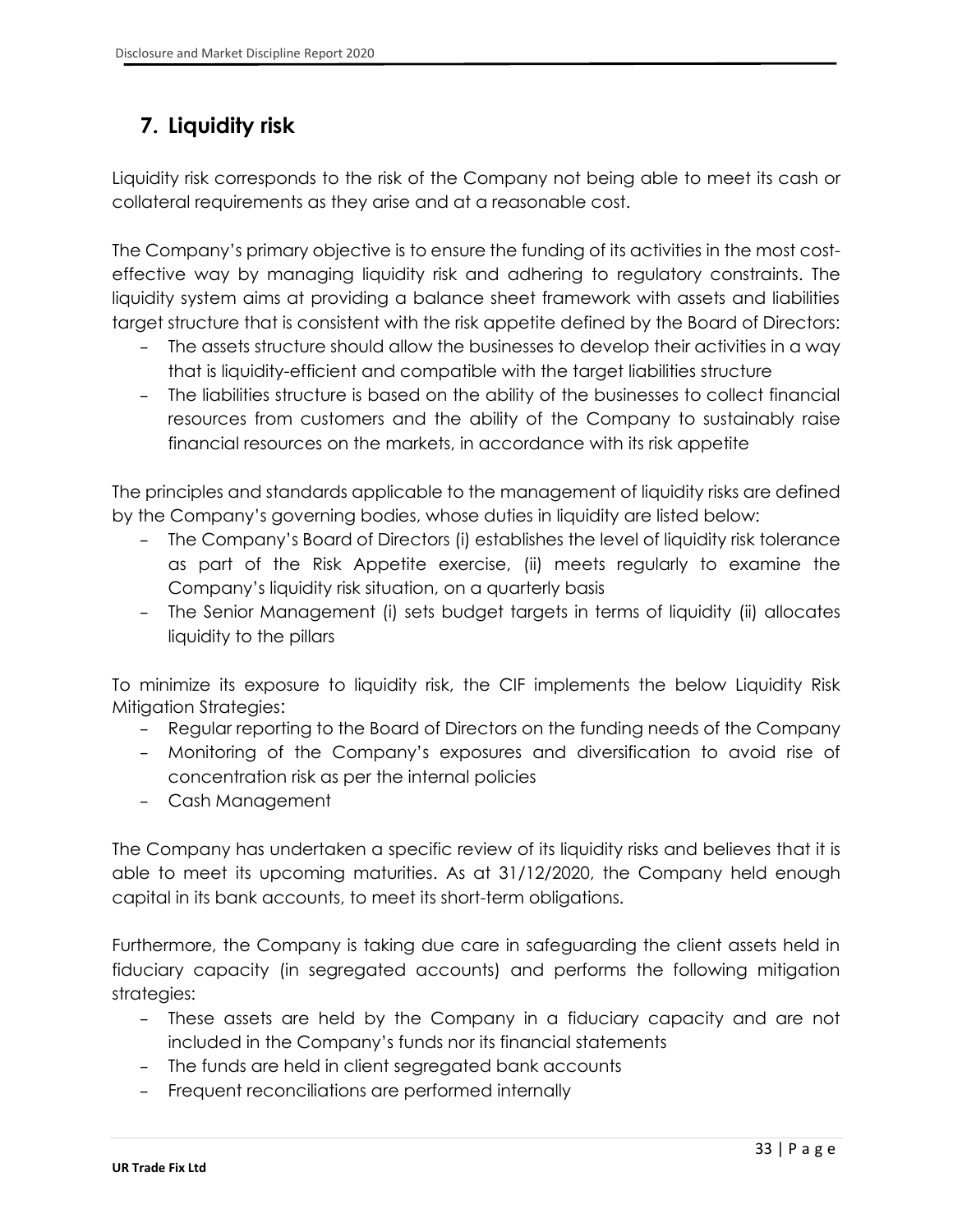### <span id="page-33-0"></span>**8. Compliance, Reputational and Legal Risks**

Compliance risk (including legal and tax risks) corresponds to the risk of legal, administrative or disciplinary sanction, or of material financial losses, arising from failure to comply with the provisions governing the Company's activities.

Compliance means acting in accordance with applicable regulatory rules, as well as professional, ethical and internal principles and standards. Fair treatment of customers, with integrity, contributes decisively to the reputation of the Company.

By ensuring that these rules are observed, the Company works to protect its customers and, in general, all of its counterparties, employees, and the various regulatory authorities to which it reports.

#### **Compliance System and Department**

Independent compliance structures have been set up within the Company's different business lines around the world to identify and prevent any risks of non-compliance.

The Compliance Officer verifies that all compliance laws, regulations and principles applicable to the Company's services are observed, and that all staff respect codes of good conduct and individual compliance. The Compliance Officer also monitors the prevention of reputational risk and provides expertise for the Company performs controls at the highest level and assists with the day-to-day operations. The Compliance Officer is responsible for:

- The Company's financial security (prevention of money laundering and terrorism financing; know-your-customer obligations; embargoes and financial sanctions)
- Developing and updating consistent standards for the function, promoting a compliance culture, coordinating employee training and managing Company regulatory projects
- Coordinating a compliance control mechanism within the Company (secondlevel controls), overseeing a normalised Compliance process, oversight of personnel operations and, finally, managing large IT projects for the function
- Preventing and managing conflicts of interest
- Proposing ethical rules to be followed by all Company employees
- Training and advising employees and raise their awareness of compliance issues
- Building and implementing steering and organisational tools for the function: Compliance and Reputational Risk dashboards, forums to share best practices, meetings of functional compliance officers
- Generally monitoring subjects likely to be harmful to the Company's reputation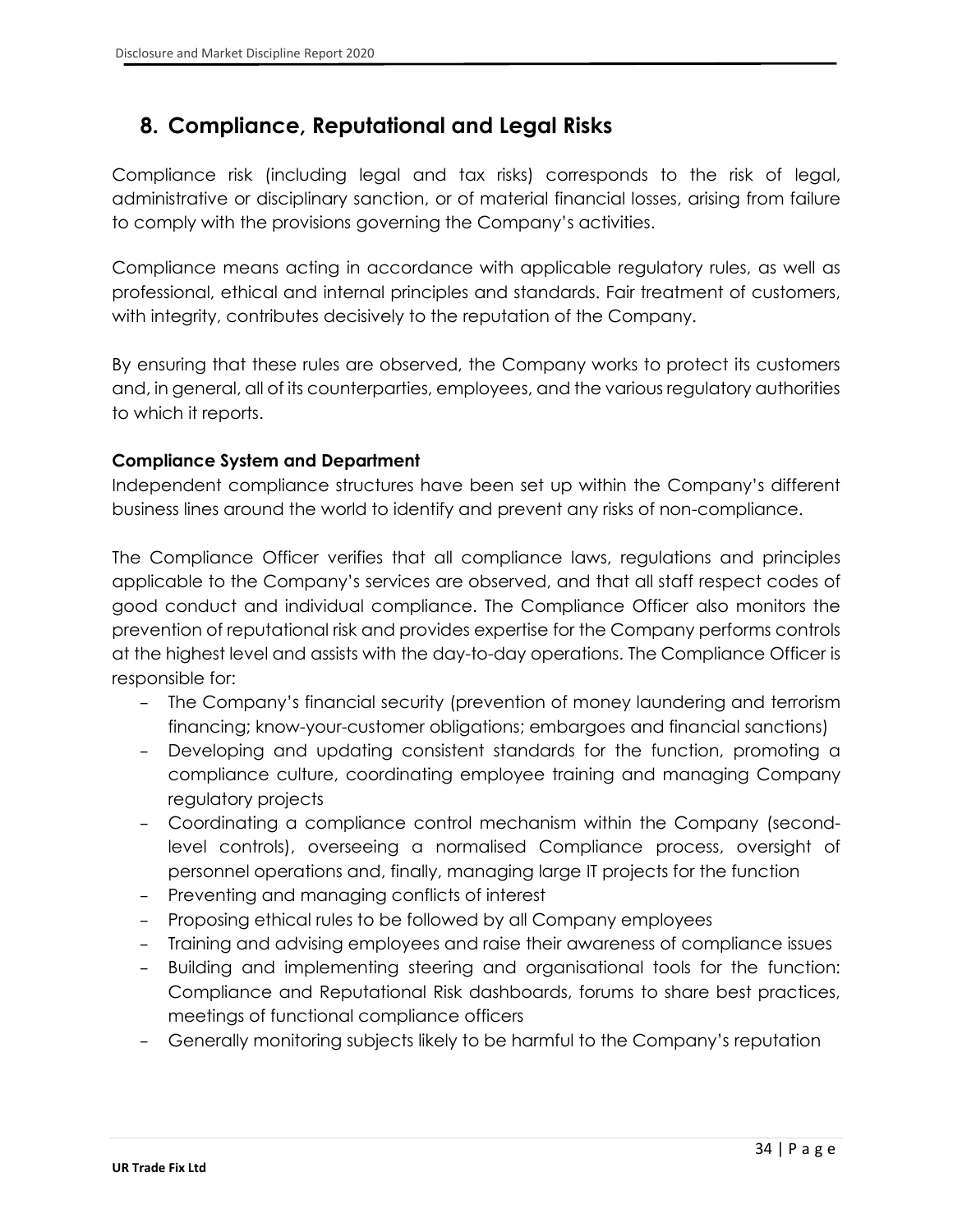#### <span id="page-34-0"></span>**8.1.Compliance Transformation Programme**

In light with the changes arising from MiFID II, which came into force since January 1st, 2018, the Company launched a programme to transform and improve the Compliance function, in particular to raise the monitoring standards and better fulfil the increasing requirements of regulatory authorities.

Among other things, this programme strengthened governance and increased the resources made available to the function, both by recruiting additional resources and by investing in streamlining the Compliance function's existing IT applications and strengthening alert controls and management.

It targets the continued enhancement of priority functions, the central tools for monitoring regulatory application (including training, harmonisation, and regulatory oversight), financial security, constant oversight, customer protection, market integrity (including preventing conflicts of interest), and reporting quality.

#### <span id="page-34-1"></span>**8.2.Prevention of Money Laundering and Terrorism Financing**

Money laundering and terrorist financing risk mainly refers to the risk where the Company may be used as a vehicle to launder money and/or assist/involved in financing terrorism.

The Company has in place and is updating as applicable, certain policies, procedures and controls in order to mitigate the money laundering and terrorist financing risks. Among others, these policies, procedures and controls include the following:

- The adoption of a risk-based approach that involves specific measures and procedures in assessing the most cost effective and appropriate way to identify and manage the Money Laundering and Terrorist Financing risks faced by the Company
- The adoption of adequate Client due diligence and identification procedures in line with the Clients' assessed Money Laundering and Terrorist Financing risk
- Setting certain minimum standards of quality and extent of the required identification data for each type of Client (e.g. documents from independent and reliable sources, third party information)
- Obtaining additional data and information from Clients, where this is appropriate and relevant, for the proper and complete understanding of their activities and source of wealth and for the effective management of any increased risk emanating from a particular Business Relationship or an Occasional Transaction
- Monitoring and reviewing the business relationship or an occasional transaction with clients and potential clients of high-risk countries
- ensuring that the Company's personnel receive the appropriate training and assistance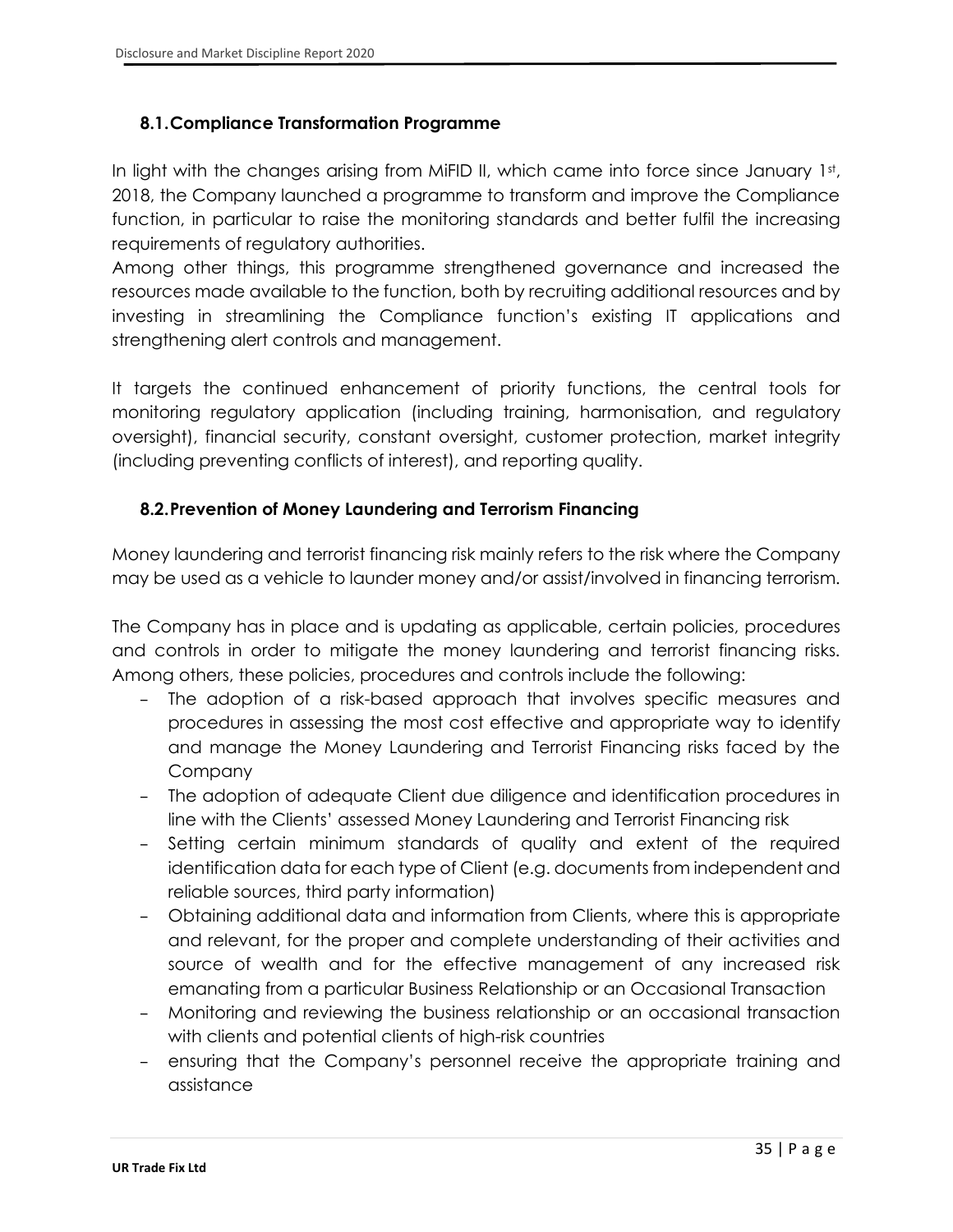The Company is frequently reviewing its policies, procedures and controls with respect to money laundering and terrorist financing to ensure compliance with the applicable legislation and incorporated, as applicable, any new information issued/available in this respect.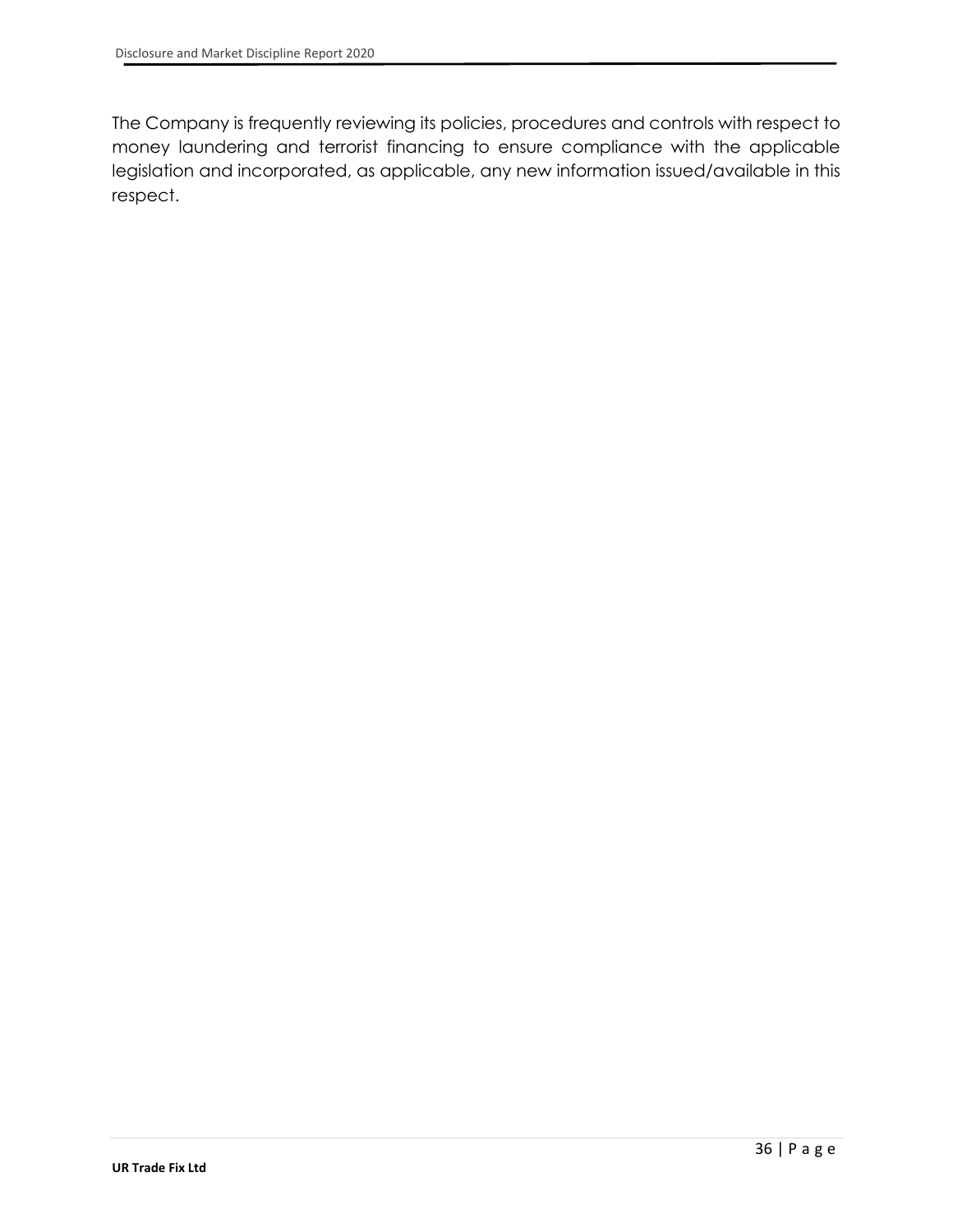# **9. Appendix - Specific References to CRR**

<span id="page-36-0"></span>

| <b>CRR Ref</b>                          | <b>High Level Summary</b>                                                                                                               | <b>Compliance</b><br><b>Reference</b> |  |  |  |
|-----------------------------------------|-----------------------------------------------------------------------------------------------------------------------------------------|---------------------------------------|--|--|--|
| <b>Scope of disclosure requirements</b> |                                                                                                                                         |                                       |  |  |  |
| 431(1)                                  | Requirement to publish Pillar III disclosures.                                                                                          | 1.2                                   |  |  |  |
| 431(2)                                  | Disclosure of operational risk information.                                                                                             | 6                                     |  |  |  |
| 431(3)                                  | Institution must have a policy covering frequency of disclosures. Their verification,<br>comprehensiveness and overall appropriateness. | 1.1                                   |  |  |  |
| 431(4)                                  | Explanation of ratings decisions to SMEs upon request.                                                                                  | N/A                                   |  |  |  |
| <b>Frequency of disclosure</b>          |                                                                                                                                         |                                       |  |  |  |
| 433                                     | Disclosures must be published once a year at a minimum, in conjunction with the date of<br>publication of the financial statements.     | 1.2                                   |  |  |  |
| <b>Means of disclosures</b>             |                                                                                                                                         |                                       |  |  |  |
| 434(1)                                  | To include disclosures in one appropriate medium, or provide clear cross-references to other<br>media.                                  | 1.2                                   |  |  |  |
| 434(2)                                  | Equivalent disclosures made under other requirements (i.e., accounting) can be used to satisfy<br>Pillar III if appropriate.            | 1.2                                   |  |  |  |
|                                         | <b>Risk management objectives and policies</b>                                                                                          |                                       |  |  |  |
| 435(1)(a)                               | Disclosure of information as regards strategies and processes, organisational structure of the                                          | 2, 4, 5 and 6                         |  |  |  |
| $435(1)$ (b)                            | relevant risk management function, reporting and measurement systems and risk                                                           | 2, 4, 5 and 6                         |  |  |  |
| 435(1)(c)                               | mitigation/hedging policies                                                                                                             | 2, 4, 5 and 6                         |  |  |  |
| $435(1)$ (d)                            |                                                                                                                                         | 2, 4, 5 and 6                         |  |  |  |
| $435(1)$ (e)                            | Declaration approved by the BoD on adequacy of risk management arrangements                                                             | Preface                               |  |  |  |
| $435(1)$ (f)                            | Concise risk statement approved by the BoD                                                                                              | Preface                               |  |  |  |
| 435(2)                                  | Information, once a year at a minimum, on governance arrangements.                                                                      | $\overline{2}$                        |  |  |  |
| $435(2)$ (a)                            | Number of directorships held by members of the BoD.                                                                                     | 2.9                                   |  |  |  |
| $435(2)$ (b)                            | Recruitment policy of BoD members, their experience and expertise.                                                                      | 2.7                                   |  |  |  |
| 435(2)(c)                               | Policy on diversity of BoD members, its objectives and results against targets.                                                         | 2.6                                   |  |  |  |
| $435(2)$ (d)                            | Disclosure of whether a dedicated risk committee is in place, and number of meetings in the<br>year.                                    | 2.5                                   |  |  |  |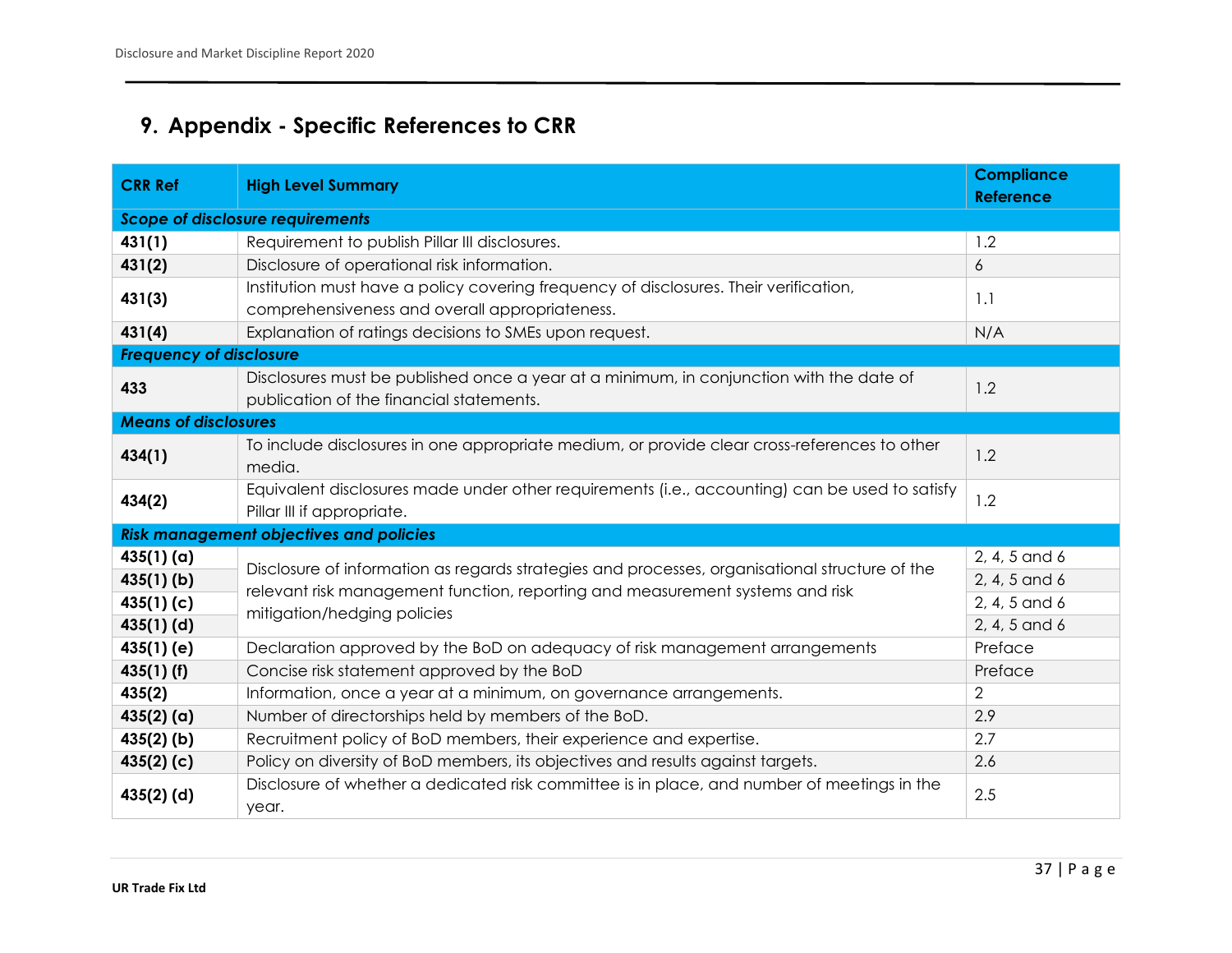| $435(2)$ (e)                | Description of information flow on risk to BoD.                                                    | 2.10           |  |
|-----------------------------|----------------------------------------------------------------------------------------------------|----------------|--|
| <b>Scope of application</b> |                                                                                                    |                |  |
| 436(a)                      | Name of institution.                                                                               | 1.1            |  |
| 436 (b)                     | Difference on the basis of consolidation for accounting and prudential purposes, naming            | N/A            |  |
|                             | entities that are:                                                                                 |                |  |
| 436 (b) (i)                 | Fully consolidated;                                                                                | N/A            |  |
| 436 (b) (ii)                | Proportionally consolidated;                                                                       | N/A            |  |
| 436 (b) (iii)               | Deducted from own funds;                                                                           | N/A            |  |
| 436 (b) (iv)                | Neither consolidated nor deducted.                                                                 | N/A            |  |
| 436(c)                      | Impediments to transfer of funds between parent and subsidiaries.                                  | N/A            |  |
| 436 (d)                     | Capital shortfalls in any subsidiaries outside of scope of consolidation and their names (if any). | N/A            |  |
| 436 (e)                     | Use of articles on derogations from (a) prudential requirements or (b) liquidity requirements for  | N/A            |  |
|                             | individual subsidiaries / entities.                                                                |                |  |
| <b>Own Funds</b>            |                                                                                                    |                |  |
| 437 (1)                     |                                                                                                    | 3.4            |  |
| 437 (1)                     |                                                                                                    | 3.4            |  |
| 437(1)(a)                   |                                                                                                    | 3.4            |  |
| 437 (1) (b)                 |                                                                                                    | 3.4            |  |
| 437(1)(c)                   | Requirements regarding capital resources table                                                     | 3.4            |  |
| 437 (1) (d) (i)             |                                                                                                    | 3.4            |  |
| 437 (1) (d) (ii)            |                                                                                                    | 3.4            |  |
| 437 (1) (d) (iii)           |                                                                                                    | 3.4            |  |
| 437 (1) (e)                 |                                                                                                    | 3.4            |  |
| 437 (1) (f)                 |                                                                                                    | 3.4            |  |
| 437(2)                      | EBA shall develop implementation standards for points (a), (b), (d) and (e) above                  | N/A            |  |
| <b>Capital Requirements</b> |                                                                                                    |                |  |
| 438(a)                      | Summary of institution's approach to assessing adequacy of capital levels.                         | 2.10           |  |
| 438(b)                      | Result of ICAAP on demand from competent authority.                                                | 2.3            |  |
| 438(c)                      | Capital requirement amounts for credit risk for each Standardised approach exposure class          | $\overline{4}$ |  |
|                             | (8% of risk-weighted exposure).                                                                    |                |  |
| 438(d)                      | Capital requirements amounts for credit risk for each Internal Ratings Based approach              | $N/A$ [4]      |  |
| 438(d) (i)                  | exposure class.                                                                                    | $N/A$ [4]      |  |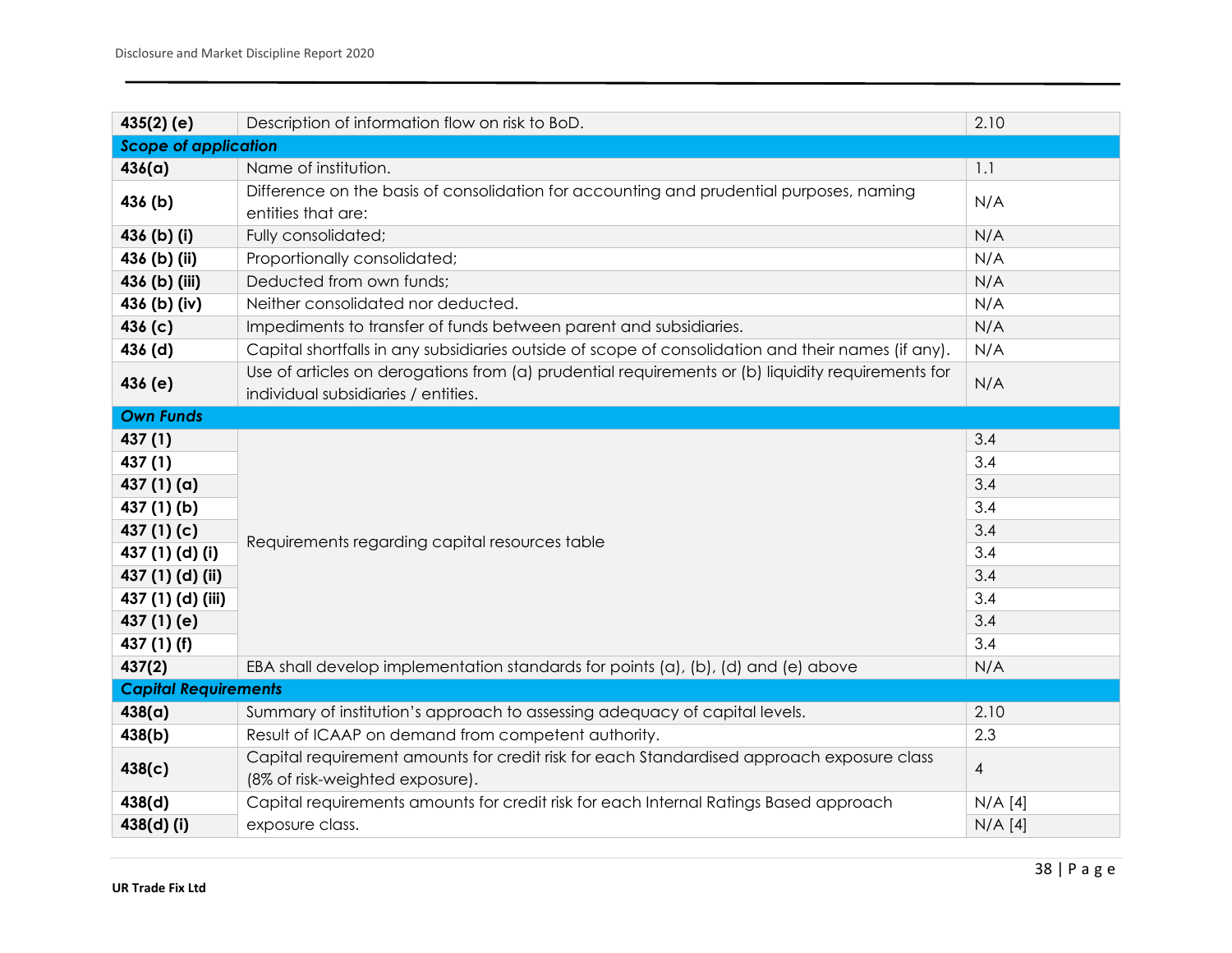| 438(d) (ii)                    |                                                                                                                                                                                          | $N/A$ [4]   |
|--------------------------------|------------------------------------------------------------------------------------------------------------------------------------------------------------------------------------------|-------------|
| 438(d) (iii)                   |                                                                                                                                                                                          | $N/A$ [4]   |
| 438(d) (iv)                    |                                                                                                                                                                                          | $N/A$ [4]   |
|                                | Capital requirements amount for market risk or settlement risk, or large exposures where they                                                                                            |             |
| 438(e)                         | exceed limits.                                                                                                                                                                           | 5.1         |
| 438(f)                         | Capital requirement amounts for operational risk, separately for the basic indicator approach,                                                                                           | 6.1         |
|                                | the Standardised approach, and the advanced measurement approaches as applicable.                                                                                                        |             |
|                                | <b>Exposure to counterparty credit risk (CCR)</b>                                                                                                                                        |             |
| 439(a)                         | Description of methodology to assign internal capital and credit limits for counterparty credit                                                                                          | $N/A$ [4]   |
|                                | exposures.                                                                                                                                                                               |             |
| 439(b)                         | Discussion of policies for securing collateral and establishing reserves.                                                                                                                | $N/A$ [4]   |
| 439(c)                         | Discussion of policies as regards wrong-way exposures.                                                                                                                                   | $N/A$ [4]   |
| 439(d)                         | Disclosure of collateral to be provided (outflows) in the event of a ratings downgrade.                                                                                                  | $N/A$ [4]   |
| 439(e)                         | Derivation of net derivative credit exposure.                                                                                                                                            | $N/A$ [4]   |
| 439(f)                         | Exposure values for mark-to-market, original exposure, standardised and internal model<br>methods.                                                                                       | $N/A$ [4]   |
| 439(g)                         | Notional value of credit derivative hedges and current credit exposure by type of exposure.                                                                                              | $N/A$ [4]   |
|                                | Notional amounts of credit derivative transactions for own credit, intermediation, bought and                                                                                            |             |
| 439(h)                         | sold, by product type.                                                                                                                                                                   | $N/A$ [4]   |
| 439(i)                         | Estimation of alpha, if applicable.                                                                                                                                                      | $N/A$ [4]   |
| <b>Credit Risk Adjustments</b> |                                                                                                                                                                                          |             |
| 442(a)                         | Definitions for accounting purposes of 'past due' and 'impaired'.                                                                                                                        | $N/A$ [4.3] |
| 442(b)                         | Approaches for calculating credit risk adjustments.                                                                                                                                      | N/A         |
| 442(c)                         | Exposures post-value adjustments (before applying Credit Risk Mitigation and after applying<br>credit conversion factors) by different types of exposures.                               | 4.2         |
| 442(d)                         | Exposures post value adjustments (before applying Credit Risk Mitigation and after applying<br>credit conversion factors) by significant geographic areas and material exposure classes. | 4.2         |
| 442(e)                         |                                                                                                                                                                                          | 4.2         |
| 442(f)                         | Exposures post value adjustments by residual maturity and by material exposure class.                                                                                                    | 4.2         |
| 442(g)                         |                                                                                                                                                                                          | $N/A$ [4.3] |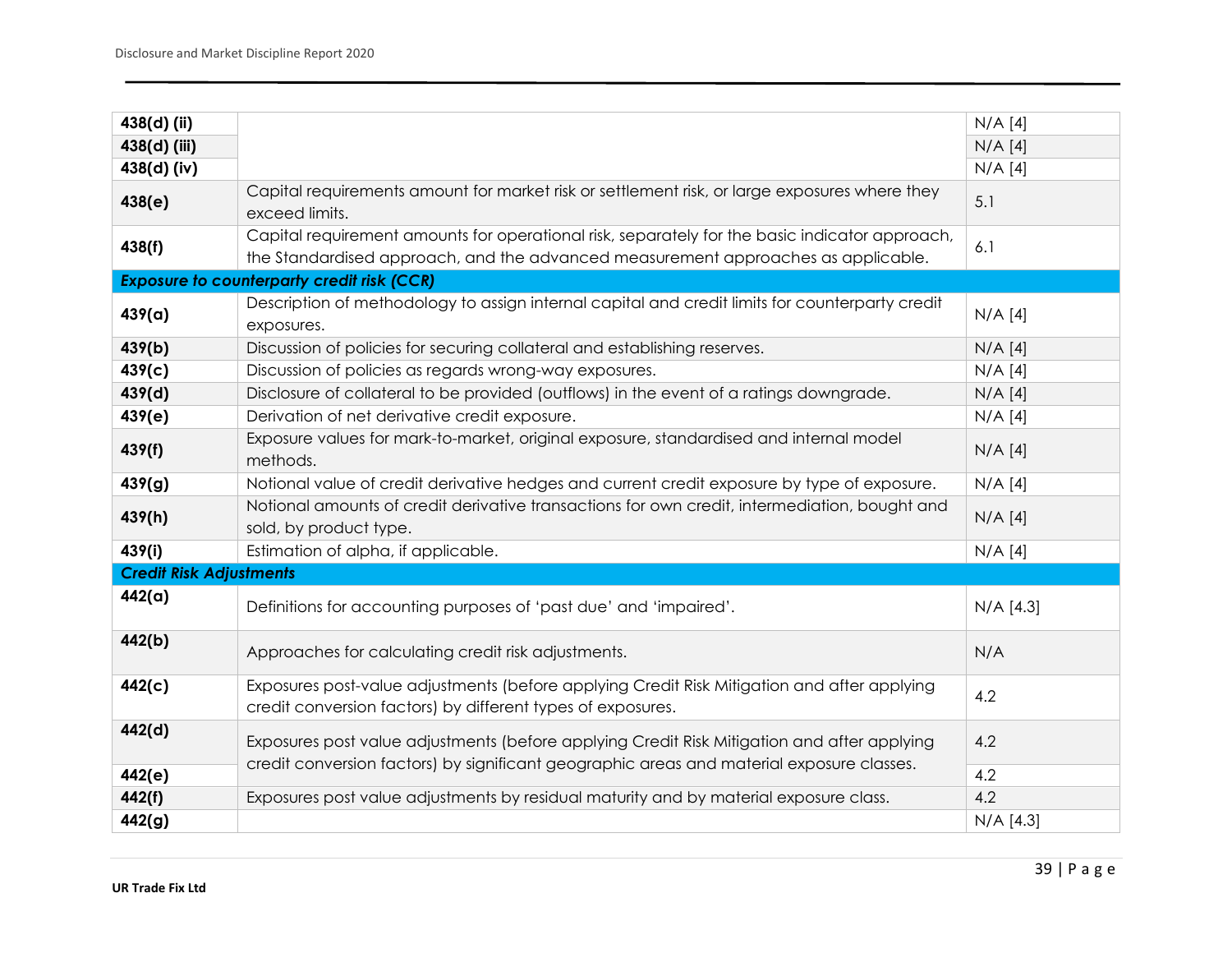| 442(g) (i)                                             | Breakdown of impaired, past due, specific and general credit adjustments, and impairment                                                         | $N/A$ [4.3]                     |  |  |
|--------------------------------------------------------|--------------------------------------------------------------------------------------------------------------------------------------------------|---------------------------------|--|--|
| 442(g) (ii)                                            |                                                                                                                                                  | $N/A$ [4.3]                     |  |  |
| 442(g) (iii)                                           | charges for the period, by exposure class or counterparty type.                                                                                  | $N/A$ [4.3]                     |  |  |
| 442(h)                                                 | Impaired, past due exposures, by geographical area, and amounts of specific and general<br>impairment for each geography.                        | $N/A$ [4.3]                     |  |  |
| 442(i)                                                 |                                                                                                                                                  | N/A                             |  |  |
| 442(i) (i)                                             | Reconciliation of changes in specific and general credit risk adjustments.                                                                       | N/A                             |  |  |
| 442(i) (ii)                                            |                                                                                                                                                  | N/A                             |  |  |
| 442(i) (iii)                                           |                                                                                                                                                  | N/A                             |  |  |
| 442(i) (iv)                                            |                                                                                                                                                  | N/A                             |  |  |
| 442(i) (v)                                             |                                                                                                                                                  | N/A                             |  |  |
| 442 endnote                                            | Specific credit risk adjustments recorded to income statement are disclosed separately.                                                          | N/A                             |  |  |
| <b>Unencumbered assets</b>                             |                                                                                                                                                  |                                 |  |  |
| 443                                                    | Disclosures on unencumbered assets.                                                                                                              | N/A                             |  |  |
| <b>Use of ECAI's</b>                                   |                                                                                                                                                  |                                 |  |  |
| 444(a)                                                 | Names of the nominated ECAIs used in the calculation of Standardised approach RWAs, and<br>reasons for any changes.                              | 4.1                             |  |  |
| 444(b)                                                 | Exposure classes associated with each ECAI.                                                                                                      | 4.1                             |  |  |
| 444(c)                                                 | Description of the process used to transfer the issuer and issue credit assessments onto items<br>not included in the trading book;              | 4.1                             |  |  |
| 444(d)                                                 | Mapping of external rating to credit quality steps.                                                                                              | 4.1                             |  |  |
| 444(e)                                                 | Exposure values pre- and post-credit risk mitigation, by credit quality step.                                                                    | 4.1                             |  |  |
| <b>Exposure to market risk</b>                         |                                                                                                                                                  |                                 |  |  |
| 445                                                    | Disclosure of position risk, large exposures exceeding limits, FX, settlement and commodities<br>risk.                                           | 5                               |  |  |
| <b>Operational Risk</b>                                |                                                                                                                                                  |                                 |  |  |
| 446                                                    | Disclosure of the scope of approaches used to calculate operational risk, discussion of<br>advanced methodology and external factors considered. | 6                               |  |  |
| Exposures in equities not included in the trading book |                                                                                                                                                  |                                 |  |  |
| 447(a)                                                 | Differentiation between exposures based on their objectives and overview of the accounting<br>techniques and valuation methodologies used.       | N/A [5.2, under<br>market risk] |  |  |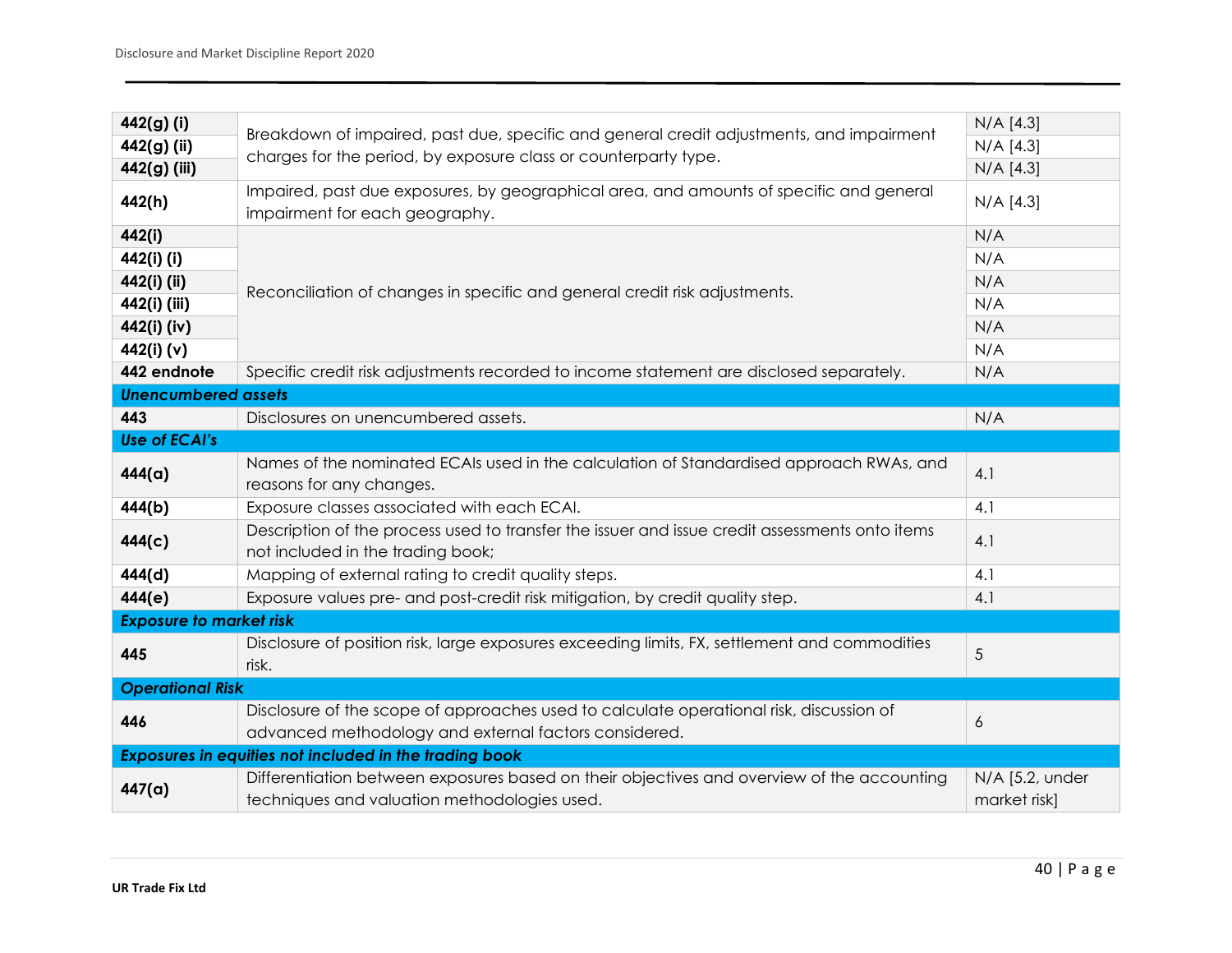| 447(b)                                                                       | Recorded at fair value and actual prices of exchange traded equity where it is materially<br>different from fair value.                            | N/A |  |  |
|------------------------------------------------------------------------------|----------------------------------------------------------------------------------------------------------------------------------------------------|-----|--|--|
| 447(c)                                                                       | Types, nature and amounts of the relevant classes of equity exposures.                                                                             | N/A |  |  |
| 447(d)                                                                       | Cumulative realised gains and losses on sales in the period.                                                                                       | N/A |  |  |
| 447(e)                                                                       | Total unrealised gains or losses, latent revaluation gains or losses and amounts included in Tier<br>1 capital.                                    | N/A |  |  |
| Exposure to interest rate risk on positions not included in the trading book |                                                                                                                                                    |     |  |  |
| 448(a)                                                                       | Nature of interest rate risk and key assumptions in measurement models.                                                                            | N/A |  |  |
| 448(b)                                                                       | Variation in earnings, economic value, or other measures used from upward and downward<br>shocks to interest rates, by currency.                   | N/A |  |  |
| <b>Remuneration Disclosures</b>                                              |                                                                                                                                                    |     |  |  |
| 450                                                                          | <b>Remuneration Policy</b>                                                                                                                         | 2.8 |  |  |
| Leverage                                                                     |                                                                                                                                                    |     |  |  |
| 451(1)(a)                                                                    |                                                                                                                                                    | 3.5 |  |  |
| $451(1)$ (b)                                                                 | Leverage ratio and analysis of total exposure measure, including reconciliation to financial<br>statements, and derecognised fiduciary items.      | 3.5 |  |  |
| 451(1)(c)                                                                    |                                                                                                                                                    | 3.5 |  |  |
| $451(1)$ (d)                                                                 | Description of the risk management process to mitigate excessive leverage and factors that                                                         | N/A |  |  |
| 451(1)(e)                                                                    | had an impact on the leverage ratio during the year.                                                                                               | N/A |  |  |
| 451(2)                                                                       | EBA shall develop implementation standards for points above.                                                                                       | N/A |  |  |
|                                                                              | <b>Use of Credit Risk mitigation techniques</b>                                                                                                    |     |  |  |
| 453(a)                                                                       | Policies and processes, and an indication of the extent to which the CIF makes use of on- and<br>off-balance sheet netting.                        | N/A |  |  |
| 453(b)                                                                       | Policies and processes for collateral valuation and management.                                                                                    | N/A |  |  |
| 453(c)                                                                       | Description of types of collateral used by the CIF.                                                                                                | N/A |  |  |
| 453(d)                                                                       | Types of guarantor and credit derivative counterparty, and their creditworthiness.                                                                 | N/A |  |  |
| 453(e)                                                                       | Information about market or credit risk concentrations within the credit mitigation taken.                                                         | N/A |  |  |
| 453(f)                                                                       | For exposures under either the Standardised or Foundation IRB approach, disclosure of the<br>exposure value covered by eligible collateral.        | N/A |  |  |
| 453(g)                                                                       | For exposures under either the Standardised or Foundation IRB approach, disclosure of the<br>exposure covered by guarantees or credit derivatives. | N/A |  |  |
| Use of the Advanced Measurement Approaches to operational risk               |                                                                                                                                                    |     |  |  |